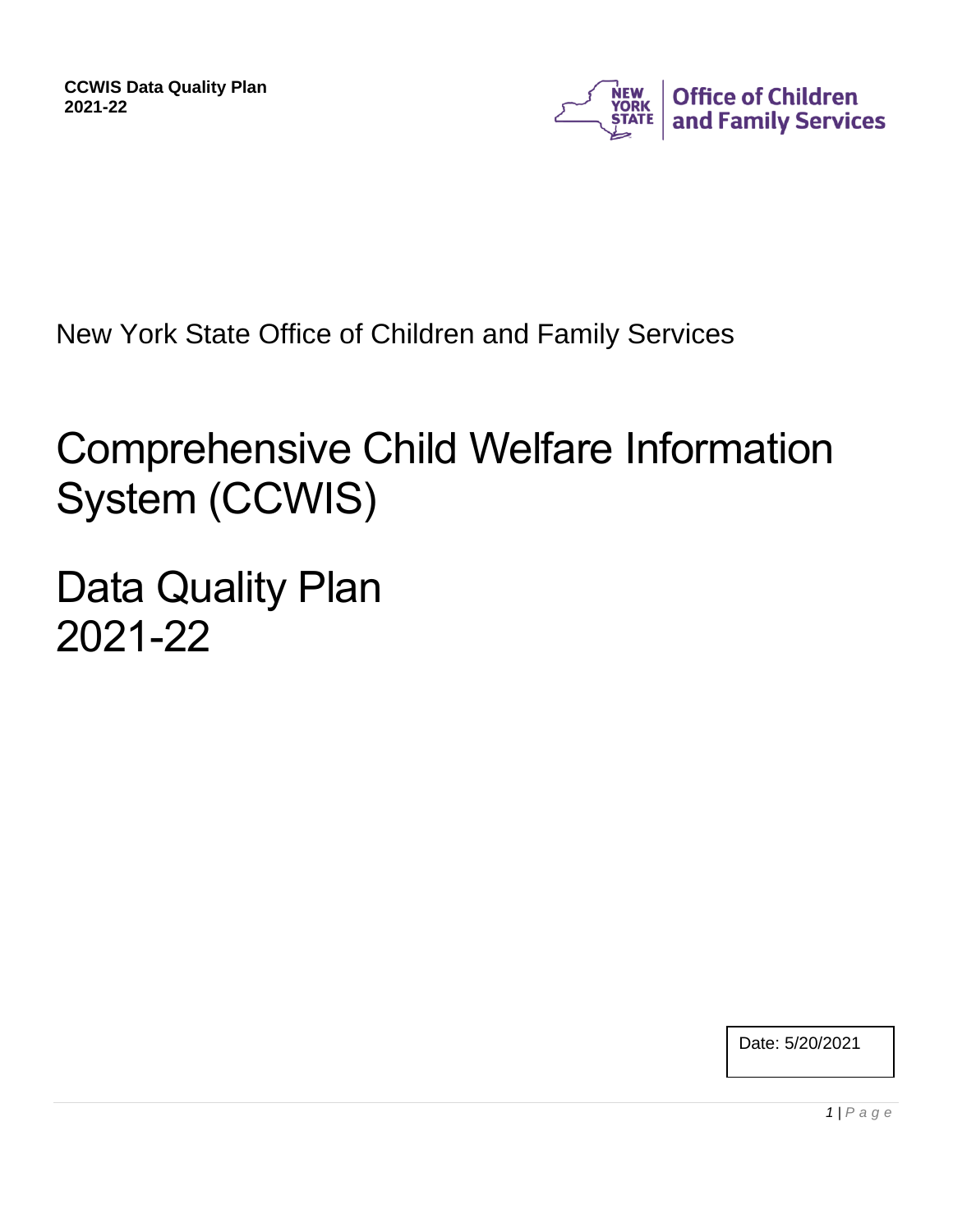

# **Table of Contents**

| 1            |       |             |
|--------------|-------|-------------|
|              | 1.1   |             |
|              | 1.2   |             |
|              | 1.3   |             |
|              | 1.4   |             |
| $\mathbf{2}$ |       |             |
|              | 2.1   |             |
|              | 2.1.1 |             |
|              | 2.1.2 |             |
|              | 2.1.3 |             |
|              | 2.1.4 |             |
|              | 2.1.5 |             |
|              | 2.1.6 |             |
|              | 2.1.7 |             |
|              | 2.1.8 |             |
|              | 2.1.9 |             |
|              | 2.2   |             |
|              | 2.2.1 |             |
|              | 2.2.2 |             |
|              | 2.2.3 |             |
|              | 2.2.4 |             |
|              | 2.2.5 |             |
|              | 2.2.6 |             |
|              | 2.3   |             |
|              | 2.3.1 |             |
|              | 2.3.2 |             |
|              | 2.3.3 |             |
|              | 2.3.4 |             |
| 3            |       |             |
|              |       | $2/P$ a g e |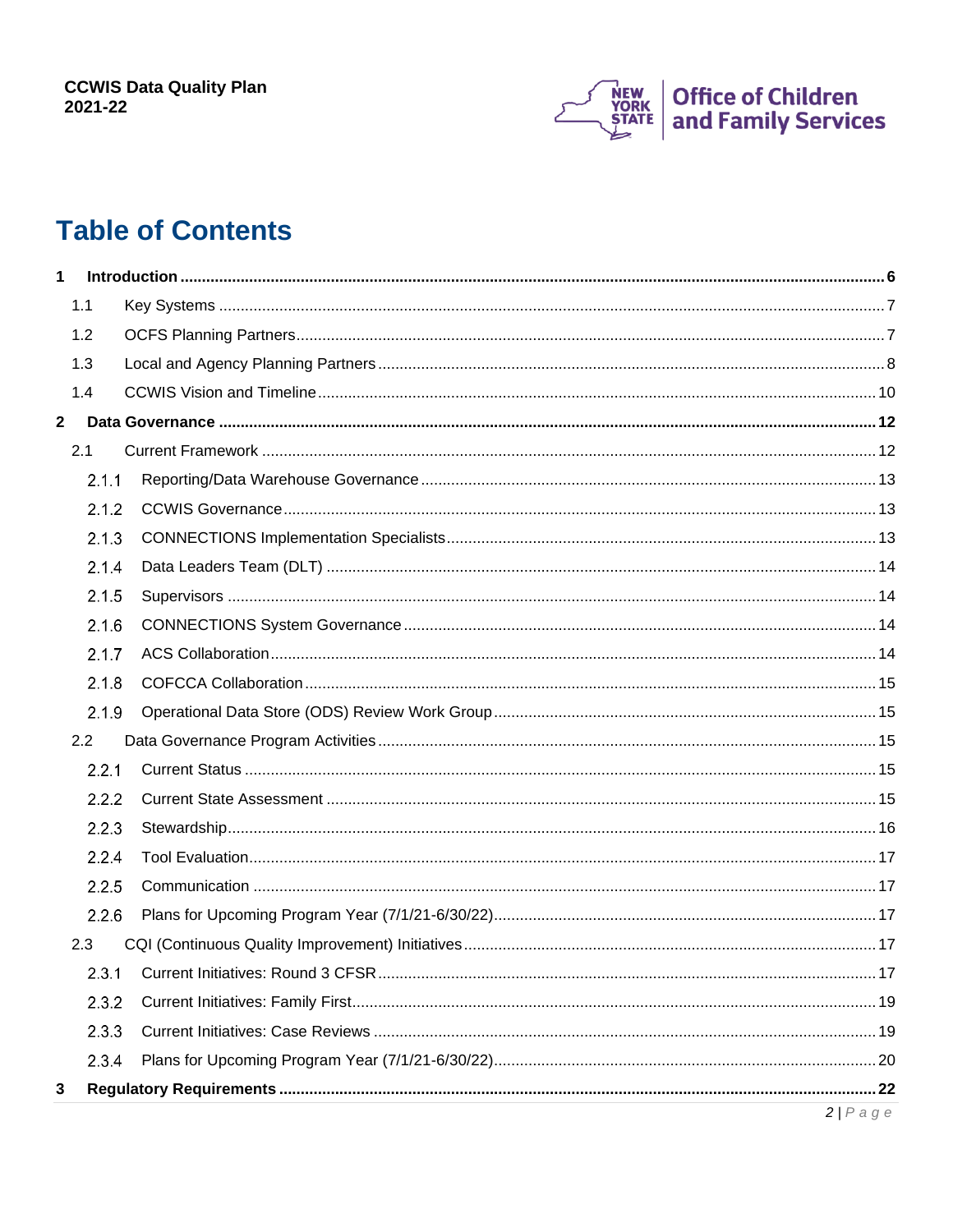

|                | 3.1   |             |
|----------------|-------|-------------|
|                | 3.1.1 |             |
|                | 3.1.2 |             |
|                | 3.1.3 |             |
|                | 3.2   |             |
|                | 3.3   |             |
|                | 3.3.1 |             |
|                | 3.3.2 |             |
|                | 3.4   |             |
|                | 3.4.1 |             |
|                | 3.4.2 |             |
|                | 3.5   |             |
|                | 3.5.1 |             |
|                | 3.5.2 |             |
|                | 3.5.3 |             |
|                | 3.5.4 |             |
|                | 3.5.5 |             |
|                | 3.6   |             |
|                | 3.6.1 |             |
|                | 3.6.2 |             |
| $\overline{4}$ |       |             |
|                | 4.1   |             |
|                | 4.2   |             |
|                | 4.3   |             |
|                | 4.4   |             |
| 5              |       |             |
|                | 5.1   |             |
|                | 5.2   |             |
|                | 5.3   |             |
|                | 5.3.1 |             |
|                | 5.3.2 |             |
|                |       | $3/P$ a g e |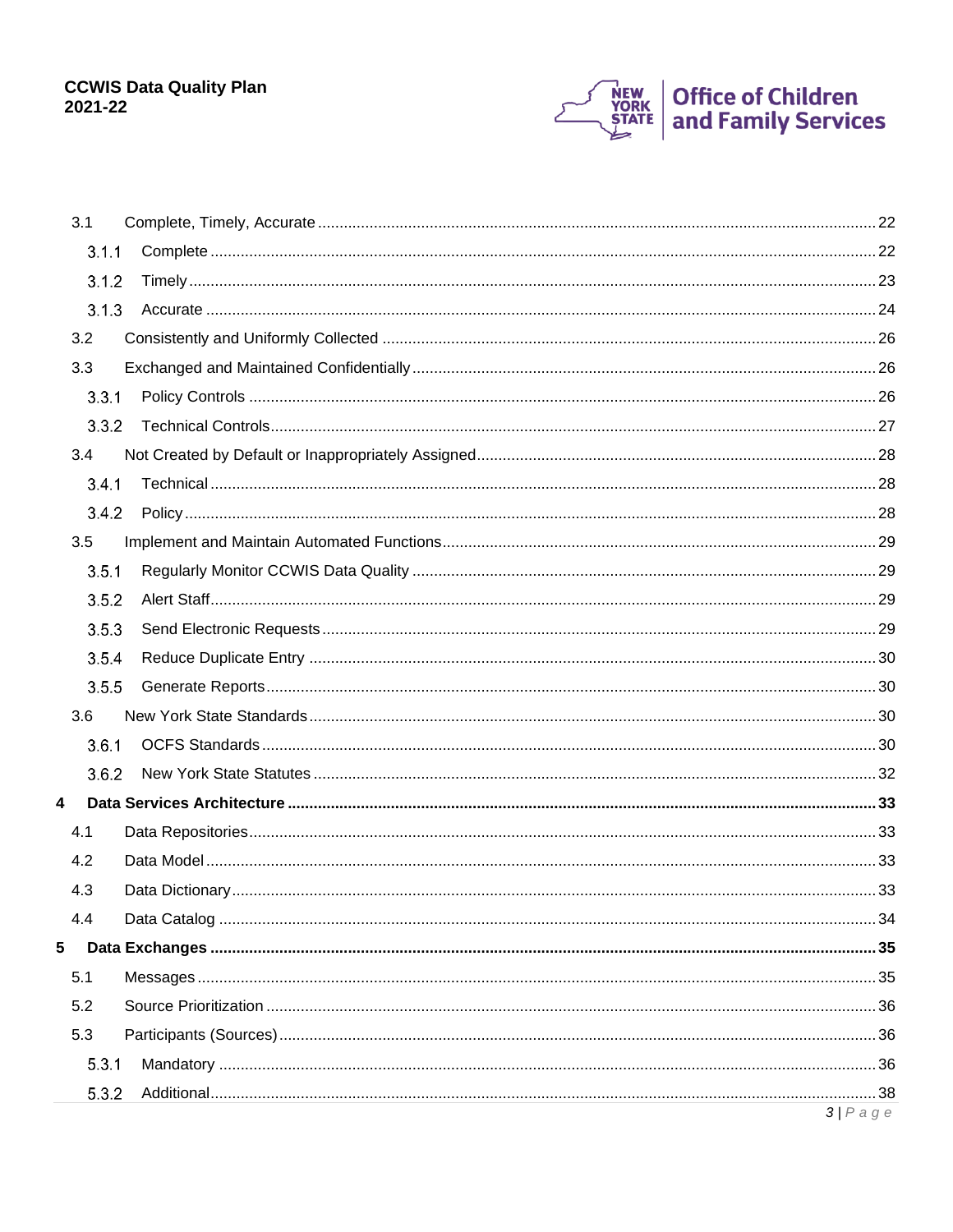

|   | 5.4   |             |
|---|-------|-------------|
|   | 5.5   |             |
|   | 5.5.1 |             |
|   | 5.5.2 |             |
|   | 5.5.3 |             |
|   | 5.5.4 |             |
|   | 5.5.5 |             |
|   | 5.5.6 |             |
|   | 5.5.7 |             |
|   | 5.5.8 |             |
|   | 5.5.9 |             |
|   |       |             |
|   |       |             |
|   |       |             |
|   |       |             |
|   | 5.6   |             |
|   | 5.7   |             |
|   | 5.7.1 |             |
|   | 5.7.2 |             |
|   | 5.8   |             |
| 6 |       |             |
|   | 6.1   |             |
|   | 6.2   |             |
|   | 6.3   |             |
|   | 6.3.1 |             |
|   | 6.3.2 |             |
|   | 6.3.3 |             |
|   | 6.3.4 |             |
|   | 6.4   |             |
|   | 6.5   |             |
|   | 6.6   |             |
|   |       | $4/P$ a g e |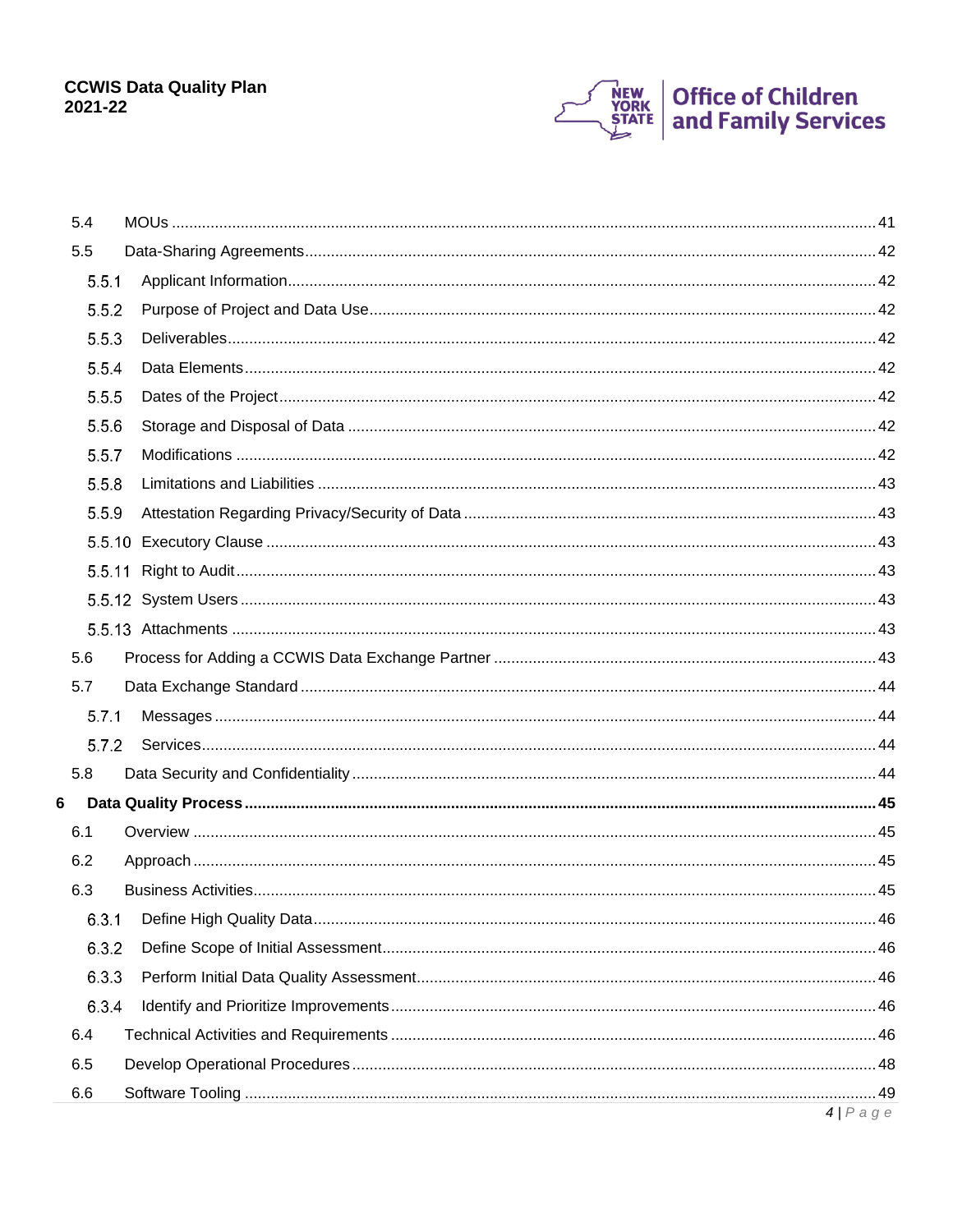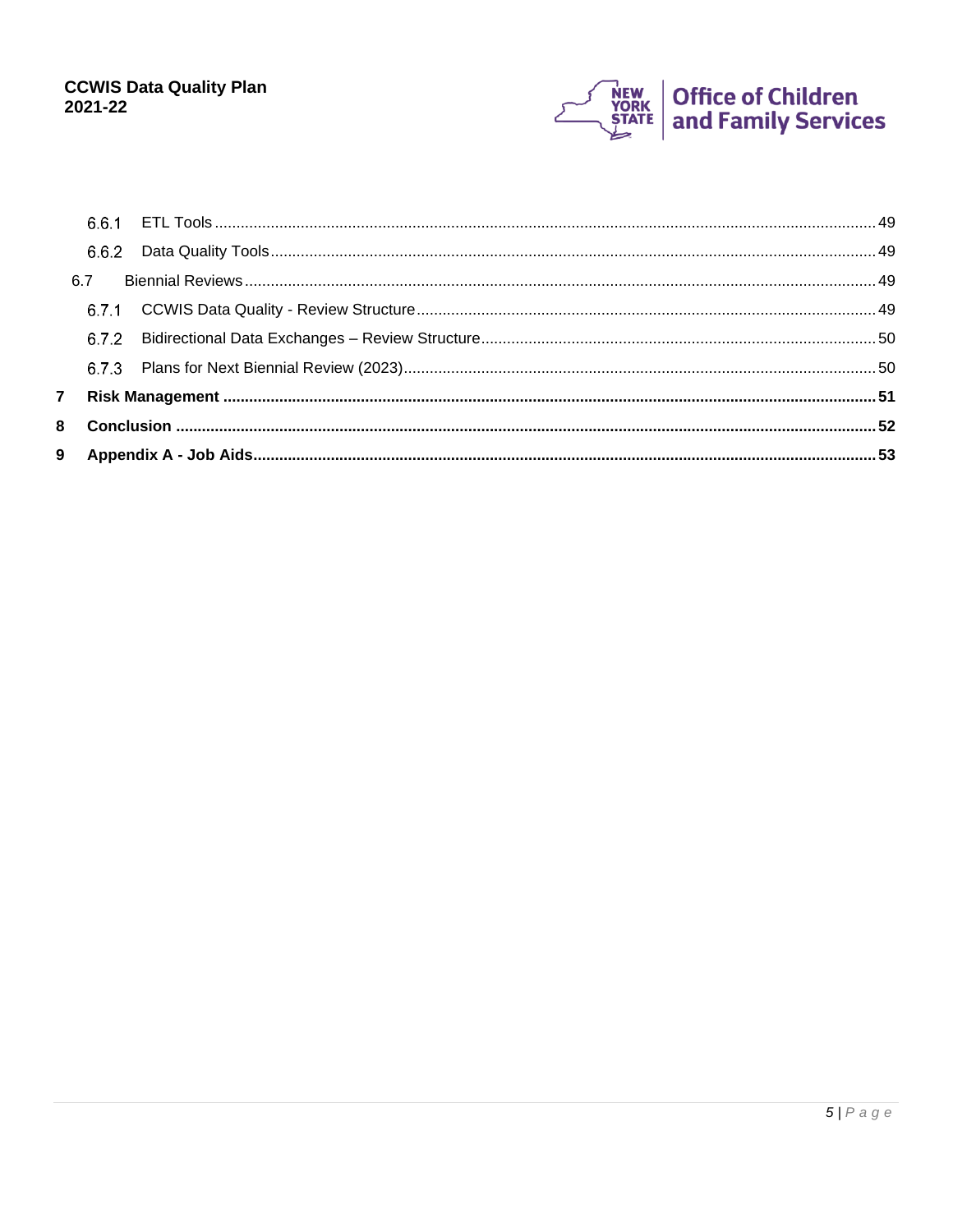

## <span id="page-5-0"></span>**1 Introduction**

This document serves as the New York State Office of Children and Family Services (OCFS) Comprehensive Child Welfare Information System (CCWIS) Data Quality Plan for 2021-2022. This Data Quality Plan is a living document and OCFS regularly updates this document to reflect changes in data governance, ongoing CCWIS enhancements, updates to federal, state or tribal laws, regulations, policies, and procedures, and evolving data exchange capabilities.

This Data Quality Plan does not replace existing data quality requirements as defined in 45 CFR 1357.15(u) or any other established requirements (e.g., Adoption Foster Care Analysis Reporting System [AFCARS] and National Youth in Transition Database [NYTD]). In fact, these data quality requirements are a primary source of information for the development of our core data quality measures.

The contents of this document are derived from OCFS' understanding of the CCWIS final rule.

Per section 45 CFR 1355.52(d)(5) of the CCWIS final rule:

"(5) The title IV–E agency must develop, implement, and maintain a CCWIS Data Quality Plan in a manner prescribed by ACF and include it as part of Annual or Operational APDs submitted to ACF as required in 45 CFR 95.610. The CCWIS Data Quality Plan must:

(i) Describe the comprehensive strategy to promote data quality including the steps to meet the requirements at paragraphs (d)(1) through (3) of this section; and

(ii) Report the status of compliance with paragraph (d)(1) of this section."

Following the introduction, this report is divided into several sections reflective of the main bodies of OCFS' data quality work. Within each section, an overview of the current status of the scope of work being undertaken to create a strong data quality system is provided, along with an outline of goals and tasks to be addressed in the upcoming program year. The primary sections of this document include:

- **Data Governance (Section 2)**
- **Regulatory Requirements (Section 3)**
- **Data Services Architecture (Section 4)**
- **Data Exchanges (Section 5)**
- **Data Quality Initiatives (Section 6)**
- **Risk (Section 7)**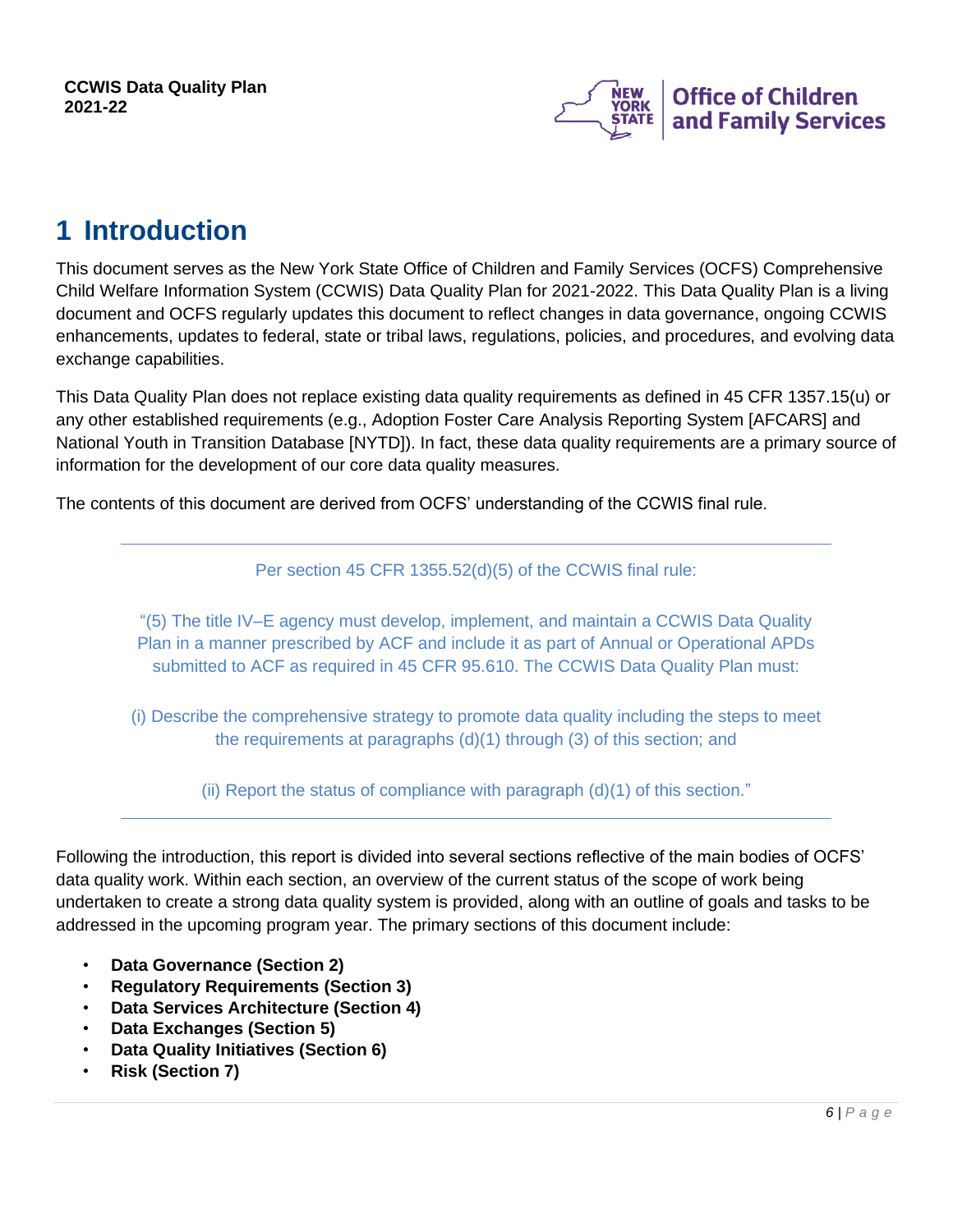

## <span id="page-6-0"></span>**1.1 Key Systems**

The primary data repositories for child welfare data included within the scope of OCFS' data quality work include:

- 1. CONNECTIONS The agency's statewide child welfare case management system used by OCFS, child welfare contributing agencies (CWCAs, or voluntary agencies), and local departments of social services (LDSS offices, or counties). CONNECTIONS is transitioning to a CCWIS application.
- 2. OCFS Data Warehouse A warehouse of child welfare data collected from numerous internal and external data sources (CONNECTIONS being a primary source)
- 3. Other child welfare-related systems, some stand-alone and others with an existing data feed from CONNECTIONS. These systems cover specific business functions related to adoption, child protective services (CPS), incidents in congregate settings, fatalities, foster home operating certificates, child and family services plan (CFSP) submission, interstate compact for children (ICPC)/National Electronic Interstate Compact Enterprise (NEICE), and longitudinal reporting. OCFS is evaluating the potential benefits of bidirectional data exchanges between these systems and CONNECTIONS.

## <span id="page-6-1"></span>**1.2 OCFS Planning Partners**

Establishing a strong data quality system requires the input and efforts of multiple OCFS divisions and bureaus. Each of the groups described below play a key role in promoting the agency's data quality agenda. Staff from these areas participate in a wide range of data quality monitoring, system development, education, training and policy development activities, and staff key data governance workgroups.

• Bureau of Program Quality Improvement (PQI)

The previous Bureaus of Monitoring and Oversight (BMO) and Continuous Quality Improvement (CQI) have been merged into the Bureau of Program Quality Improvement, which sits within the Division of Child Welfare and Community Services (CWCS) Office of Implementation and Accountability. This bureau partners with CWCS regional offices and LDSSs to assess outcomes related to safety, permanency and well-being through case record reviews of CPS, Foster Care and Preventive Services. Case reviews are conducted for all 58 LDSSs (which includes the St. Regis Mohawk Tribe), and five (5) New York City (NYC) Administration for Children's' Services (ACS) borough offices and the ACS Office of Special Investigations on a rotating schedule.

The PQI team uses continuous quality improvement concepts and utilizes quantitative and qualitative data to 1) evaluate practice and understand factors that contribute to performance, 2) establish improvement strategies, and 3) track the effectiveness of those strategies in improving outcomes. This unit performs detailed reviews of child welfare activities with a goal of improving outcomes and relies on quality data to accomplish its mission. This team participates in the data governance framework as well as in the biennial data quality reviews.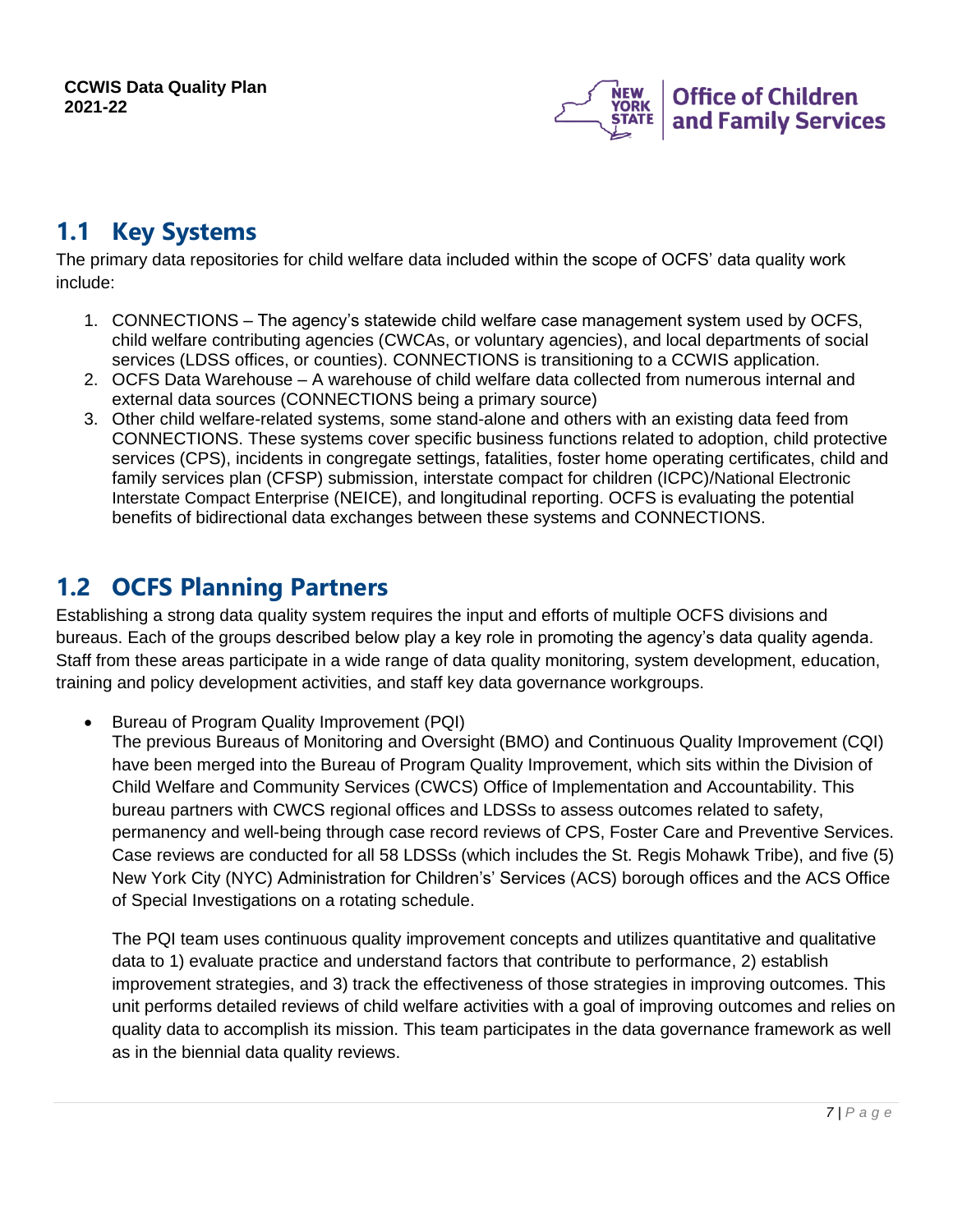

• Bureau of Child Welfare Information Systems (CWIS) The Bureau of Child Welfare Information Systems is also within the CWCS Office of Implementation and Accountability. This group is responsible for CCWIS project direction and oversight, is the liaison group for all child welfare system needs and facilitates program representation where appropriate, and includes a team of 28 implementation specialists who work directly with CONNECTIONS users in CWCAs and counties around the state.

The CWIS team leads the CONNECTIONS Change Management Committee and works directly with the NYS Office of Information Technology Services (ITS) CONNECTIONS development team to identify, scope, and prioritize system enhancements, including those focusing on where automation can improve data quality. The implementation team assists CWCS regional offices by working with counties and agencies on identified data issues and provide targeted trainings as needed. CWIS leads the CCWIS Steering Committee, a monthly Data Exchange/Data Quality meeting with local district and voluntary agency stakeholders, AAPDU and Data Quality Plan updates, and participates in the Data Governance Council and biennial data quality reviews.

• Bureau of Research, Evaluation and Performance Analytics (BREPA)

Located within OCFS' Office of Strategic Planning and Policy Development (SPPD), BREPA promotes the integration of child welfare and juvenile justice research into agency policies and practices; designs and conducts research and evaluation studies to monitor the incidence, causes, and effects of problems faced by the children and families served by OCFS; provides analytical and data management support for policy planning and performance monitoring efforts; and fulfills federal and state reporting requirements. BREPA also maintains the OCFS Data Warehouse and Operational Data Store.

BREPA supports program improvement and data quality efforts through three main types of activities: 1) the production and maintenance of data warehouse reports designed to facilitate supervision and monitoring of good casework practice, 2) preparation and dissemination of performance outcome metrics and child level outcome files, and 3) oversight and management of federal reporting requirements. BREPA staff play a key role in the agency's data governance activities, serving as the lead for the Data Warehouse Prioritization Board, and are members of the CCWIS Steering Committee, Data Governance Council, and CONNECTIONS Change Management Committee.

## <span id="page-7-0"></span>**1.3 Local and Agency Planning Partners**

Improving data quality only works if the most important stakeholders are involved, namely, the system users. In addition to the implementation team described under the CWIS Bureau above providing direct support to over 28,000 county and agency users, there are several more formal avenues where user representatives are engaged in data quality and data exchange discussions and planning.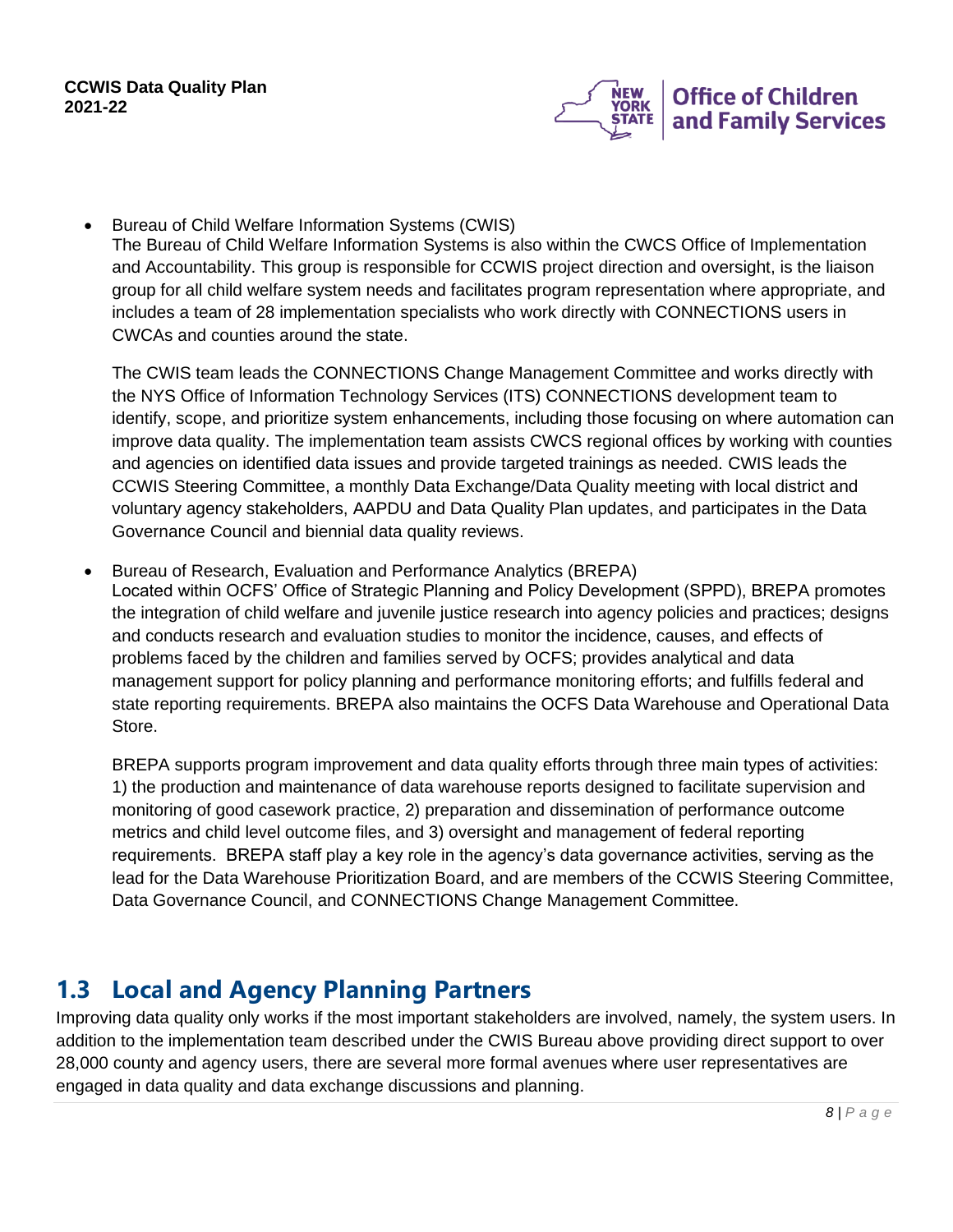

- NYC Administration for Children's Services (ACS) Collaboration As New York's largest social services district with more than 50% of the state's child welfare population, ACS always has representation in system and data planning and implementation. In addition to ACS staff participation in the regular CONNECTIONS Change Management Committee to help guide system governance, there are separate monthly ACS-focused change management planning meetings, and with every significant system enhancement, extra planning occurs to make certain that our largest user base has proper training, instructions, and support. ACS participates in OCFS' CCWIS Data Exchange/Data Quality monthly meetings to help provide governance in terms of scope and requirements.
- Council of Family and Child Caring Agencies (COFCCA) Collaboration COFCCA is a representative for most of New York's private agencies that provide foster care, adoption, family preservation, and juvenile justice services (also referred to as voluntary agencies, or CWCAs), and has a keen interest in helping to drive implementation of bidirectional data exchanges between CONNECTIONS and its member agencies' external systems. COFCCA provided OCFS with detailed information on where data duplication/overlaps occur, and prepared diagrams that depict the most beneficial data exchanges from their perspective. COFCCA participates in OCFS' CCWIS Data Exchange/Data Quality monthly meeting to help provide governance in terms of scope and requirements.
- Local Districts and Voluntary Agencies (CWCAs)

As mentioned above, there are 58 local districts and nearly 200 voluntary agency programs, comprising approximately 28,000 users who use the CONNECTIONS system, approximately 5% of whom also use the OCFS Data Warehouse. All users have direct access to an implementation team member for support as well as to make system requests, and the implementation team works with districts and agencies on a regional basis to provide guidance and training as needed. The implementation team also provides first-level assistance with use of the data warehouse, with the BREPA team providing more in-depth technical assistance as needed. Each district and voluntary agency was asked to assign one or more CCWIS liaison(s), and that person(s) is invited to participate in a monthly CCWIS webinar where information on system changes, data quality initiatives, data exchanges, and more is shared, and feedback is solicited. All districts and voluntary agencies were also invited to have staff participate in the monthly Data Exchange/Data Quality meeting, where governance occurs related to bidirectional data exchange needs. Both of these regular meetings often result in requests to participate in subcommittees to dive into more detailed scope and requirements discussions.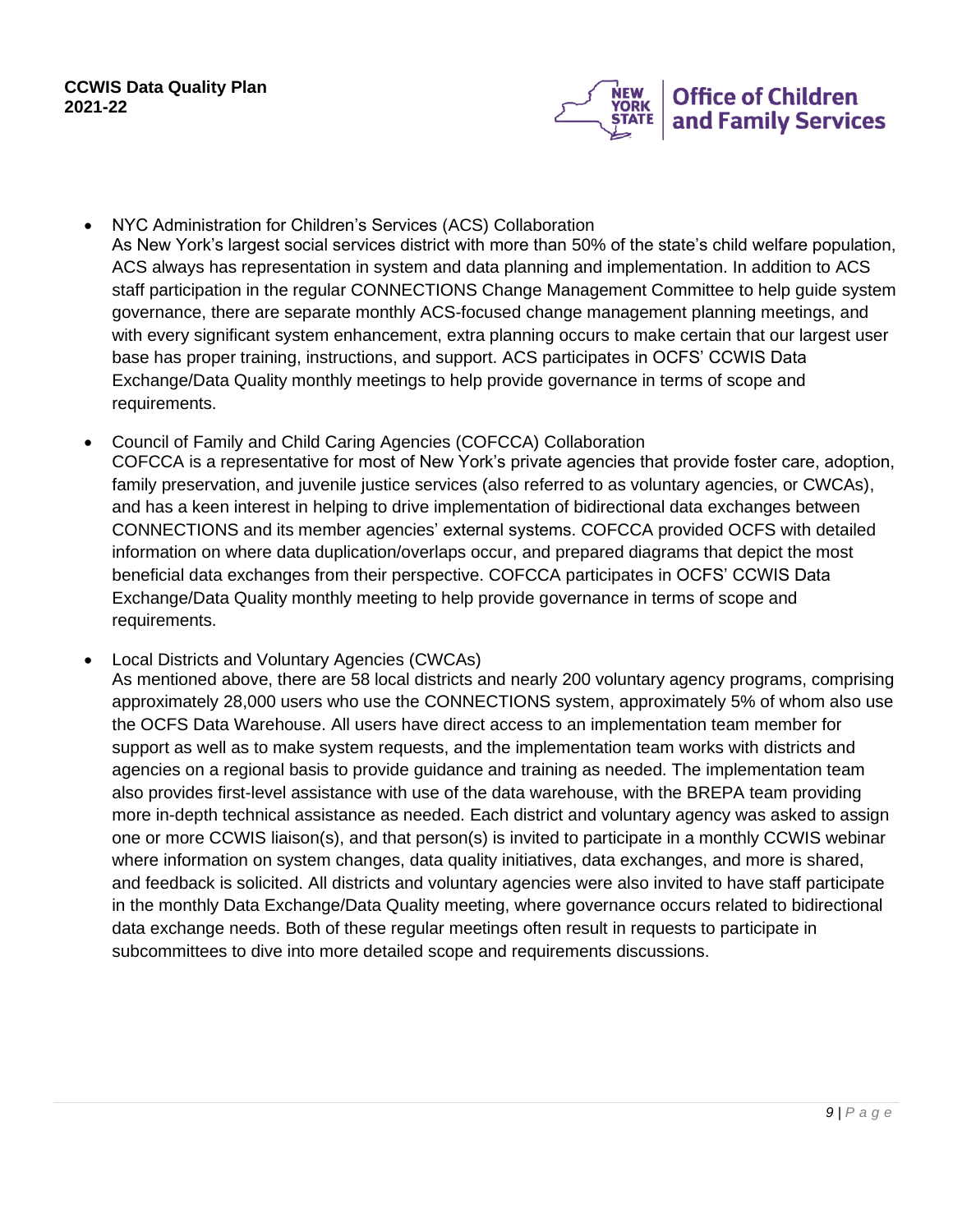

## <span id="page-9-0"></span>**1.4 CCWIS Vision and Timeline**

This plan documents the data quality efforts being undertaken by OCFS as the agency transitions to a CCWIS compliant system. Detailed information on CCWIS transition activities can be found in the agency's APDU and are briefly summarized here for context.

CONNECTIONS seeks to improve and support the following:

- Quality casework practice
- Enhanced compliance through oversight
- Improved planning through trend analysis of newly accessed data
- Local flexibility consistent with a statewide system implemented uniformly
- Quality case records consistently and correctly maintained
- Information exchange/integration to support decision-making and case flow
- Reduce the amount of time spent working on the system, thereby, freeing up the worker to spend more time meeting the needs of the families and children assigned to their caseload

To meet CCWIS compliance requirements, OCFS is doing the following:

- Enhancing CONNECTIONS to not only meet continued functional requirements, but with a focus on usability and supporting local workflows
- Building bidirectional data exchanges to reduce duplicate data entry with external systems
- Identifying data quality priorities, then building automation, reports, and workflow structures to support users in meeting data quality standards
- Formalizing data governance structures to facilitate consistency and support data sharing with other state systems

OCFS plans to employ extensive coordination between our data exchange and data quality efforts. In fact, the inclusion of bidirectional exchanges introduces data quality risks (and opportunities) that will be taken into account.

OCFS' transition to CCWIS was initially anticipated to span approximately six (6) years (July 2018 through June 2024). One year is being added to the original six-year estimate due to significantly reduced progress as a result of the pandemic in 2020-21. The state's fiscal climate has been such that the additional resources needed to work on data quality and data exchange work were not able to be onboarded; it remains to be seen whether funding will be made available for 2021-22. The current timeframe is now expected to be seven (7) years (July 2018 through June 2025).

The following timeline diagram highlights OCFS' current plans.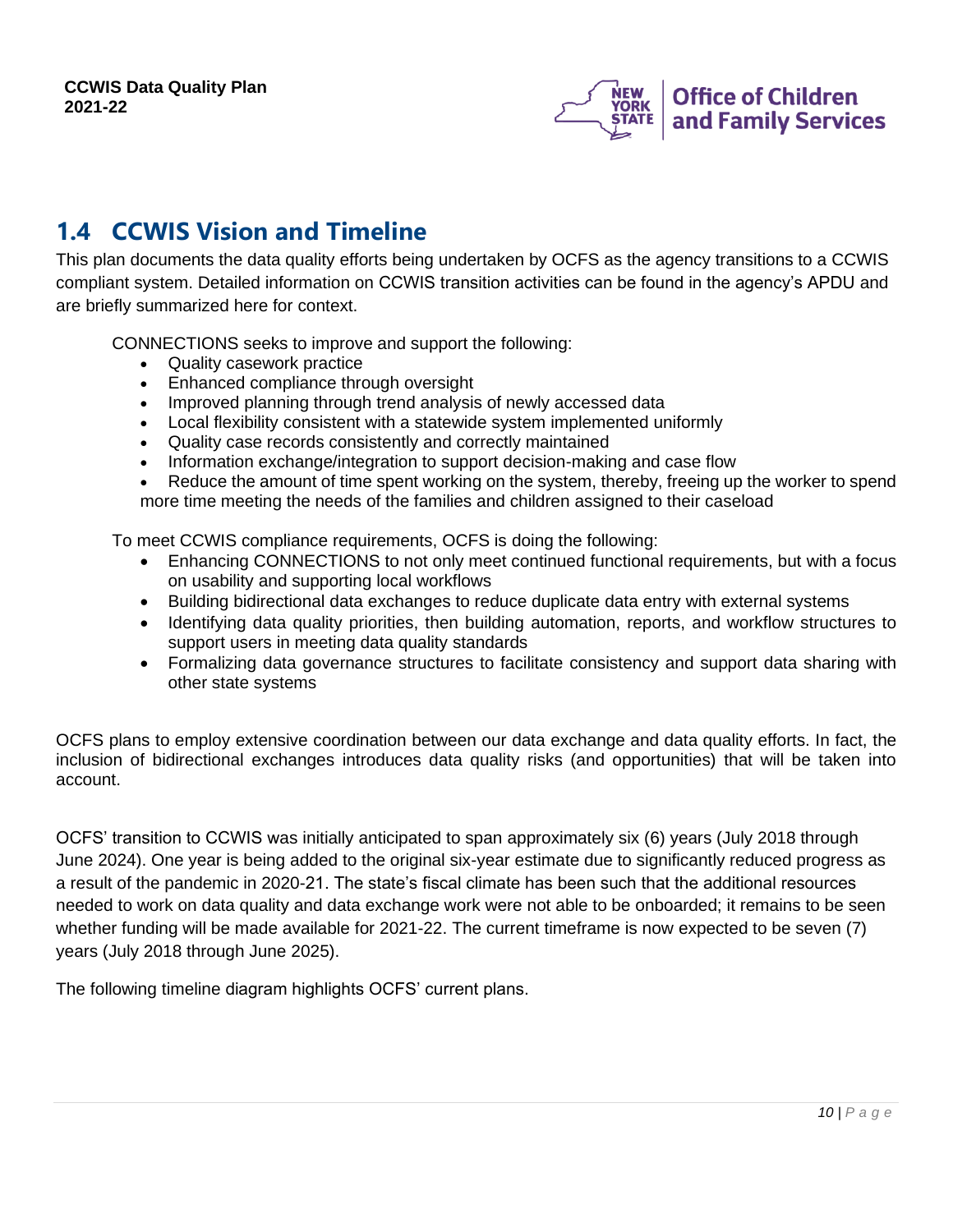

#### **Data Exchange Timeline**

#### Year 1: 7/1/2018 - 6/30/2019 PLANNING PHASE

Data Quality Reports CWCA/LDSS Survey Completed CONNECTIONS Improvements

#### Year 2: 7/1/2019 - 6/30/2020 DESIGN PHASE

Define initial Data Quality Target Initial Data Exchanges Prioritization Discussion Data Exchange Design Complete DQ Platform Determined CONNECTIONS Improvements

Year 3: 7/1/20 - 6/30/21 BUILD AND POC PHASES (On Hold)

(Most activities on hold due to fiscal constraints resulting from the pandemic) Initial Data Exchanges Prioritization Complete DQ Reports Enhanced CONNECTIONS Improvements

Year 4: 7/1/21 - 6/30/22 BUILD AND POC PHASES

**Build Phase** Data Exchanges - Infrastructure Complete Data Exchange - POC Complete DQ Reports Enhanced CONNECTIONS Improvements

> Year 5: 7/1/2022 - 6/30/2023 DEVELOP PHASE - ONBOARDING OF SOURCES BY PRIORITY Year 6: 7/1/2023 - 6/30/2024 DEVELOP PHASE - ONBOARDING OF SOURCES BY PRIORITY Year 7: 7/1/2024 - 6/30/2025 DEVELOP PHASE - ONBOARDING OF SOURCES BY PRIORITY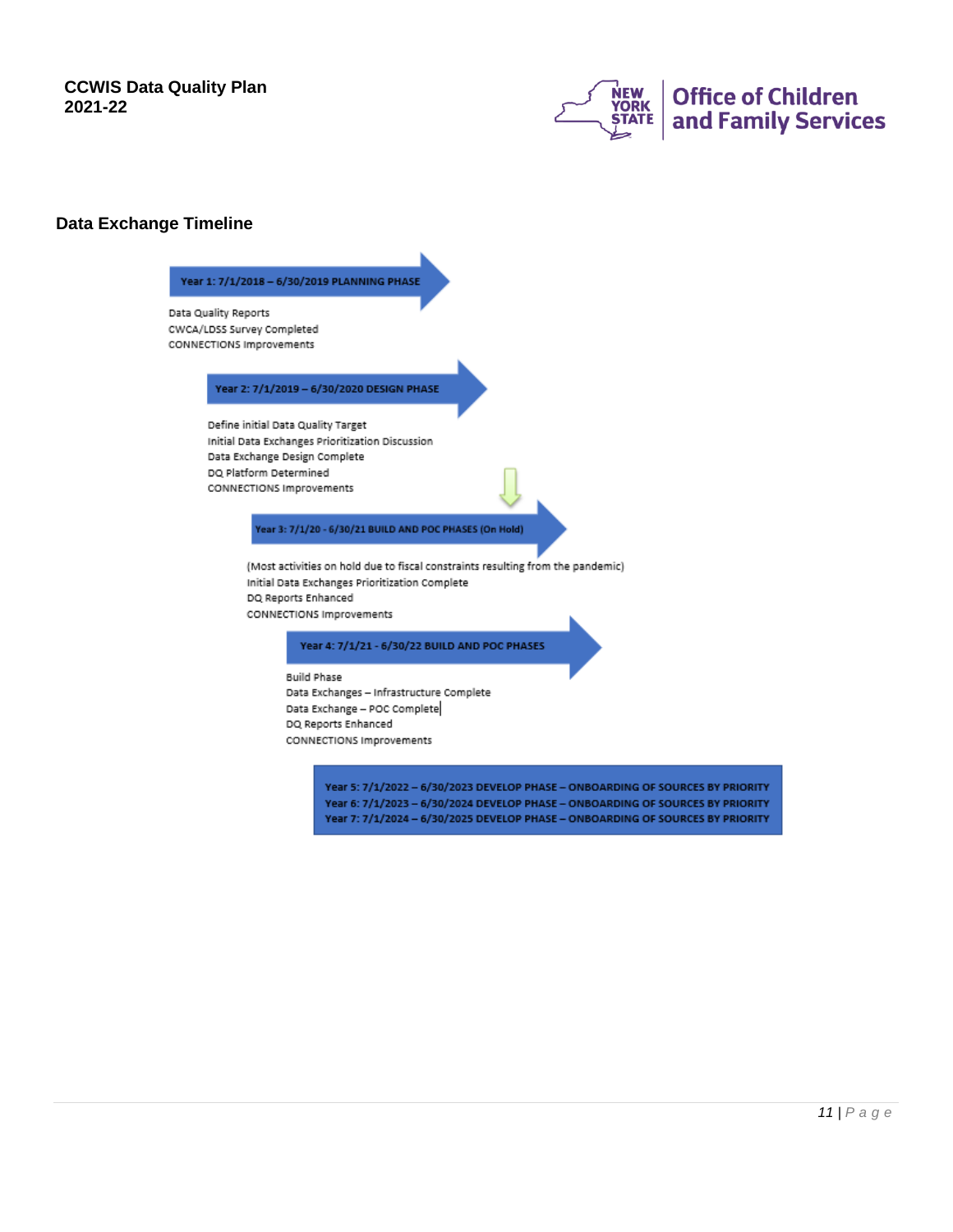

# <span id="page-11-0"></span>**2 Data Governance**

Data governance represents a core functional component of completing data quality initiatives. OCFS has begun to improve and build upon current governance processes to establish an enterprise view of data quality and cohesive processes and procedures for changes to the data. To assist in establishing a data governance framework that will complement and drive data quality work, OCFS has determined the following goals for data governance:

- Treat data as an asset
- Remove unnecessary data duplication
- Develop a data governance approach that promotes business ownership, buy-in, and accountability
- Mature the existing approach with a more structured enterprise approach that allows data to be managed across an increased number of stakeholders and systems
- Data is centrally located in system of truth for consistent and standardized reporting
- Develop the mapping from external systems to make certain that it is properly ingested into the system of truth
- Reduce the need to enter and correct data in multiple systems
- All data entered into the systems are compliant with standards around completeness, timeliness, and accuracy.

## <span id="page-11-1"></span>**2.1 Current Framework**

OCFS understands that undertaking the implementation of a data governance framework and program is a multi-year endeavor. Child welfare-related data initiatives are dealt with by three separate committees, which are now seen as part of the agency's umbrella data governance framework. There is executive support to improve current practices and set reasonable and achievable objectives. OCFS is following an incremental approach to the data governance program. An enterprise Data Governance Council has been established. The Council has a set vision and approved Charter and Implementation Plan that has been disseminated to executive leadership. The Council had been meeting on a monthly basis until mid-2020 when the designated lead left OCFS and the pandemic necessitated focus on other priorities. The Council will begin to convene regularly again by mid-2021.

As noted above, there are targeted governance teams in existence. These teams and processes will be integrated through a non-invasive approach into the statewide framework as it matures and additional governance initiatives are undertaken. The following teams and/or processes will comprise the enterprise governance program.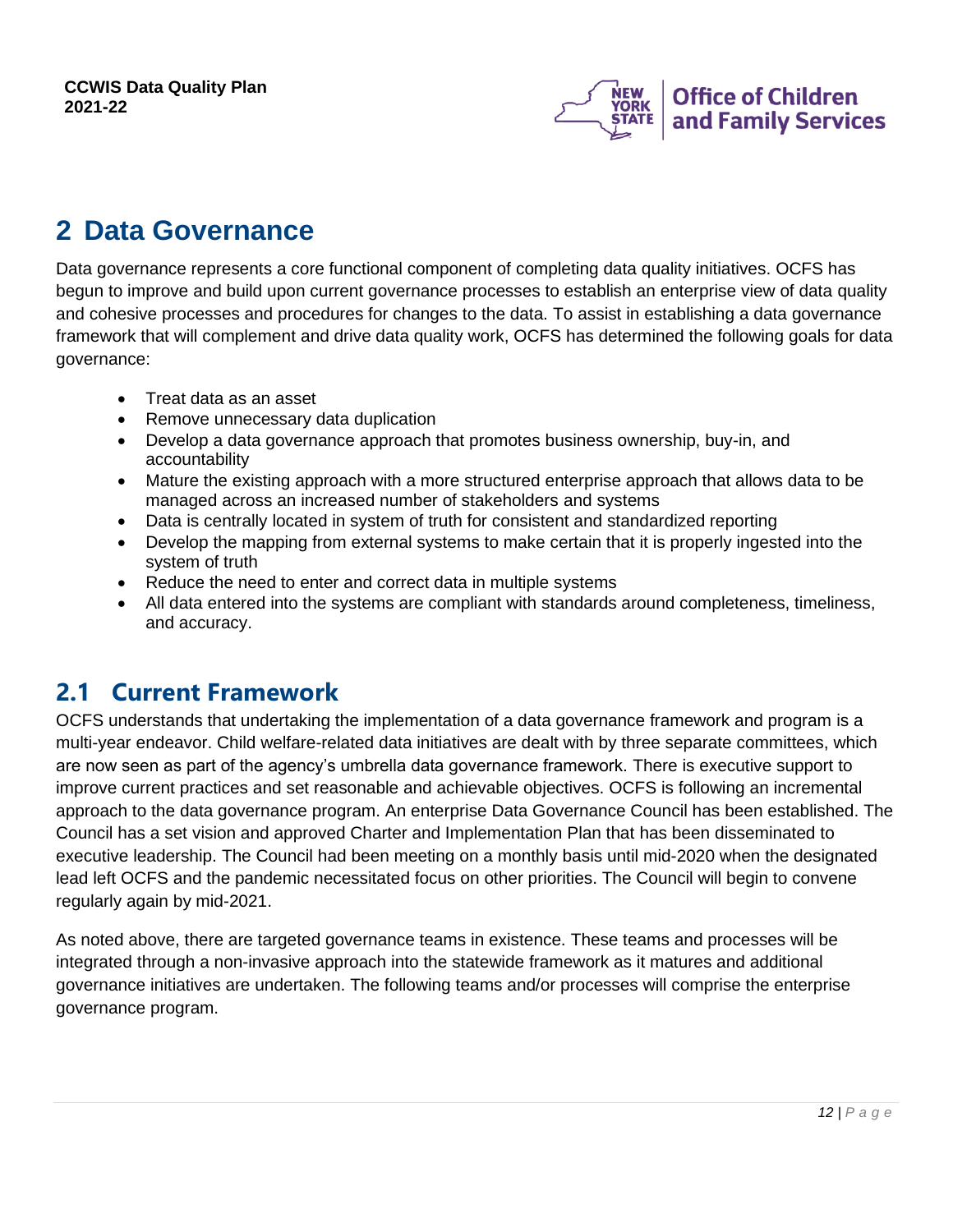

#### <span id="page-12-0"></span>**Reporting/Data Warehouse Governance**  $2.1.1$

Led by staff from BREPA and ITS, the Reporting/Data Warehouse Prioritization Board is an interagency, cross-divisional group created in December 2018. The Board oversees a data governance process that applies consistent rules for prioritizing requests and allocating resources; seeks to alleviate backlogs; increases transparency and improves communication; and aligns data warehouse activities with program priorities, CCWIS efforts, and federal reporting requirements.

This work of the governance board applies to both extract/transformation/load (ETL) development and the reporting functions of the BREPA data warehouse team. Routine meetings with governance committee sub-groups provide updates and new requests are prioritized. Finally, an executive committee is consulted as needed when there are prioritization conflicts or resource needs.

To coordinate and document this work, the Board utilizes the OCFS Data Request System (DRS). DRS tracks all agency data requests, both internal and external, and includes ETL requests, research analysis, performance metrics, and public information requests. It serves as a tool to track and monitor progress from intake to completion. DRS allows review and approval of data requests for external sharing and dissemination by applicable leadership (program, legal, public information office and administration) in various agency divisions.

#### $2.1.2$ **CCWIS Governance**

<span id="page-12-1"></span>The CCWIS project director reports to an Executive Steering Committee comprised of OCFS and ITS commissioner/executive director-level and senior management, representing OCFS child welfare and community services; policy, research, and reporting; budget and finance; legal; and ITS Human Services Portfolio's Business Solutions director and CONNECTIONS director and managers. The committee meets monthly, where the CCWIS project director provides a report out of project-related activities completed and planned, the status of planning documents, resource needs, and discusses risks and challenges. The committee participates in planning, approval of resource and procurement needs, and provides feedback and direction as needed.

#### <span id="page-12-2"></span> $2.1.3$ **CONNECTIONS Implementation Specialists**

The CONNECTIONS implementation specialists are a team of former child welfare and CPS case workers who specialize in supporting LDSS and CWCA users. The team is involved in nearly all aspects of the software development lifecycle by supporting everything from submitting new functionality requests, to providing clarity to requirements, to working out new business processes and data entry in preparation for new functionality, to user acceptance testing, and end-user support and training. As of October 2020, this team now reports to the CCWIS project director, which provides direct alignment from end user needs to system priorities and functionality.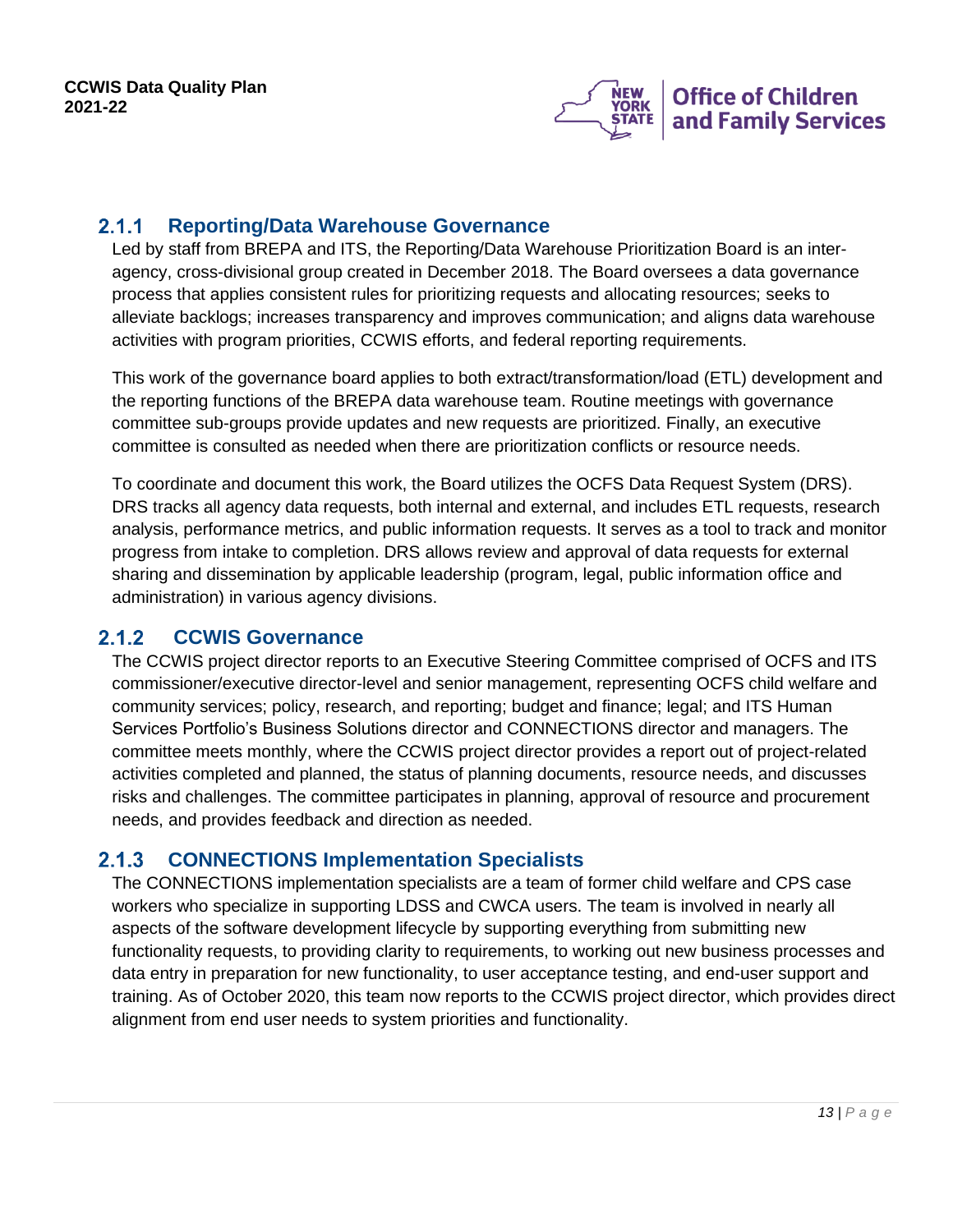

#### <span id="page-13-0"></span> $2.1.4$ **Data Leaders Team (DLT)**

The DLT's mission is to support the field (LDSSs and CWCAs) in acquiring, analyzing, and applying data to improve safety, permanency and well-being. The team was formed in support of OCFS ongoing continuous quality improvement (CQI) initiatives. The DLT is comprised of approximately 30 members from OCFS' home and regional offices. Four staff from each regional office are DLT members, two regional office staff specialize in supporting the field with data entry and two staff provide child welfare practice support, coaching and TA.

#### <span id="page-13-1"></span> $2.1.5$ **Supervisors**

Throughout the various stages in CONNECTIONS (CPS, Foster Care Services, Foster Home Development, Family Assessment and Service Plan, etc.) individual components that are completed by LDSS and CWCA caseworkers are required to be submitted to their supervisors to undergo a final review and approval process.

For example, in a CPS stage, a completed Risk Assessment, Safety Assessment, and Investigation Conclusion are all required before a worker can close the investigation stage, and each piece is individually reviewed by that worker's supervisor. The supervisor then can reject or approve all work, with comments; rejected work is cycled back to the worker to resubmit for approval.

#### <span id="page-13-2"></span> $2.1.6$ **CONNECTIONS System Governance**

The CONNECTIONS project governance structure promotes effective and open communication and the active participation of stakeholders. The Change Management Committee is run jointly by OCFS CWCS and ITS CONNECTIONS managers. The Committee is comprised of program, legal, research, and fiscal staff from OCFS, technical staff from ITS, upper managerial level staff from New York City's Administration for Children's Services (ACS), and CONNECTIONS implementation specialists who represent districts and voluntary agencies. The change request process includes

- biweekly or monthly meetings (based on workload and build schedule);
- a change request form that includes an area to note agency priorities (to include CCWIS related improvements);
- a scoring matrix that considers level of effort, end-user impact, legislative/mandated changes, and agency priority;
- a tracking procedure that takes into account OCFS policy, legal, and training considerations in addition to ITS technical/application development;
- a tentative quarterly build schedule to aid in prioritization, deployment estimation, and setting end user expectations;
- availability of forms and tracking reports online; and
- an overall transparent approval process and improved communications to requestors.

#### <span id="page-13-3"></span> $2.1.7$ **ACS Collaboration**

As described above in section 1.3.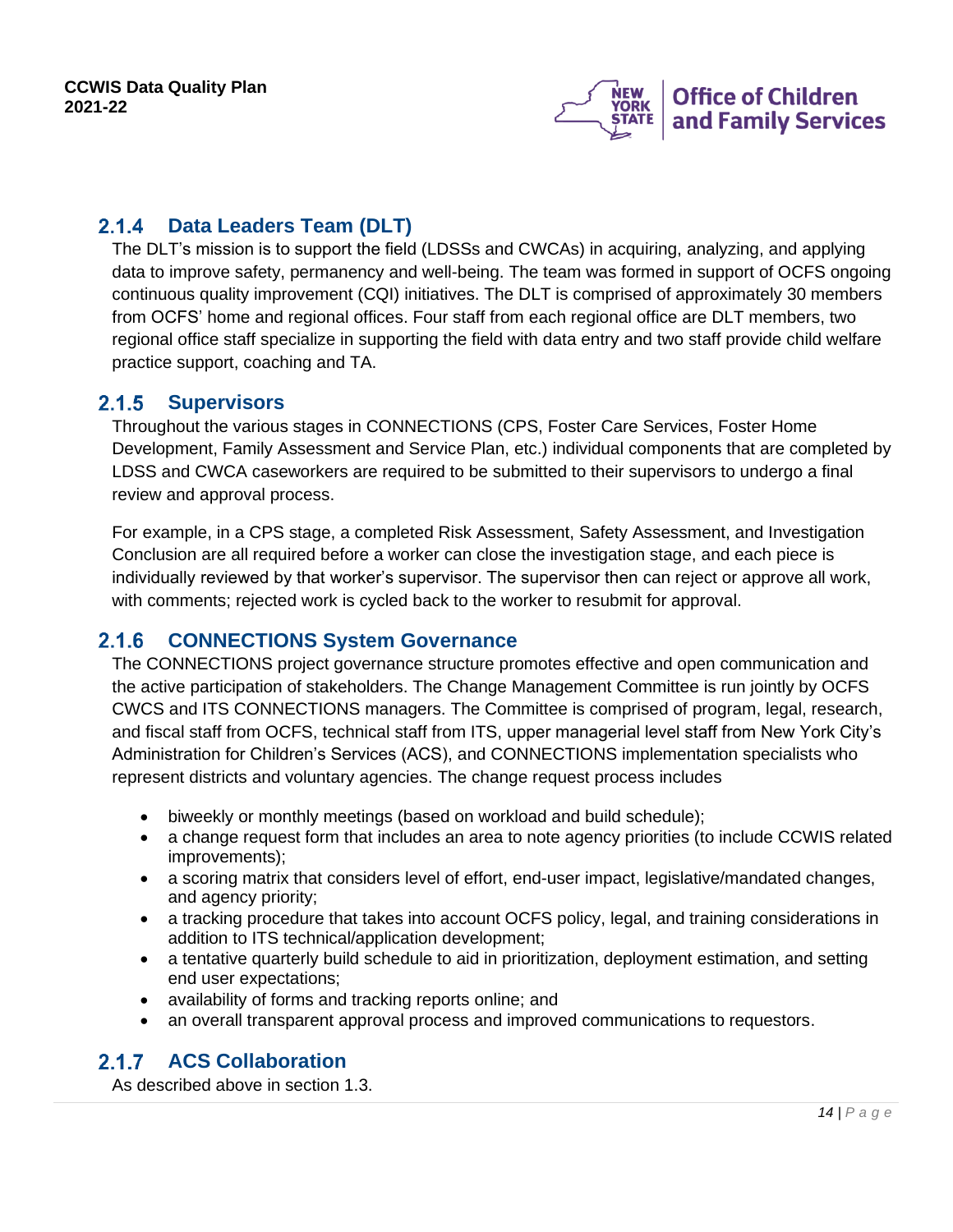

#### <span id="page-14-0"></span>**COFCCA Collaboration**  $2.1.8$

As described above in section 1.3.

#### <span id="page-14-1"></span>**Operational Data Store (ODS) Review Work Group**  $2.1.9$

The Operational Data Store (ODS) provides a daily raw data file of selected CONNECTIONS data to LDSSs and VAs that have applied and have been approved for use of this data. Once approved, they receive an initial one-time push of historical data and then a daily refresh. The ODS provides a one-way data transfer and requires technical expertise on the part of the recipient organization to process the files. While this offering is not aligned with CCWIS bidirectional data exchange requirements and our planned message-based exchanges, it has been in place for over a decade and is embedded in processes and systems at many counties and voluntary agencies. This governance group works to continuously improve the application and approval process (data usage, confidentiality, and storage), data transfer method, addition of data tables, and general end-user agency support. The work group is led by BREPA and includes an agency team consisting of child welfare, legal, and information security office. The application and approval process developed for the ODS will serve as a starting point for the future bidirectional data exchange partner application/approval process.

## <span id="page-14-3"></span><span id="page-14-2"></span>**2.2 Data Governance Program Activities**

#### $2.2.1$ **Current Status**

As discussed earlier in this document, a Data Governance lead/manager was going to be hired in 2020 within the agency's Office of Strategic Planning and Policy Development. Given the delays in hiring, the Data Governance Council developed the agency's Charter, including vision statement. OCFS is waiting for resources to staff the proposed Data Governance Team and is facing constraints due to COVID-19. In order to move forward with existing staff, OCFS is following a non-invasive approach to establishing a more formal data governance program. As data governance projects unfold, terminology will be defined so that all stakeholders have a common understanding of terms used (i.e., defining what a data steward is at OCFS). OCFS will set achievable objectives that fit within the scope and timeline needed for each project. All items below are subject to change based on the development and rollout of data governance processes but are topics that have been discussed as possible initial increments to explore for the Data Governance Program.

#### <span id="page-14-4"></span> $2.2.2$ **Current State Assessment**

The Data Governance Council has approved a high-level implementation plan that follows an incremental approach. The initial task is to conduct a Current State Assessment. This assessment will show an analysis of the current environment and will help the Data Governance Council make decisions and prioritize work for the Data Governance Program. It is anticipated that the initial projects chosen by the Data Governance Council will be included in the Current State Assessment, and that the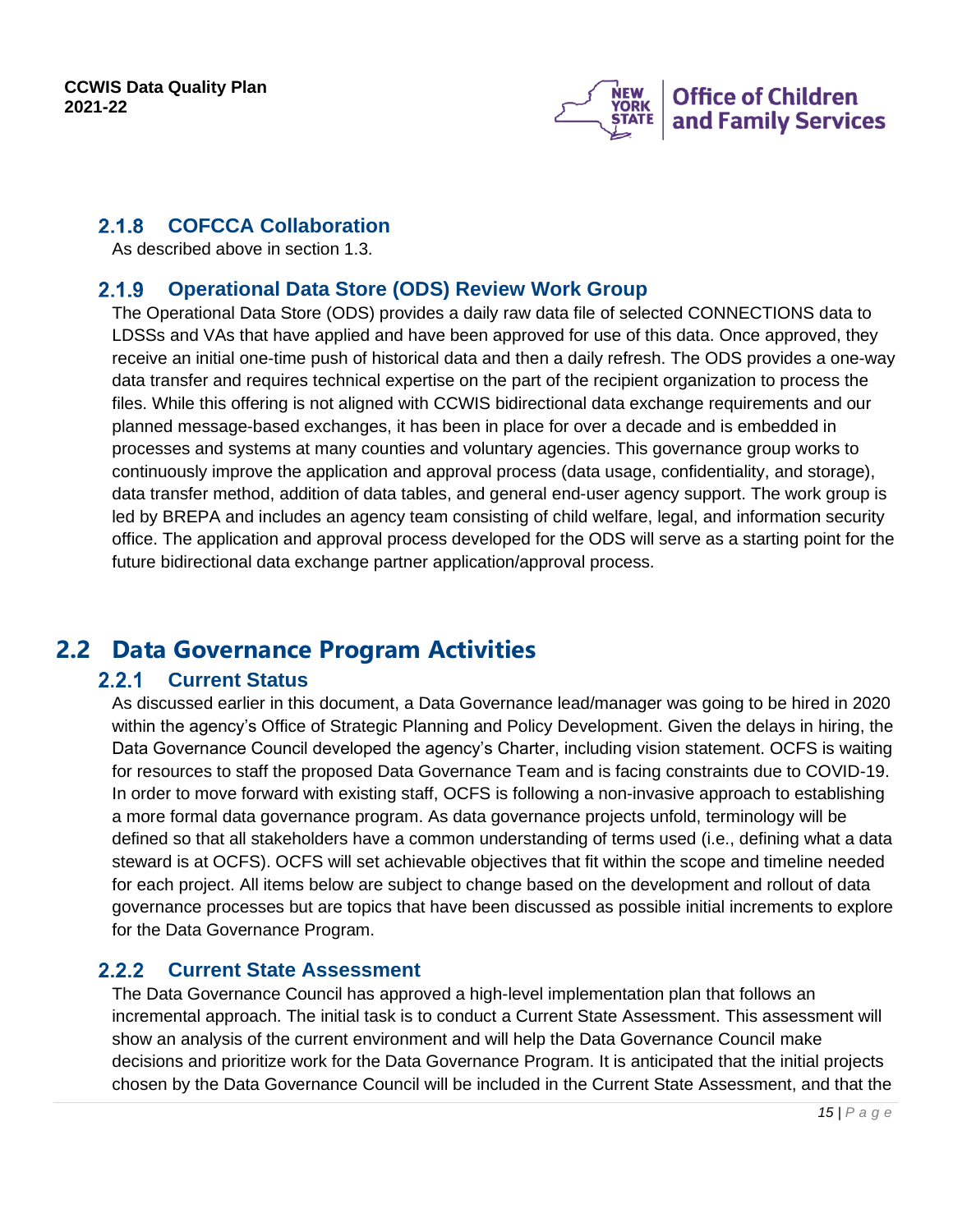

assessment will drive the foundational work to be accomplished by the data governance program. Below are some topics that the Current State Assessment may include:

### **2.2.2.1 Stakeholders - Roles and Responsibilities**

Through a review of each chosen project's organizational charts, observations of different meetings, committees, job responsibilities, and other artifacts as needed and defined, the results of this portion of the Current State Assessment will help to detail the future of the stewardship program at OCFS.

This team of stakeholders should consist of individuals from a cross-section of the key organizations such as OCFS, ITS, LDSSs, and CWCAs and should include both business and technical disciplines. These individuals should have an intimate knowledge of the current systems, their strengths and weaknesses, as well as a clear vision of what the systems should be.

### **2.2.2.2 Current Tooling**

A comprehensive review of current tools that are being used in different capacities within the defined scope will help the Data Governance group have a documented understanding of how they are currently supporting data quality and where there are potential gaps or under-utilization of tools. The gap identified will be an important input into the requirements identified for selecting a data quality toolset.

### **2.2.2.3 Policies and Procedures**

This assessment would involve review and analysis of any policies and procedures that are written regarding data management and data governance. The team would review documents internal to OCFS as well as any policies and procedures that exist with other stakeholder groups – including but not limited to: ITS, LDSSs, CWCAs, ACF, etc. This review will help the team to determine which policies and procedures they must adhere to and which may potentially need to be created for OCFS as part of the data governance initiative.

#### <span id="page-15-0"></span> $2.2.3$ **Stewardship**

It is anticipated that the results of the Current State Assessment will lead to the establishment of a stewardship structure – a key deliverable and milestone for implementing the data governance program. An agreed upon method for documenting and informing stewardship will be defined by the governance team.

As noted above, OCFS will pursue a non-invasive approach to data stewardship where staff are identified for work that they are already responsible for and formalizing them as stewards of the data that they work with on a day-to-day basis.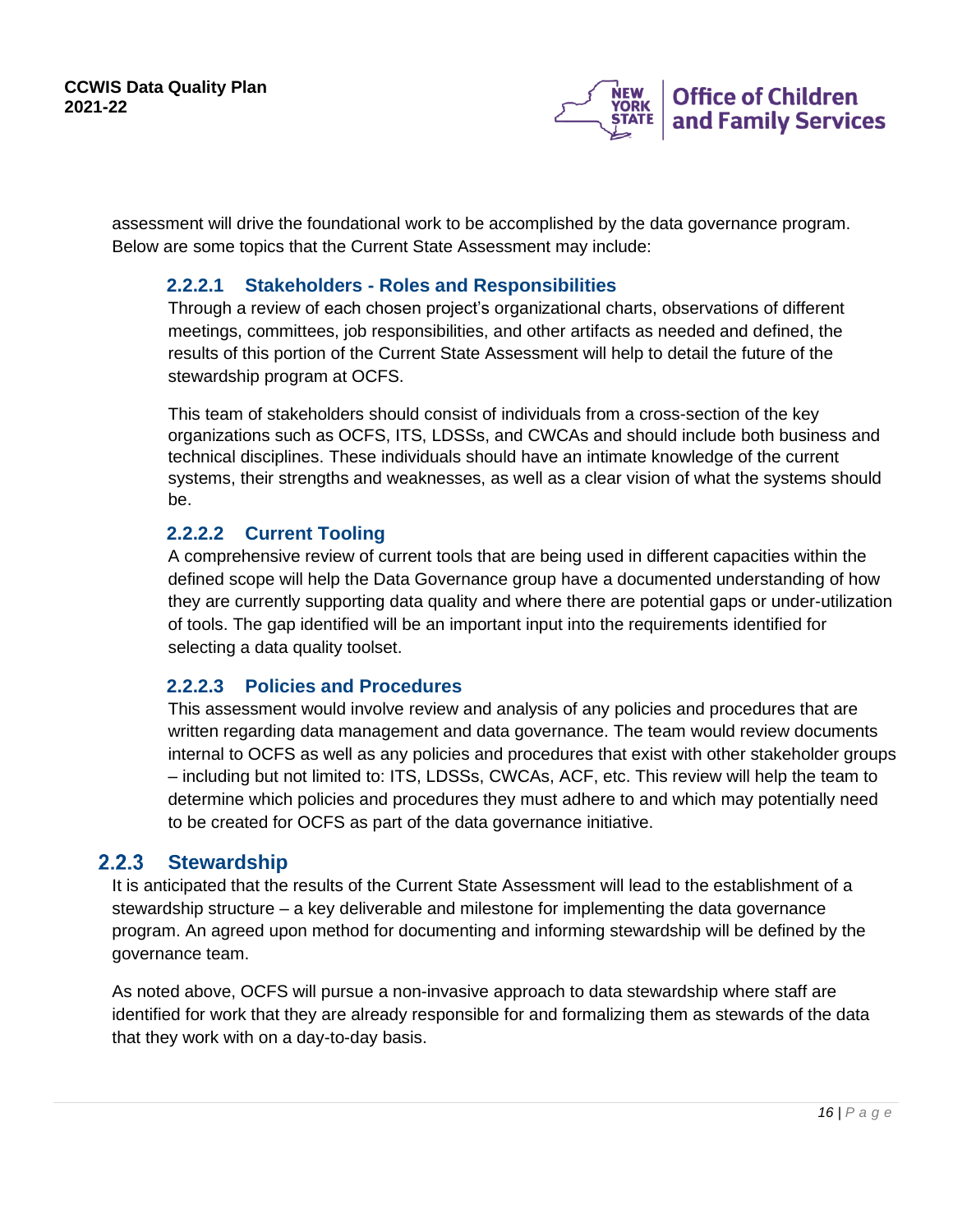

The Data Governance Team will initially work with the staff to help them understand their role as a steward. The goal is to not create additional work for an outside steward and help current employees understand that they are already acting as such. This concept will be fleshed out further after review of the results from the Current State Assessment.

#### <span id="page-16-0"></span> $2.2.4$ **Tool Evaluation**

Using the results from the Current State Assessment, a comprehensive tool evaluation may be useful to determine which tools should be expanded, which ones are repetitive, and evaluate what is currently available on the market to possibly procure. Tools are important to support governance and manage data as an asset on an enterprise level.

### <span id="page-16-1"></span>2.2.5 Communication

The Data Governance team will complete a Communication Plan that will lay out a method for communication with stakeholders. It is important that Data Governance be properly communicated and that the right individuals are involved and understand when changes to process and governance occurs.

#### <span id="page-16-2"></span> $2.2.6$ **Plans for Upcoming Program Year (7/1/21-6/30/22)**

- Restart Data Governance Council meetings with a regular cadence
- Conduct Current State Assessment
- Continue to socialize concepts, formalize processes, and communicate with stakeholders
- Institute and track initial data governance projects

## <span id="page-16-4"></span><span id="page-16-3"></span>**2.3 CQI (Continuous Quality Improvement) Initiatives**

#### $2.3.1$ **Current Initiatives: Round 3 CFSR**

The results of the Round 3 CFSR found that OCFS was not in substantial conformity with six of the seven child and family outcomes and six of the seven systemic factors. As part of our program improvement plan, OCFS identified several overarching themes for improving our performance:

- Need for improved data accuracy and timely entry
- Need for improved caseworker and supervisor competencies related to key practice areas in both preventive and foster care cases:
	- $\circ$  Casework contacts that support engagement of parents particularly fathers and youth
	- o Ongoing assessments of risk and safety to all children in the home
	- $\circ$  Assessment of service needs and the individualizing of the services to meet the parent's/child's needs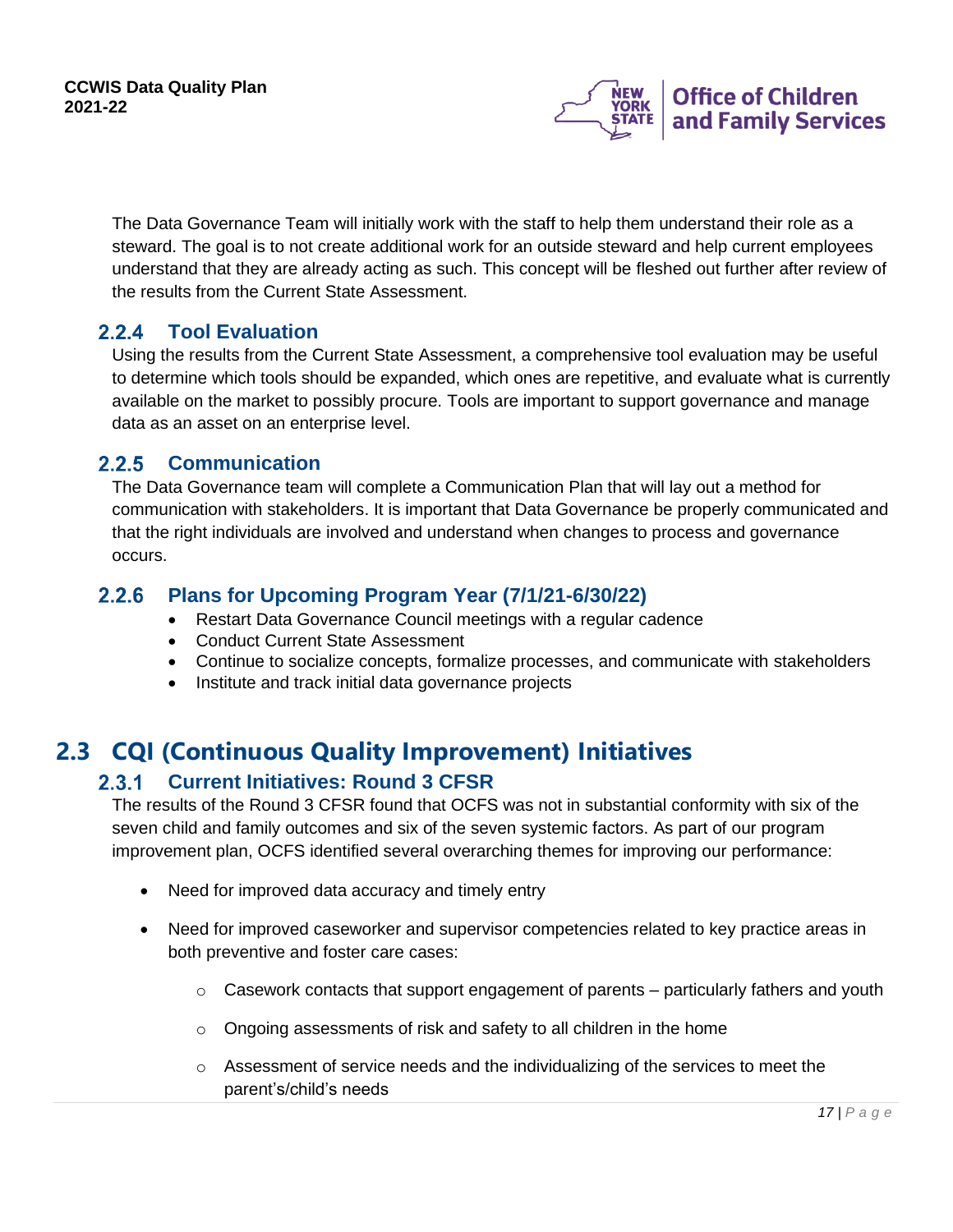

- Need to focus on an urgency to expedite permanency and utilizing relatives as a placement resource
- Need for increased oversight of foster boarding homes to promote consistency in licensing of foster homes and enhance stability of placement.

Once baseline performance is identified, the CQI/Data Unit involves the field in identifying a clear understanding of the factors that contribute to current performance. In some instances, underlying factors are related to needed practice improvements; in other situations, poor outcomes are a reflection of inaccurate data entry.

In April 2018, OCFS' performance improvement plan (PIP) was submitted to address the CFSR, and in 2020, the Children's Bureau informed OCFS that the PIP was successfully closed. Much of the PIP relied heavily on an enhanced CQI process and a concentration on data quality. The CQI team has engaged each LDSS in a local planning project to improve New York State's safety (recurrence and maltreatment in foster care) and permanency measures (timely permanency and re-entry) outcomes. This data-driven project utilizes an analysis of child-level information to identify opportunities. In several instances, data quality has a significant impact on the outcome performance. Examples include the following:

**"X" County** – OCFS data for a small LDSS showed five children in foster care for more than two years (CFSR permanency indicator). The CQI team engaged with the county and by working with a county team, it identified a gap in reporting child movement. This led OCFS to determine that there were only two children in congregate care facilities for greater than two years. Correcting the data had a significant positive impact on the county's CFSR permanency indicator.

**"Y" County** – OCFS reporting data showed that children in the county had approximately 25 more movements per child than other counties. The CQI team engaged with the county caseworkers and determined that that county was improperly classifying movements within the system.

To track effectiveness of strategies to improve the CFSR indicators, OCFS provides counties with regular child-level data updates. Additionally, each of the CFSR indicators (where New York State is below the national average) have child-level reports within the statewide Data Warehouse system. OCFS plans to expand the availability of permanency outcome data, which will allow the field to identify and correct issues on a more real time basis.

OCFS works with counties to review the findings on a child by child basis to determine the issues related to permanency.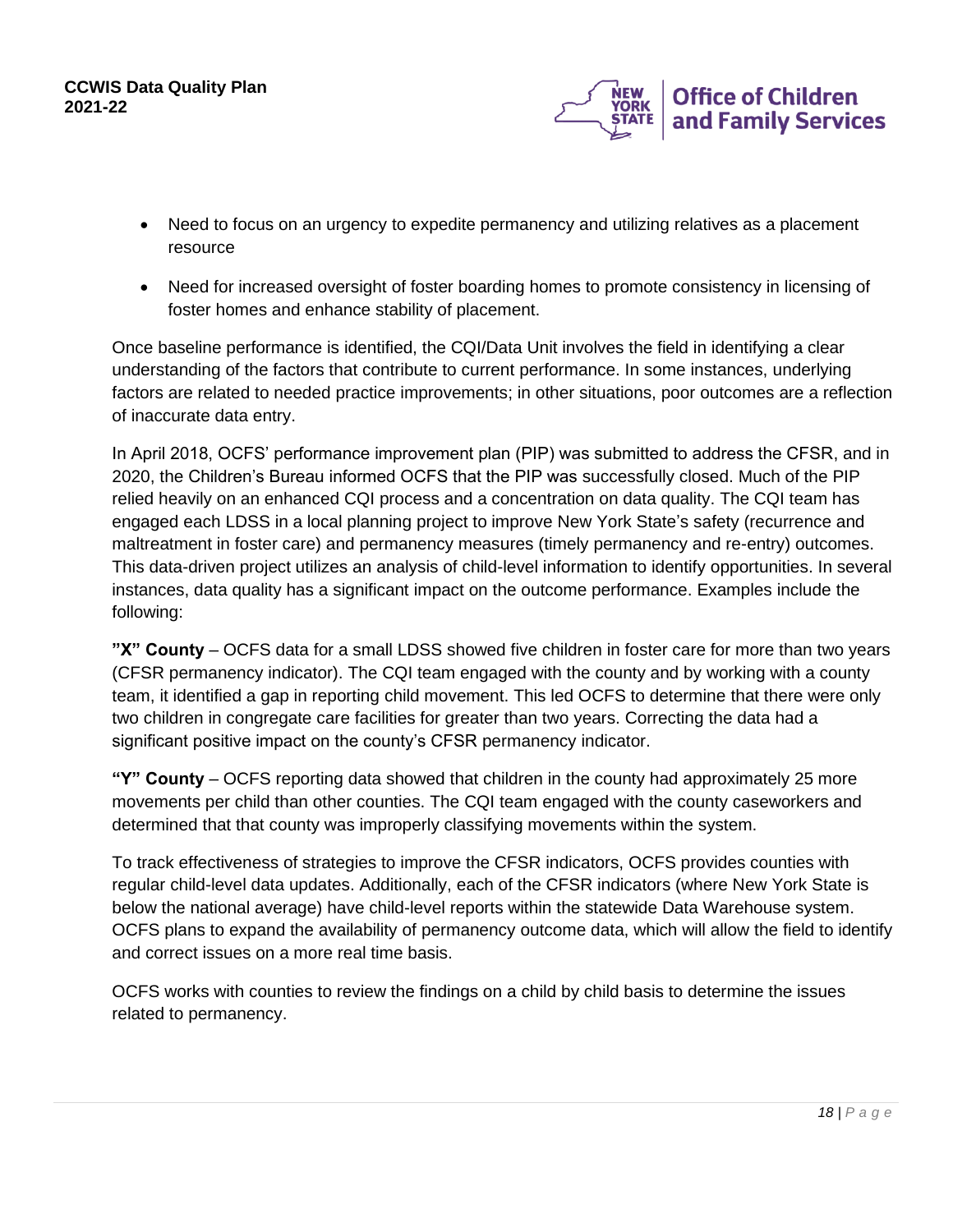

#### <span id="page-18-0"></span> $2.3.2$ **Current Initiatives: Family First**

In preparation for the implementation of the federal Family First Prevention Services Act (FFPSA) and the desire to reduce the reliance on congregate care, OCFS identified the need to determine if the state has a sufficient number of quality foster homes to support the initiative. The Program Quality Improvement (PQI) team is engaging with data leaders from each OCFS region, which includes both CONNECTIONS specialists and child welfare practice leads. The combined teams will engage in a data-driven CQI process with each LDSS in a review of all foster homes.

By reviewing foster parent-level files, data inaccuracies will be identified. For example, a preliminary review of the foster parent file shows inconsistencies in the recording of the use of foster care respite.

Additionally, the teams will review foster parent demographic data (such as age, location, gender, race, religion), and outcome data, such as length of time a foster parent is certified, number of children they fostered, and the outcomes of the children they fostered (i.e., exit type). This information may create a profile of foster homes that have provided foster care services for a number of years and help determine what influences foster parent retention.

Also, once the underlying factors that make for better foster parents are identified, the team will work to develop a plan to improve recruitment and retention of quality foster parents to support the Family First initiative.

Districts are also being encouraged to evaluate their congregate utilization practices in anticipation of the transition to Family First. To assist in this process, OCFS has created county specific data packets that capture all annual movements into and out of congregate settings by entry type (e.g., new admissions, step-ups from a foster boarding homes, lateral transfers, and returns) and case type (e.g., child welfare, juvenile delinquency, person in need of supervision). Visual "bubble charts" track groups of children from entry door through length of congregate care stay and exit location. Charts are supplemented by a series of data tables showing the demographic and case history characteristics of children on each track. Districts are encouraged to use the data provided to analyze how front- and back-door case practices may be impacting who enters and who exits congregate care.

Family First monitoring reports are also being developed and will be made available within the OCFS data warehouse. These reports will enable districts to quickly identify children who have entered a qualified residential treatment program (QRTP) setting, whether their required 30-day qualified individual (QI) assessment and 60-day court review have been completed in required timeframes, and the outcome of each review.

#### <span id="page-18-1"></span>**Current Initiatives: Case Reviews**  $2.3.3$

Beginning in February 2020, CWCS instituted a comprehensive Program Quality Improvement (PQI) process for assessing LDSS practices in CPS, preventive services, and foster care. This PQI process includes the use of administrative data and case review results to assess performance. Administrative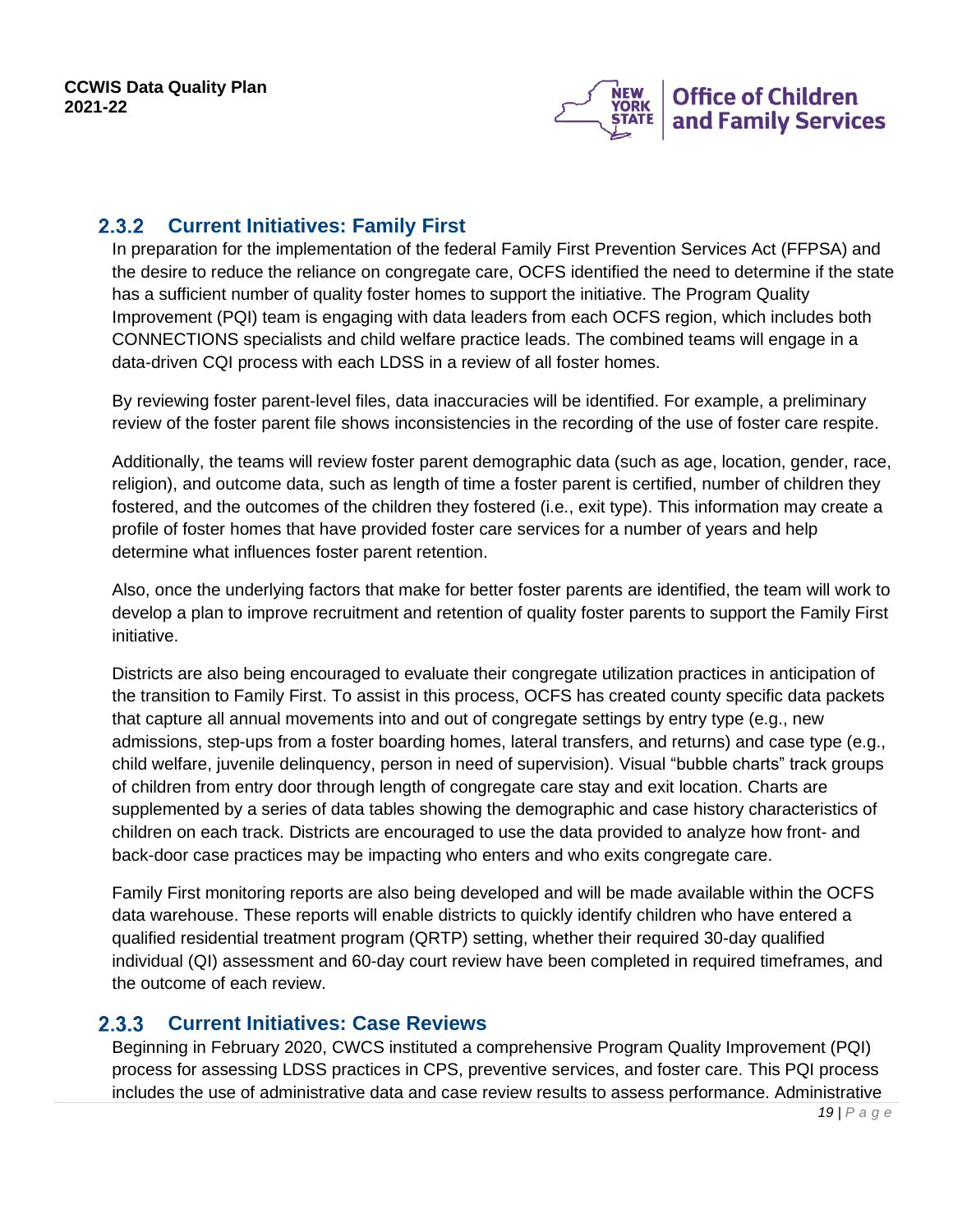

data is used to determine the distribution of cases to be reviewed across the three program areas (CPS, preventive, foster care). Case review sample sizes are determined by county size groupings based on the number of children served in CPS, preventive services, and foster care over a three-year period. The case record reviews are conducted from home office and practice is assessed based solely on the case record in CONNECTIONS and other documentation in the LDSS case file. Results of the performance review are reviewed with LDSSs and Program Improvement Plans (PIP) are developed in partnership with LDSSs as necessary. The PIP may include strategies to address factors that contribute to performance.

CWCS utilizes the federal CFSR case review instrument, the On-Site Review Instrument, as its primary tool for evaluating foster care and preventive services and a New York State review instrument for assessing CPS (traditional investigations and differential response) practices.

#### <span id="page-19-0"></span> $2.3.4$ **Plans for Upcoming Program Year (7/1/21-6/30/22)**

### **2.3.4.1 Multi-Disciplinary Team (MDT) Data and Process Improvements**

In New York State, every LDSS but one has an MDT composed of CPS, law enforcement, and other human services professionals.

These teams collaboratively investigate CPS reports alleging abuse and certain reports alleging physical maltreatment. The LDSS CPS Intake worker manually flags the report in CONNECTIONS for MDT referral. Quality Assurance reviews of these manual flags have identified instances where the report was not correctly flagged. To eliminate these errors and to speed up the report-taking process, a CONNECTIONS change is scheduled for August 2021 that will automate this flagging process. This will not only improve the data quality but will also improve program practice.

As an interim stop-gap solution, a daily report is being developed to flag possible intakes for MDT review.

### **2.3.4.2 Data Inconsistencies Found Through Data Analysis and Case File Reviews**

Through data analysis and case file reviews, OCFS has noted inconsistencies between casework progress documentation (i.e. progress notes) and other CONNECTIONS fields that are used to report administrative data.

To identify and improve on preventive services and foster care data entry issues, CWCS will expand upon a process developed for the 2018 CFSR PIP. Currently, CWCS assesses the consistency of data entered in CONNECTIONS against the data found in the case record during PQI case reviews.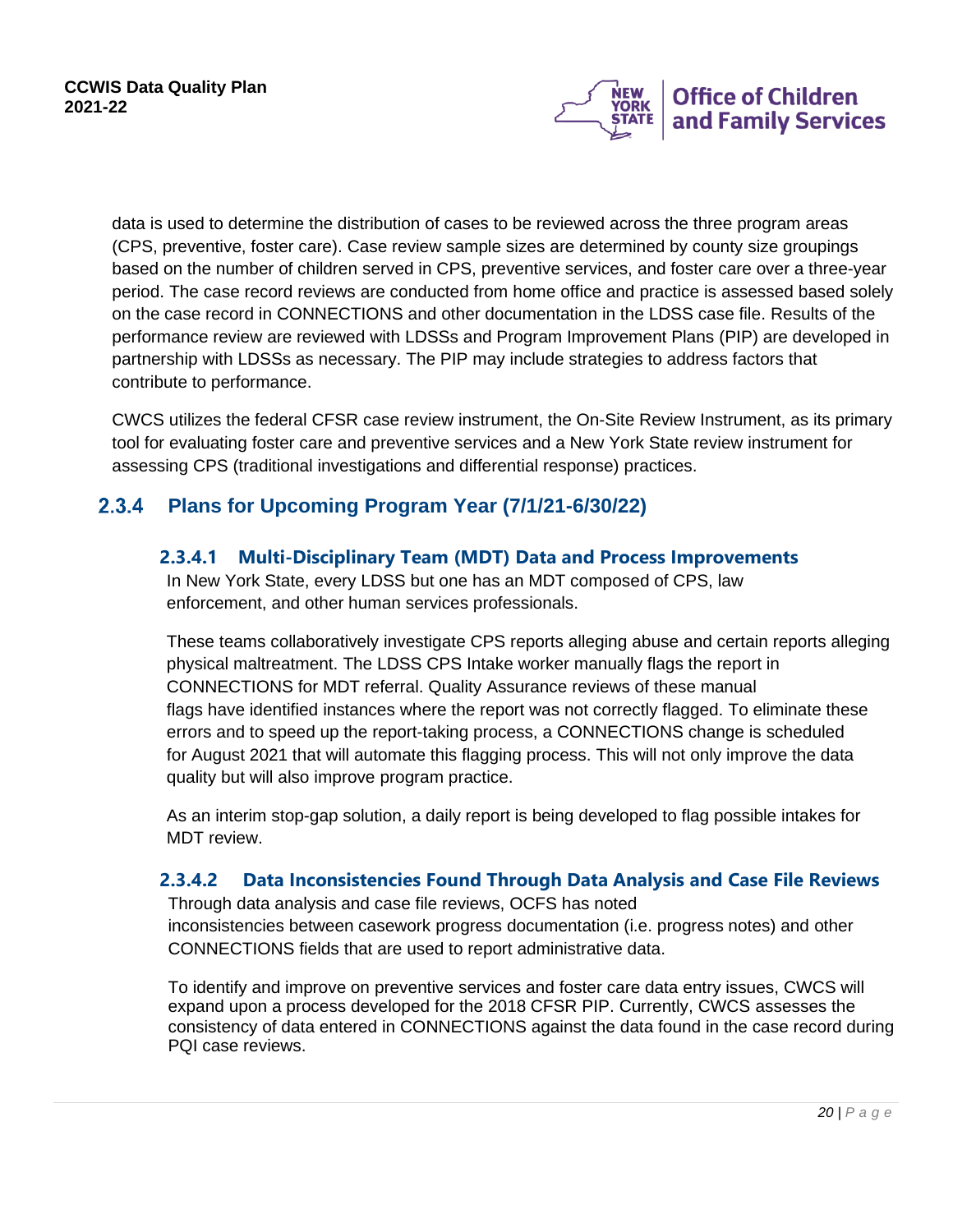

In the upcoming year, OCFS will identify additional priority data elements to be added to the review form and use the form in assessing data quality in preventive and CPS cases. OCFS will also develop a format in which to report findings to LDSSs and a process to develop strategies to improve the quality of local data entry. During calendar year 2021, CWCS expects to conduct approximately 300 CPS reviews and 250 preventive and foster care cases.

The following business process steps and decisions must be developed prior to the implementation of this strategy:

- Determine additional data fields to be assessed for quality data entry
- Decide on the inclusion of timely data entry metrics
- Determine if an algorithm can be developed to identify logical/illogical sequencing of legal codes
- Develop a format for communicating findings in the PQI LDSS performance report
- Develop a format to engage LDSS in a process to determine factors that contribute to performance and develop strategies to address them
- Determine a process to track PIP items

The overall implementation of this process will involve multiple OCFS divisions: CWCS' home and regional office staff and BREPA.

- Case reviews are a core oversight and monitoring function of CWCS. The strategies for this priority are predominately the responsibility of two CWCS Units: PQI and Oversight & Monitoring.
- BREPA will provide additional support in establishing algorithms for sequencing and for regular reports of codes and the timeliness of data entry.
- Regional offices will monitor ongoing implementation of LDSS PIP strategies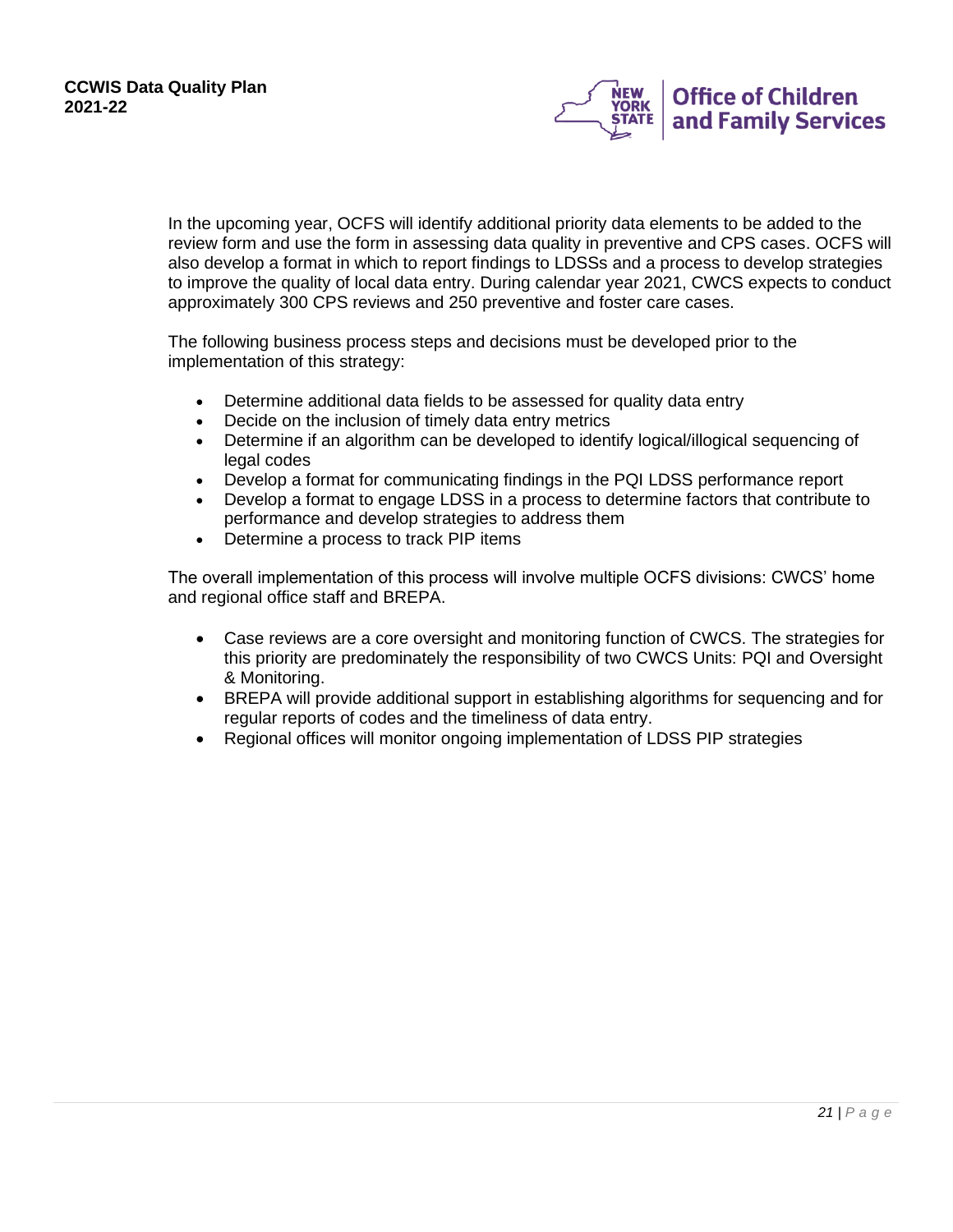

# <span id="page-21-0"></span>**3 Regulatory Requirements**

## <span id="page-21-2"></span><span id="page-21-1"></span>**3.1 Complete, Timely, Accurate**

### **Complete**

CONNECTIONS has edits for completeness already built into the system. Various decision points that exist within CONNECTIONS require entry of specific information in order to proceed. Additionally, operational and Data Warehouse reports are available so that workers can check for missing key data elements in the application.

### *Examples of how CONNECTIONS facilitates data completeness include the following:*

- Concluding an investigation of child abuse At the conclusion of a CPS investigation, several system components require completion before the system will allow the submission of the investigation to their supervisor for approval. These components include a seven-day investigation determination and safety assessment, risk assessment profile (RAP), a substantiated/ unsubstantiated decision for each allegation, and entry of an investigation conclusion narrative.
- Beginning and concluding the Family Assessment and Service Plan (FASP) The system will notify the worker of a FASP coming due and being overdue by way of to-do alerts. The system requires completion of the FASP by way of required case-planner summaries and a FASP completion checklist, before the FASP can be submitted for approval.
- Completing a plan amendment When there is a change in the plan between FASP timelines, such as a child being moved from one foster home to another, a plan amendment is necessary. Doing a plan amendment will make changes to the FASP, which are required. If a mismatch is identified between foster care placements, completing the plan amendment will resolve this issue by changing the information on the placement status of the child.
- Recertifying a foster adoptive home (FAD) FAD workers get notified starting 90 days in advance that a home is due for reauthorization and get subsequent notifications at 60 days and 30 days. The Open-Case Inquiry (OCI) report shows which requirements are outstanding for all assigned FAD stages on the worker's workload. There is also a FAD summary report, which shows the information required for every window of a specific FAD stage.
- Concluding a Family Assessment Response (FAR) In order to conclude a FAR stage, the safety assessments need to be in pending or approved status and the sex trafficking screening and Family Relationship Matrix must be completed. Also, the most recent Family Led Assessment Guide (FLAG) must be completed.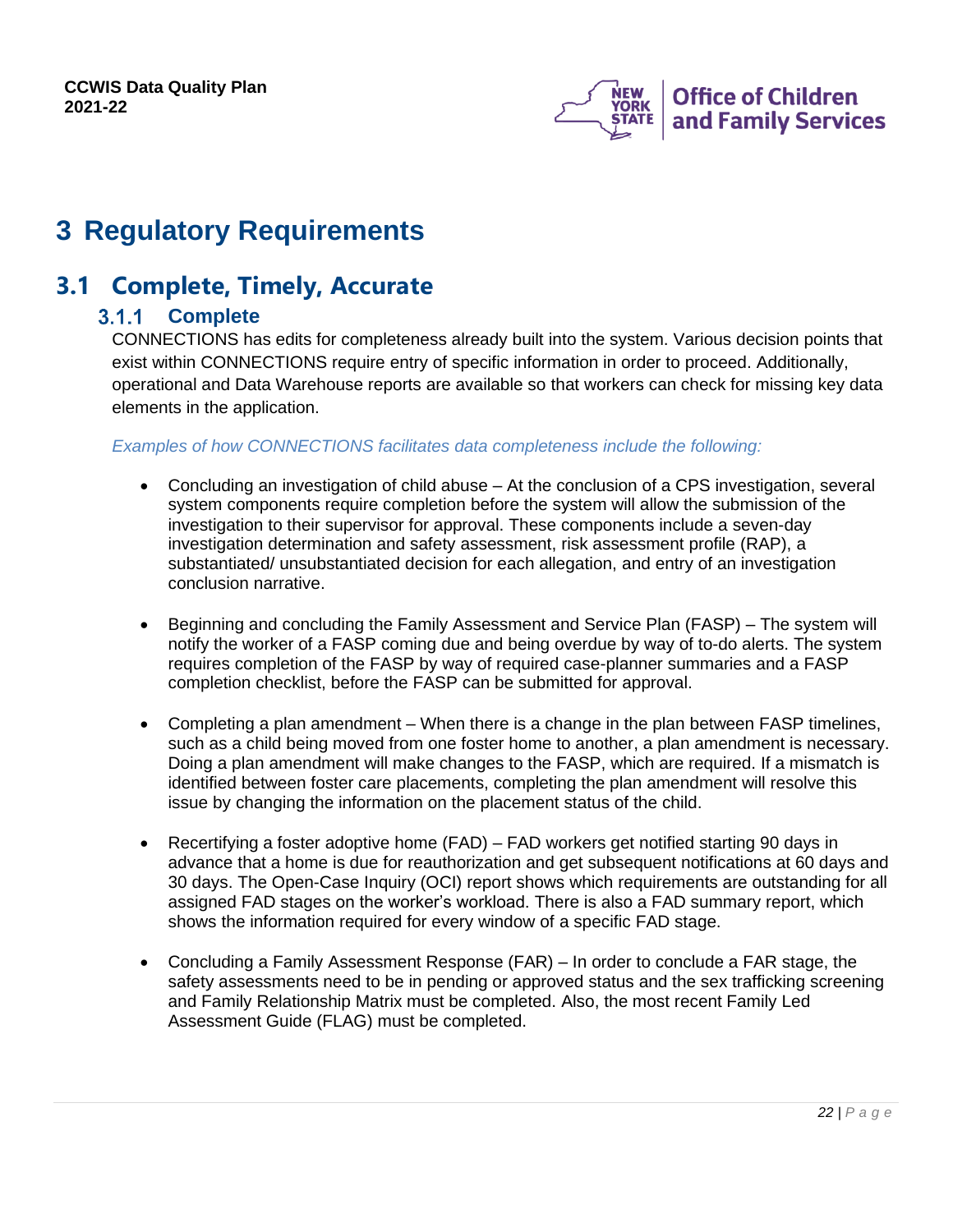

- Completing a FASP The FASP windows present the user with a list of sections that must be complete before the plan can be submitted for supervisory review. There is a "check FASP detail" button so users can review the list at any time.
- Safety assessments submitted for approval Upon attempting to submit the safety assessment in the investigation stage for approval, the system will check for incomplete data. The user will then be presented with a list of safety assessment elements that are missing. Submission will not be allowed until the data is complete.
- To-Dos The system has To-Dos (tasks, alerts, and reminders) to require and/or inform users when required tasks need to be completed. There are visual indicators on each window that identify what elements/fields are required and which are AFCARS data elements.

We are planning to create a dashboard-type display on the CONNECTIONS landing page to show persons and stages with missing AFCARS information, to allow users to quickly and easily see and access those persons and stages.

The introduction of bidirectional data exchange partners introduces new sources for data contained within CONNECTIONS. These data sources must satisfy the completeness requirements of 45 CFR 1355.52(d)(1) to be included as a valid CCWIS data source. To accomplish this, OCFS will implement the following controls:

### **3.1.1.1 Technical**

The technical controls within CONNECTIONS will validate that all data from data exchange partners is complete per OCFS understanding of 45 CRF 1355.52(d)(1) requirements.

### **3.1.1.2 Policy**

OCFS will develop policy documents detailing completeness requirements that will be included within our data sharing agreements for all bidirectional data sources.

#### <span id="page-22-0"></span> $3.1.2$ **Timely**

CONNECTIONS has built-in reminders, alerts, and reports available to encourage timely data entry. The system has reports for caseworkers that indicate tasks or information coming due or overdue, as well as monthly reports for supervisors. There are windows in the application where users can check to see if work is timely, missing, or late. There are windows that inform a case worker of missing information for children in foster care.

### *Examples of how CONNECTIONS facilitates data timeliness include the following:*

• Reports - Monthly reports informing supervisors of upcoming due and overdue work.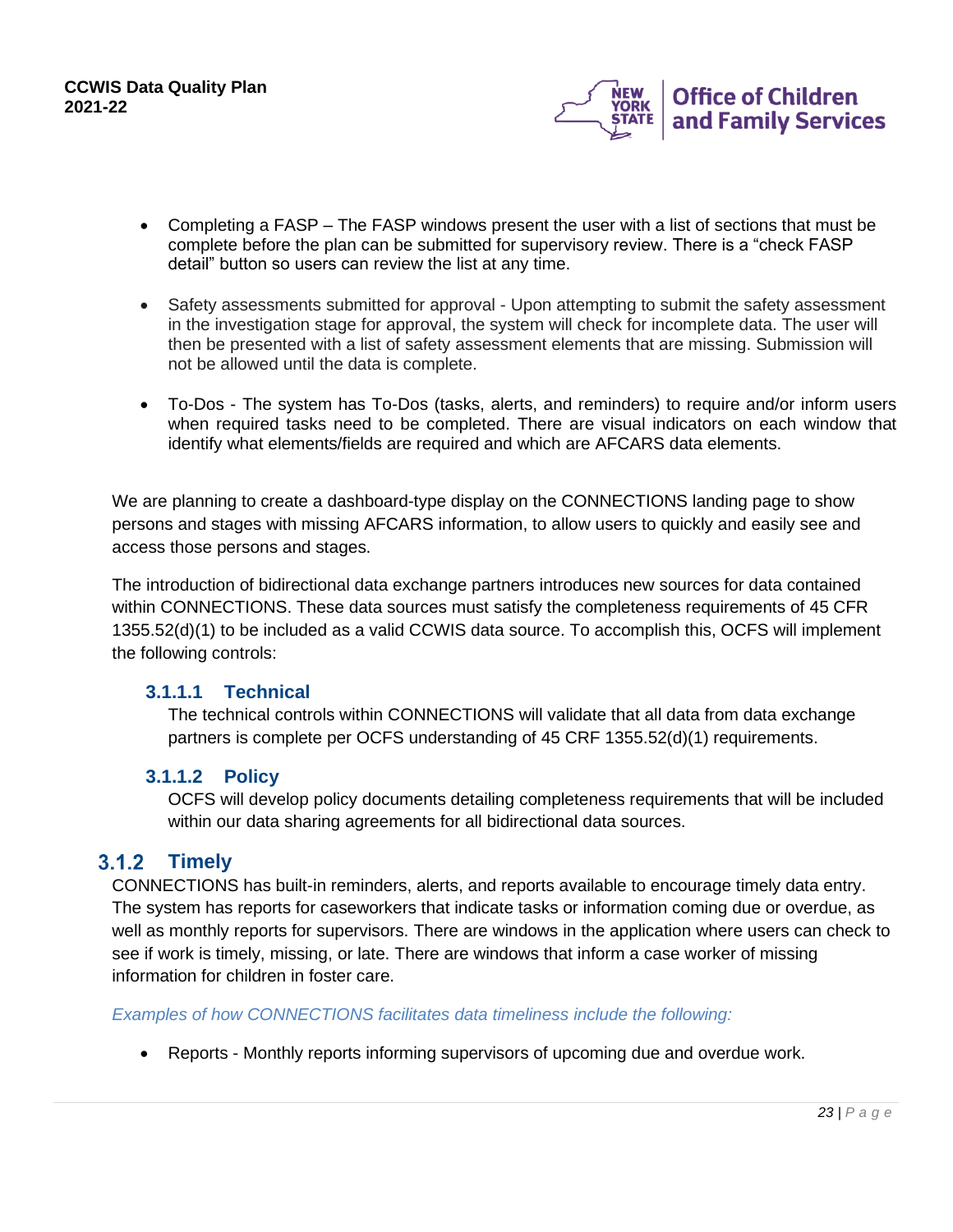

• To-Dos - The system has To-Dos (tasks, alerts, and reminders) to require and/or inform users of deadlines for certain tasks.

In 2019-2020, OCFS deployed the final phase of the Placement module, which automates the data recording process for the initial placement and transfer/movement of children in foster care. This is expected to significantly improve the timeliness of tracking movements within CONNECTIONS since it automates the generation of activities and is no longer be dependent on data entry by clerical staff, which often introduces a lag in time of entry. Data on the timeliness of recent movement entries is included in the *2021 Biennial Data Quality Review* report.

The introduction of bidirectional data exchange partners introduces new sources for data contained within CONNECTIONS. These data sources must satisfy the timeliness requirements of 45 CFR 1355.52(d)(1) to be included as a valid CCWIS data source. To accomplish this, OCFS will implement the following controls:

### **3.1.2.1 Technical**

OCFS will investigate the appropriateness of alerting (and other mechanisms) on a case-bycase basis with each data source as that data source is onboarded. This may include a message-based alerting capability that can be consumed by data exchange partner applications.

### **3.1.2.2 Policy**

OCFS will develop policy documents detailing timeliness requirements that will be included within our data sharing agreements for all bidirectional data sources.

### <span id="page-23-0"></span>**Accurate**

CONNECTIONS provides automation where possible to facilitate data accuracy. All dates within the system are validated based on Oracle date or date/time data types. Dependent dates and single-entry dates are validated for accuracy; for example, a person cannot receive services prior to their date of birth, and activities cannot occur outside of placements dates. All persons are searched in the database prior to being added in the system, to reduce duplication of individuals known to the system.

### *Examples of how CONNECTIONS facilitates data accuracy include the following:*

- Geocoding The system requires all addresses to go through a geocoding validation to align with accurate USPS addresses (while still allowing users to save addresses that do not validate, where necessary).
- Unique Person Identifiers When adding a new person, the system forces the user to first do a person search for the person they wish to add. This is to help prevent the duplication of person records.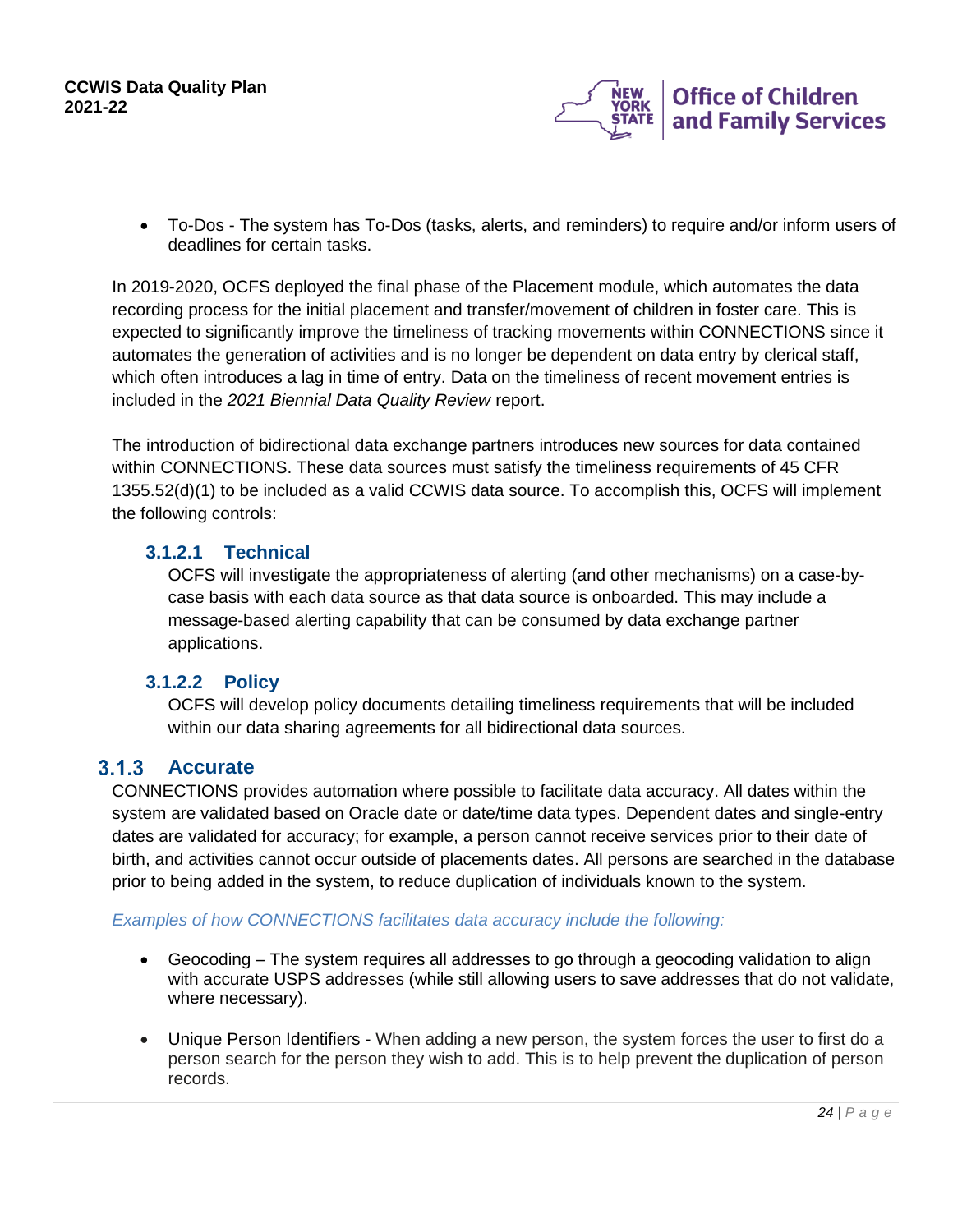

- Person merges Several warning messages exist when attempting to relate or merge persons. For example, date varies by more than five years, sex of persons does not match, etc.
- The system maintains referential integrity between different functional areas to prevent users from entering inaccurate data. For example, the resource directory is used to pre-populate resource information to the calling window instead of requiring users to manually enter each relevant data element.
- Conditional value selection controls exist throughout the system. For example, when adding a new person, the Relationship/Interest (Rel/Int) values (i.e., mother, father, psychiatric staff, child, administrator) are based on what type of person (Collateral or Principle) the user selected. This is to prevent the user from picking a Rel/Int value inappropriate for the Type.

CONNECTIONS currently interfaces with the New York State Office of Temporary and Disability Assistance (OTDA) Welfare Management System (WMS). Individual demographic data is kept in synch between WMS and CONNECTIONS through this interface. WMS is currently the system of record for the authorization of child welfare payments and services. Demographic information is continually synchronized with WMS for families that are receiving ongoing services.

At the end of 2020, OCFS enhanced CONNECTIONS to help remedy duplicate person records by reminding workers to conduct a person search at additional points in the process. Details on this are included in our *2021 Biennial Data Quality Review* report.

The introduction of bidirectional data exchange partners introduces new sources for data contained within CONNECTIONS. These data sources must satisfy the accuracy requirements of 45 CFR 1355.52(d)(1) to be included as a valid CCWIS data source. To accomplish this, OCFS will implement the following controls:

### **3.1.3.1 Technical**

OCFS will investigate the appropriateness of providing real-time web services-based access to CONNECTIONS features such as:

- Person Search
- Geolocation

### **3.1.3.2 Policy**

OCFS will develop policy documents detailing usage of any CCWIS real-time services that are provided to our CCWIS data exchange partners, which will be included within our data sharing agreements for all bidirectional data sources.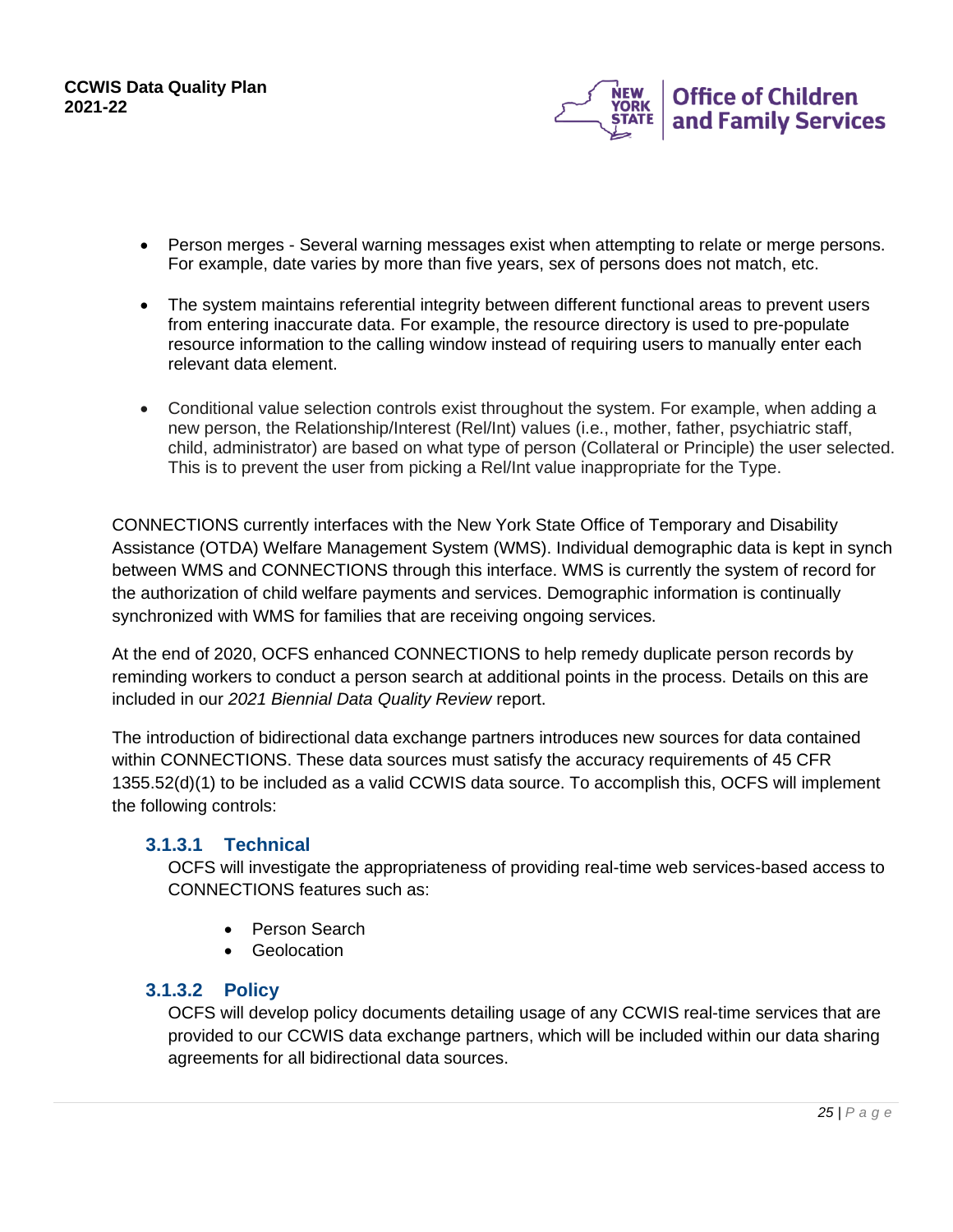

## <span id="page-25-0"></span>**3.2 Consistently and Uniformly Collected**

CONNECTIONS is the statewide child welfare system of record in New York State and is required to be consistently and uniformly used by all LDSSs and voluntary agencies. CONNECTIONS already underwent improvements to eliminate duplicate windows that support the same function.

*In the future, local systems outside of CONNECTIONS that are in use at LDSSs and voluntary agencies will be*  evaluated. Where it is determined that there is functionality outside of CONNECTIONS that should be collected *statewide, that function will be built into CONNECTIONS. A bidirectional data exchange will be developed to bring data into CONNECTIONS and help reduce duplicate data entry. Edits will be applied as data comes in to make certain that CONNECTIONS completeness, timeliness, and accuracy requirements are met.*

## <span id="page-25-1"></span>**3.3 Exchanged and Maintained Confidentially**

Data exchanged within CCWIS must support confidentiality requirements as defined in

- 471(a)(8) of the Social Security Act,
- 42 U.S.C. 5106(b)(2)(b)(viii) of the Child Abuse and Prevention and Treatment Act,
- 45 CFR 205.50, and
- State confidentiality statutes (most falling under NY Social Services Law (SSL)): NY SSL 21(3), NY SSL 136, NY SSL 372, NY SSL 422, NY SSL 427-a, NY DRL 114 (Domestic Relations Law which controls adoption records access).

ITS is responsible for developing IT security policies for the executive branch agencies within New York State. OCFS will make certain that the proper policy and technical controls are in place to comply with all relevant policies.

Each CCWIS business partner must adhere to (or have policies consistent with) New York State Information Technology Policy NYS-P03-002 [\(https://its.ny.gov/sites/default/files/documents/nys-p03-](https://its.ny.gov/sites/default/files/documents/nys-p03-002_information_security_policy_4.pdf) 002 information security policy 4.pdf)

All data stored within CCWIS must be classified per New York State Information Technology Standard NYS-S14-002 (https://its.ny.gov/sites/default/files/documents/nys-s14-002 information classification 1.pdf)

The data being exchanged as part of the mandatory and additional data sources is still being defined. It can be assumed, however, that most data exchanges will include a mixture of personal identifying information (PII) and personal health information (PHI).

#### <span id="page-25-2"></span>**Policy Controls**  $3.3.1$

OCFS will develop policy documents detailing usage of any CCWIS real-time services that are provided to our CCWIS data exchange partners.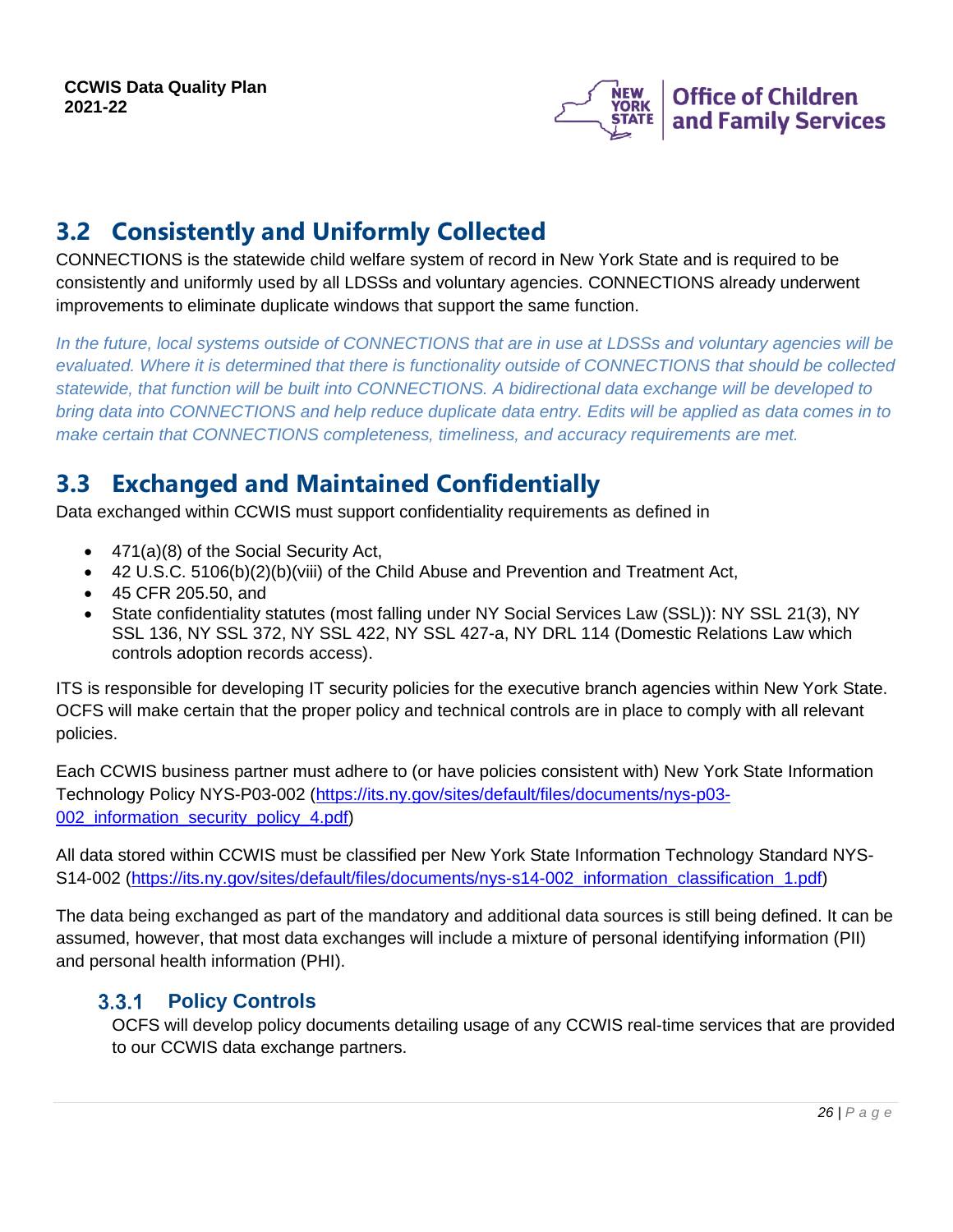

### **3.3.1.1 Data Exchanges and Confidentiality**

OCFS will include language in our MOUs and data sharing agreements that stipulates compliance with the above standards. This includes a rigorous review of each data element being exchanged as well as the roles and responsibilities of users of the data.

OCFS will also develop auditing procedures to facilitate compliance with our agreements. These auditing procedures will be included within our data sharing agreements.

### **3.3.1.2 System Users and Confidentiality**

OCFS will include language in our MOUs and data sharing agreements that stipulates compliance with the above standards.

All users of CONNECTIONS – including state, local district, and CWCAs – undergo training on the confidentiality requirements governing CCWIS data.

*Users of data exchange partner systems must be informed that data entered into local systems is bound by the same policies mentioned above.*

### **3.3.1.3 Audit Capability**

A common challenge related to data integration projects is validating the original author of a data operation.

### *For example, the identity of the user that changed a progress note narrative must be known.*

OCFS requires an audit trail for any data modification that occurs within the system. We expect this requirement to continue with our data exchange partners. All data exchanges that generate write operations into the CONNECTIONS database must be mapped to a specific person who is authorized to use CONNECTIONS and to update the relevant information.

### <span id="page-26-0"></span>**Technical Controls**

### **3.3.2.1 OCFS Systems**

To facilitate the confidentiality of data exchanges within CONNECTIONS, OCFS will comply with ITS standard NYS-S14-007 and ITS standard NYS-S13-004. This will mandate the following:

- Data in transit is encrypted using Transport Layer Security (TLS) 1.2 or higher
- Data at rest (within the data exchange platform) is encrypted using AES 256
- Identity of data exchange partners is verified using valid X.509v3 certificates (or similar) that are issued and managed by ITS. In all cases the certificate (or similar) must be valid at time of authentication
- All data reads as well as defined CRUD (create, read, update, delete) operations are authenticated within CONNECTIONS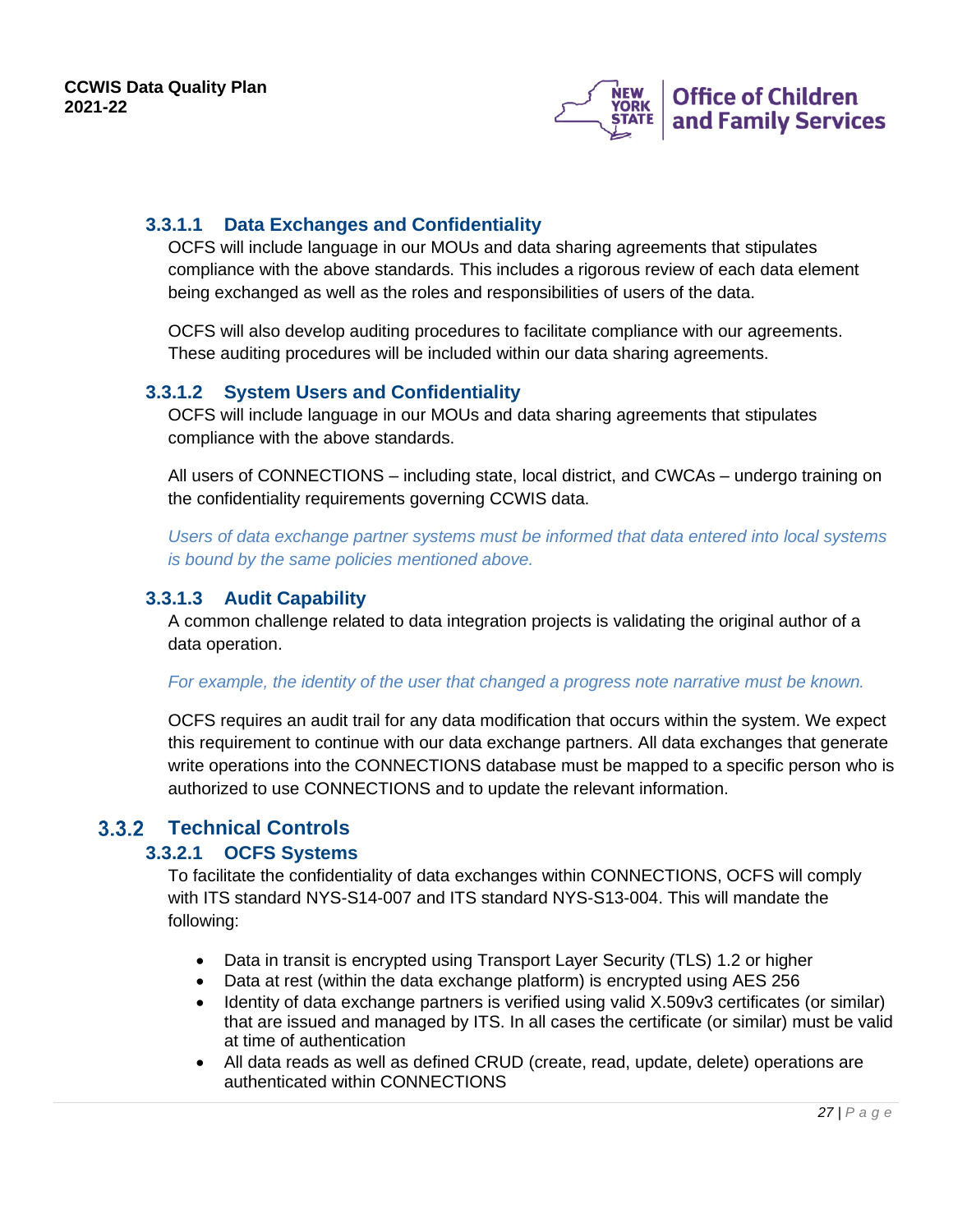

- Audit trails include the specific identity of the user initiating the CRUD request
- Multi-factor authentication (MFA) to comply with ITS Digital Identity policy NYS-P20-001 and standard NYS-S20-001 to ensure identity and authentication assurance

### **3.3.2.2 Data Exchange Partners**

As stated above, OCFS will include confidentiality language in our data sharing agreements to govern the data being exchanged. Additionally, OCFS will mandate that our data exchange partners implement several technical controls to protect confidential CCWIS data as well as the identity context used to access the data exchange:

- Data in transit is encrypted using Transport Layer Security (TLS) 1.2 or higher.
- Data at rest (within the data exchange platform) is encrypted using AES 256.
- X.509v3 certificates (or similar) are used for proof of identity and are stored securely by each data exchange partner:
	- o Certificate request should be generated on the system initiating the data exchange.
	- o Certificate (and private key) will be backed up locally and protected using a strong password (> 12 characters, mix of numbers, letters, etc).
	- o A different certificate (or similar) will be used for each data exchange relationship.

## <span id="page-27-0"></span>**3.4 Not Created by Default or Inappropriately Assigned**

With very few exceptions, CONNECTIONS does not create data values by default, or automatically assign values. The limited examples of a defaulted value require manual intervention/confirmation prior to finalization.

The introduction of bidirectional data exchange partners introduces new sources for data contained within CONNECTIONS. These data sources must satisfy the completeness requirements of 45 CFR 1355.52(d)(1) to be included as a valid CCWIS data source. To accomplish this, OCFS will implement the following controls:

#### <span id="page-27-1"></span> $3.4.1$ **Technical**

Because OCFS does not control the applications developed by our data exchange partners, there is a limited ability to implement technical controls on these applications. OCFS will investigate developing data profiling capabilities to detect default data creation and assignment.

#### <span id="page-27-2"></span> $3.4.2$ **Policy**

OCFS will develop policy documents detailing data creation and assignment requirements that will be included within our data sharing agreements for all bidirectional data sources.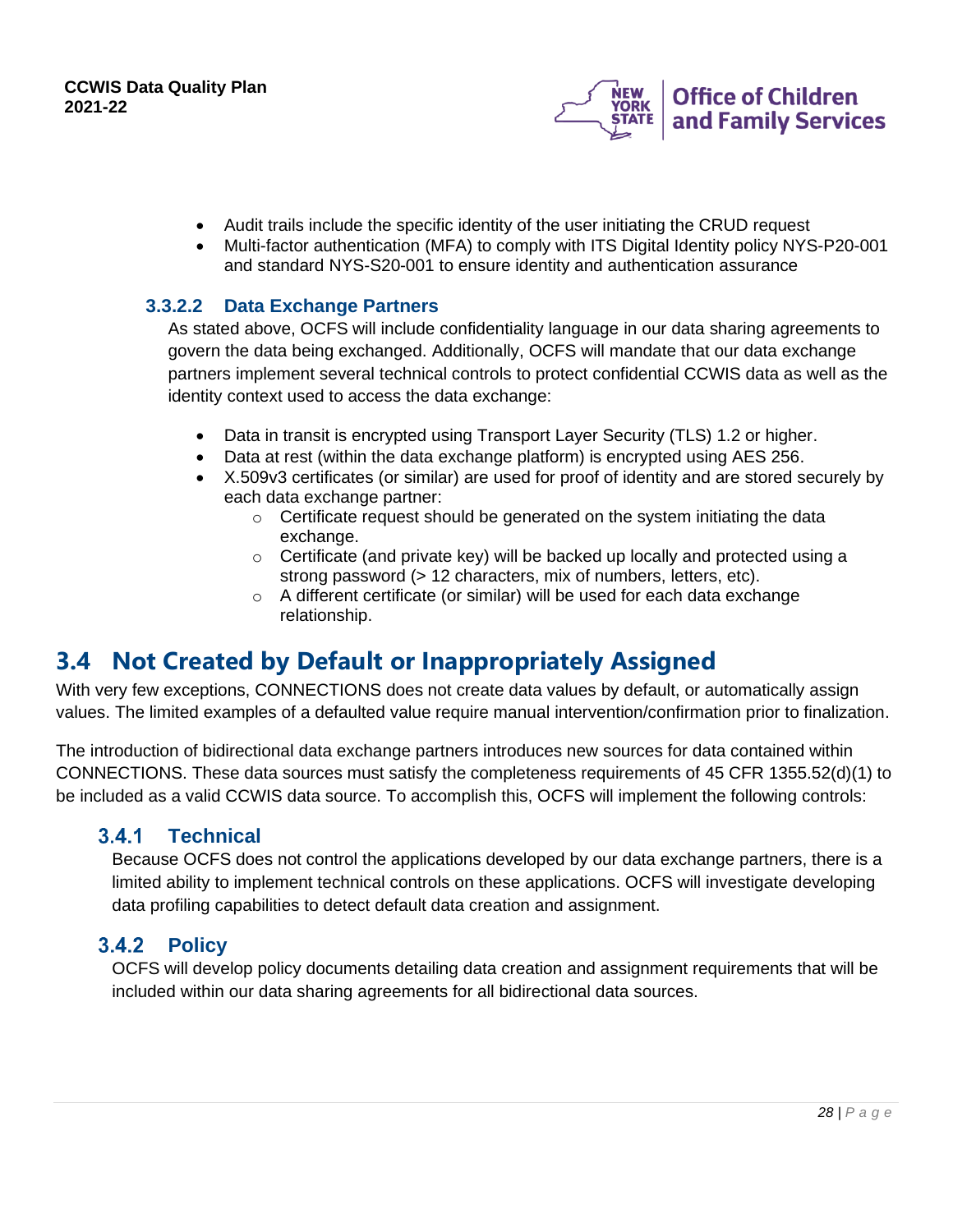

## <span id="page-28-1"></span><span id="page-28-0"></span>**3.5 Implement and Maintain Automated Functions**

#### $3.5.1$ **Regularly Monitor CCWIS Data Quality**

OCFS will develop processes and procedures to evaluate data quality in conjunction with our initiatives around governance, data exchanges, and data quality automation.

### <span id="page-28-2"></span>**Alert Staff**

CONNECTIONS includes several methods of alerting users to information coming due or past due. The system generates To-Dos (tasks, alerts, and reminders) in various areas that identify actions required by caseworkers.

### *For example:*

- *Family Assessment and Service Plan coming due/overdue*
- *Safety Assessment Due*
- *Risk Assessment Due*
- *Foster/Adoptive Home License due to expire in 30, 60, 90 days*
- *Annual Reauthorization due for FAHD home*
- *New assignments received*
- *Persons reported in a new Intake*

*In addition, free text reminders can be self-generated by users and associated to a stage to serve as a cue for work that still needs to be completed.*

• In the coming year, additional alerts will be developed related to Family First timeframe requirements for *30-day QI review, 60-day court review, and long-stay approval.*

#### <span id="page-28-3"></span> $3.5.3$ **Send Electronic Requests**

With each data exchange source, OCFS will work with data exchange partners to define requirements around the frequency and quantity of data exchanges. As part of our integration architecture, OCFS will provide alerting and event processing capabilities within our CCWIS solution.

### *Example scenarios for these services:*

- *A new data exchange file is placed on a secure storage location. This triggers an event that immediately causes the file to be ingested into CCWIS.*
- *An alert is sent from CONNECTIONS that informs a user that an action is required. This alert is formatted as a message and placed on a queue within our integration environment. A CWCA has subscribed to that message and is able to consume the alert and present it to the user from within its own application.*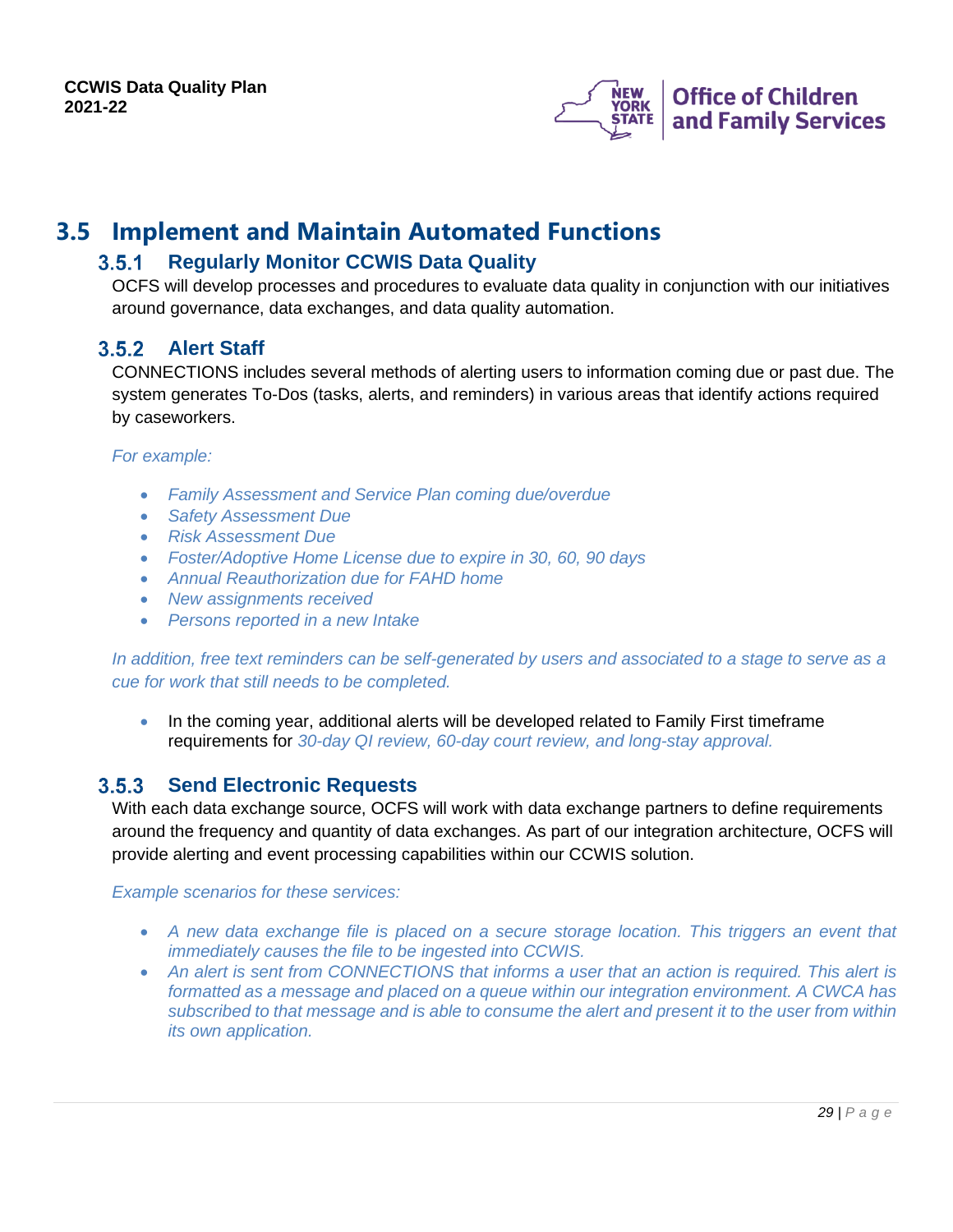

#### <span id="page-29-0"></span>**Reduce Duplicate Entry**  $3.5.4$

Data exchanges with the CONNECTIONS application will result in data being ingested using the same business logic applied through the CONNECTIONS user interface. As a result, the existing standards and processes within CONNECTIONS will limit (with the goal to eliminate) duplicate entry of data. OCFS and ITS are working with end users through a series of workgroup meetings to identify and continue ongoing efforts to reduce or eliminate duplicate data entry.

Individual data exchange partners can consume data as needed. OCFS will not require alterations or changes to their systems outside of requiring that the systems meet the compliance standards documented above. Because each partner is responsible for meeting compliance as described in OCFS policy, we expect that each data partner will work to minimize or eliminate data entry requirements where data can be sourced from CONNECTIONS.

#### <span id="page-29-1"></span> $3.5.5$ **Generate Reports**

The generation of data quality reports that are consumable by both OCFS and our data exchange partners will be a required feature of our data integration and data quality platforms. The contents of these reports will be dictated by identified data quality measures.

## <span id="page-29-2"></span>**3.6 New York State Standards**

In addition to the federal standards described above, the following state and local artifacts govern child welfare in New York State:

#### <span id="page-29-3"></span> $3.6.1$ **OCFS Standards**

OCFS standards are largely dictated by the NY Social Services Law. In support of these laws, OCFS develops guidance for LDSSs and CWCAs in the form of the following instruments:

- **[Administrative](https://ocfs.ny.gov/main/policies/external/#ADM) Directives (ADM)** are external policy statements designed to advise LDSSs and CWCAs of policies and procedures that must be followed and require specific action.
- **[Informational](https://ocfs.ny.gov/main/policies/external/#INF) Letters (INF)** are external policy statements that clarify or amplify existing procedures. They may provide general educational information, transmit a new brochure, distribute a revised list of contacts, or announce newly enacted federal or state legislation.
- **Local [Commissioners](https://ocfs.ny.gov/main/policies/external/#LCM) Memorandums (LCM)** are external policy releases that transmit information to the local social service districts commissioners on specific topics. An LCM generally affects all local social services districts statewide. Information transmitted by an LCM may include notification of funding, statewide audit results, or instructions pertaining to existing program or administrative procedures.

The following are examples of policies that have impacted data quality efforts at OCFS: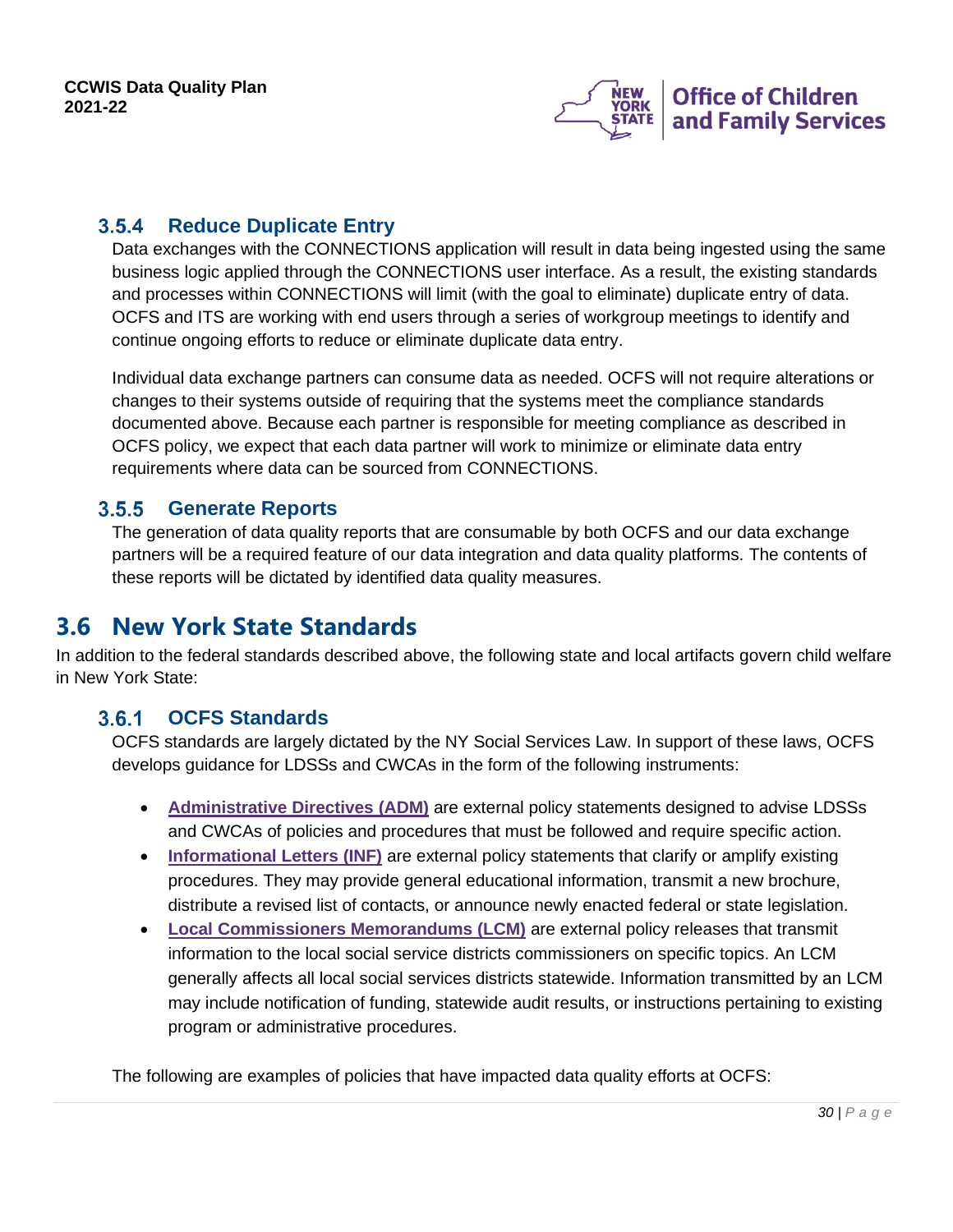

### **3.6.1.1 Administrative Directives**

- 00-OCFS-ADM-03 *Temporary Assistance to Needy Families (TANF) Eligibility, Data Reporting and Claiming Requirements for Foster Care Cases*
- 15-OCFS-ADM-25 *Timely Data Entry and Use of Incident Date*
- 16-OCFS-ADM-01 *New York State Education Department Historical Data for Children in Foster Care*
- 16-OCFS-ADM-16 *Casework Contacts for Children In Foster Care*
- 18-OCFS-ADM-04 *Requirement to Forward Reports of Suspected Child Abuse or Maltreatment to the Local Departments of Social Services and Voluntary Authorized Agencies Charged With the Care, Custody, or Guardianship of a Child in Foster Care*
- 18-OCFS-ADM-07 *Foster/Adoptive Home Certification or Approval Process*
- 19-OCFS-ADM-11 *Sex Trafficking Allegation*
- 19-OCFS-ADM-13 *Uploading Documents/Photos to CONNECTIONS*
- 19-OCFS-ADM-17 *Placement Module Phase 3 – Searching/Matching Function*
- 20-OCFS-ADM-04 *Replacement Clothing for Children in Foster Care*
- 20-OCFS-ADM-19 *Blind Removal Process*
- 20-OCFS-ADM-21 *New Purchase of Service (POS) Types for Authorizing Special Payments*
- 21-OCFS-ADM-02 *Implementing Federal and Corresponding New York State Indian Child Welfare Act (ICWA) Regulations*
- 21-OCFS-ADM-04 *Qualified Residential Treatment Programs (QRTPs) and QRTP Exceptions in New York State*
- 21-OCFS-ADM-05 *Regulatory Changes and Standards of Care for Youth in Congregate Care Settings*
- 21-OCFS-ADM-07 *Supporting Foster Youth and Families through the Pandemic Act*

### **3.6.1.2 Informational Letters**

- 07-OCFS-INF-04 (1) Attachment *92-ADM-24 Foster Care Adoption Requirements for Siblings Placement Visitation and Communication*
- 19-OCFS-INF-01 *The Inclusion of Local Social Services District Comments in Child Fatality Reports*
- 20-OCFS-INF-11 *Contemporaneous Documentation of Casework Contacts With Children in Foster Care*

### **3.6.1.3 Local Commissioner Memorandums**

- 14-OCFS-LCM-15 *Accurate Reporting of Kinship Foster Care Placements*
- 19-OCFS-LCM-20 *Eligibility Case File Maintenance*
- 20-OCFS-LCM-06 *Child Protective Services Manual Updates*
- 20-OCFS-LCM-13 *New York Statewide Central Register (SCR) Change in Intake Procedures Related to Previously Reported and Investigated Child Fatalities*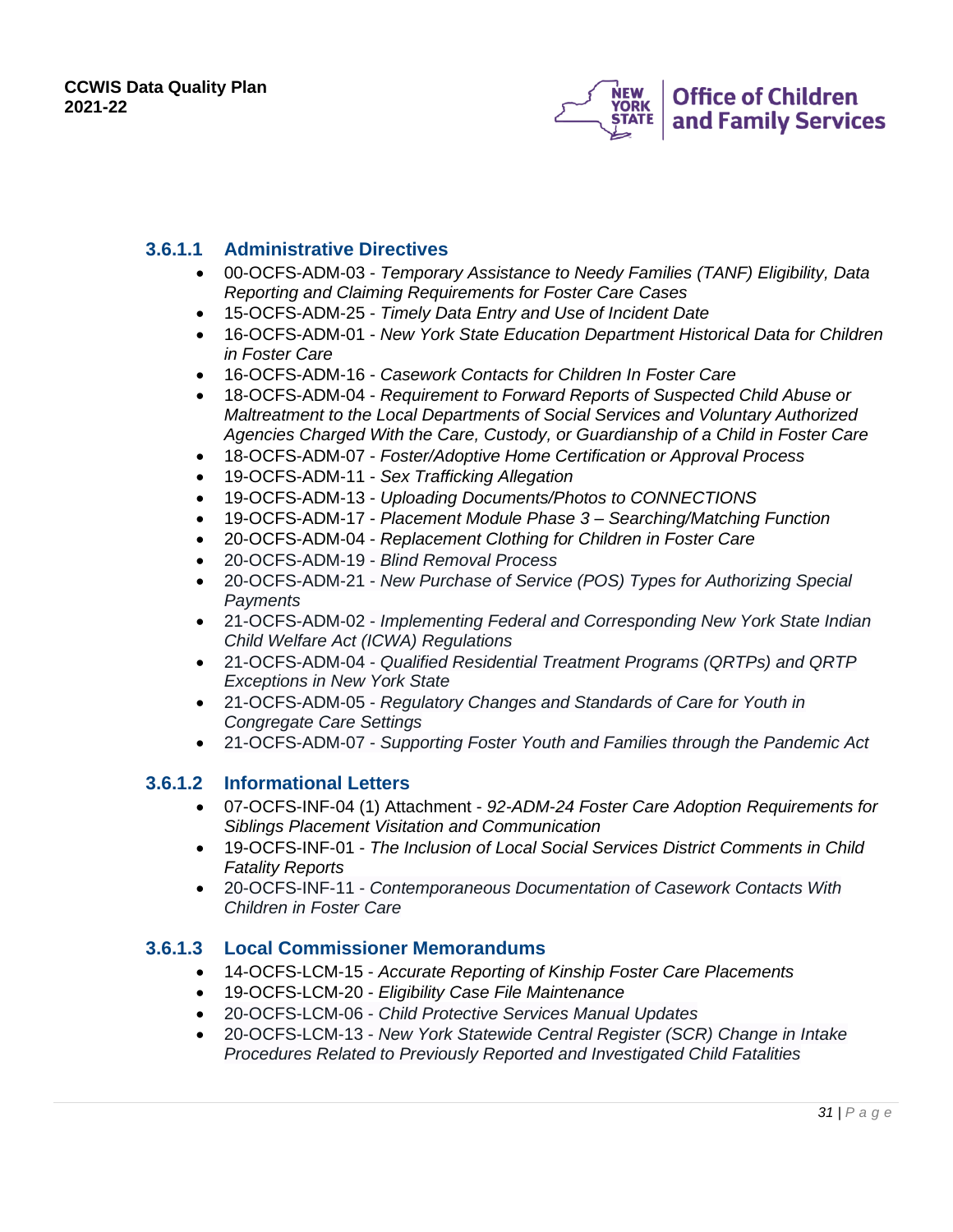

Nearly 30 years of policy directives are available here: [https://ocfs.ny.gov/main/policies/external/.](https://ocfs.ny.gov/main/policies/external/)

#### <span id="page-31-0"></span> $3.6.2$ **New York State Statutes**

The following New York State statutes dictate specific requirements related to child welfare policy and practices at OCFS:

- **N.Y. Rules and Regulations Title 18** §§ 421; 423; 426; 428; 432; 441; 443
- **Social Services Law** §§ 21; 136; 358-a; 371; 372; 372-c; 374; 383; 383-c; 384-a; 384-b; 409-e; 412; 413; 414; 415; 418; 419; 420; 422; 423(6); 424; 427-a; 459-a
- **Domestic Relations Law** §§ 111; 112-b; 113; 114; 115; 115-a; 115-b; 115-d; 116; 117
- **Surrogate's Court Procedure Act** §§ 1726; 1705; 1706
- **Penal Law** §§ 130; 135.35; 135.37; 230.33; 230.34; 240.50(4); 260.00; 260.10
- **Public Health Law** §§ 4135; 4138-c; 4138-d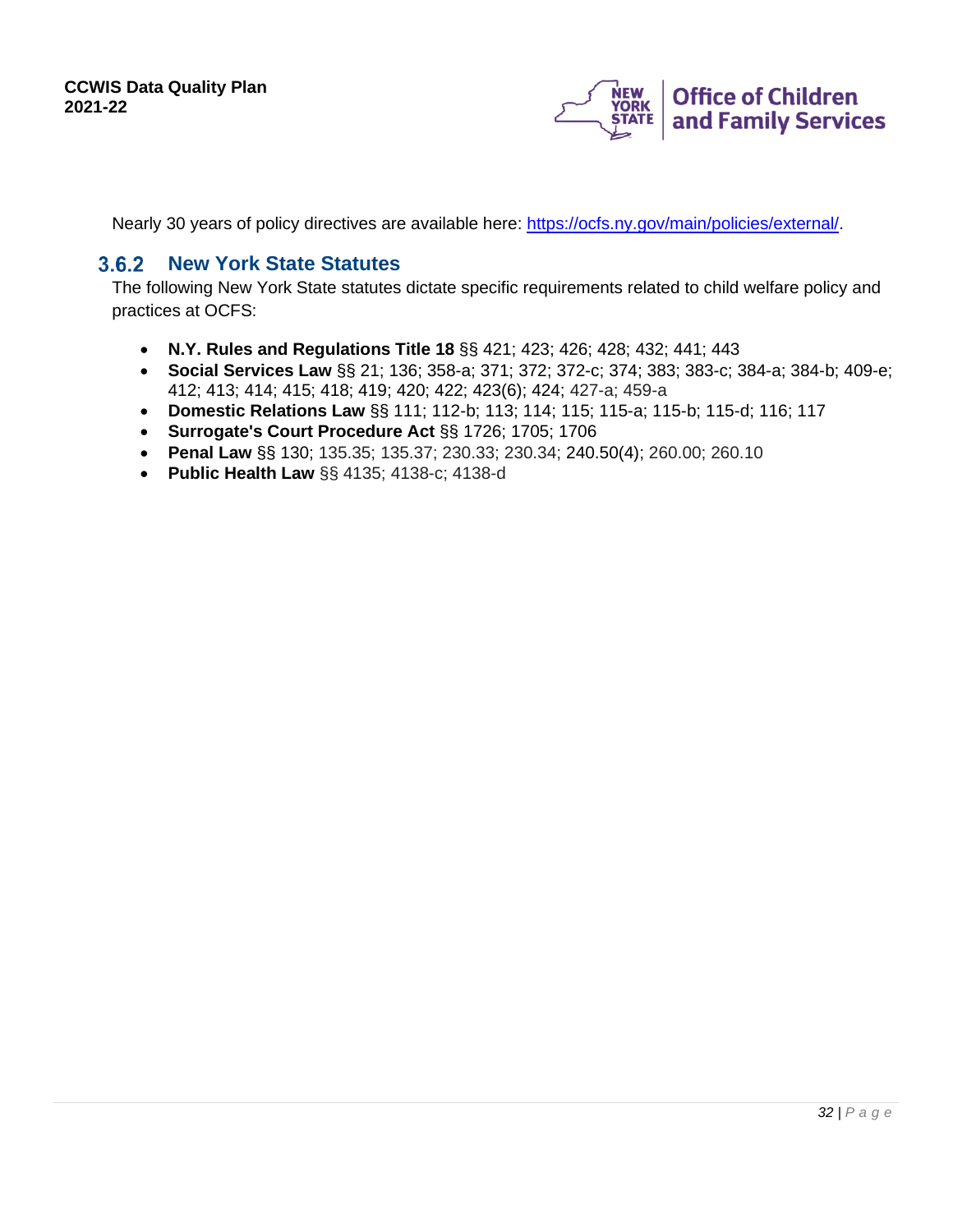

## <span id="page-32-0"></span>**4 Data Services Architecture**

The data services section of this Data Quality Plan summarizes the logical and physical technology infrastructure that supports CCWIS data and transactions for OCFS. All data received from integration partners as well as all services used to encapsulate and serve data to integration partners will be persisted within this architecture.

## <span id="page-32-1"></span>**4.1 Data Repositories**

The primary data repositories for child welfare at OCFS are the following:

- CONNECTIONS Transitioning CCWIS application used by OCFS, CWCAs, and LDSSs
- OCFS Data Warehouse A warehouse of child welfare data collected from numerous internal and external data sources

In addition to CONNECTIONS and the Data Warehouse, OCFS maintains other child welfare-related systems, some stand-alone and others with an existing data feed from CONNECTIONS. These systems cover specific business functions related to adoption, CPS, incidents, fatalities, foster home operating certificates, CFSP submission, ICPC/NEICE, and longitudinal reporting. OCFS is evaluating the potential benefits of bidirectional data exchanges between these systems and CONNECTIONS.

## <span id="page-32-2"></span>**4.2 Data Model**

CONNECTIONS will serve as the data model for OCFS' CCWIS solution. The CONNECTIONS data model is mature and well understood and is the physical implementation of the data elements required to support the child welfare domain in New York State.

ITS will design bidirectional data exchange data sets in accordance with the CONNECTIONS data model and will work with CCWIS data exchange partners to understand data model requirements as needed.

## <span id="page-32-3"></span>**4.3 Data Dictionary**

A data dictionary enables business stakeholder requirements to be communicated to technical staff in a consistent and repeatable manner. OCFS maintains a detailed and up-to-date data dictionary that describes the data elements found within the CONNECTIONS data model.

The data dictionary defines all fields, gives a description of each, includes the data type, and other required information.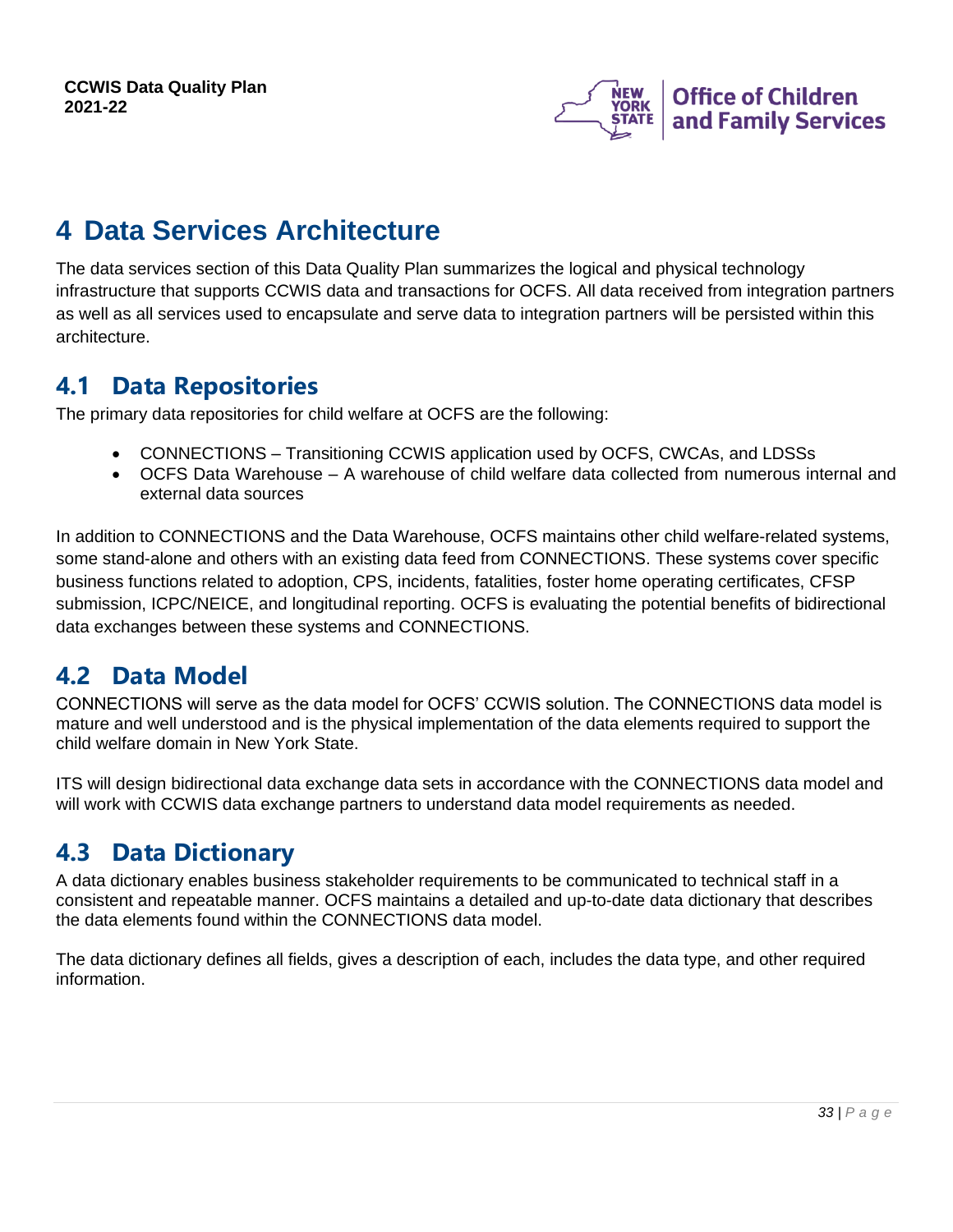

## <span id="page-33-0"></span>**4.4 Data Catalog**

The introduction of data exchanges introduces the need to develop a data catalog for use by OCFS and our data exchange partners.

*"By most definitions, a data catalog is a metadata management tool designed to help organizations find and manage large amounts of data – including tables, files and databases – stored in their ERP, human resources, finance and e-commerce systems as well as other sources like social media feeds.* 

*Data catalogs centralize metadata in one location, provide a full view of each piece of data across databases and contain information about the data's location, profile, statistics, summaries and comments. This systematized service helps make data sources more discoverable and manageable for users and helps organizations make more informed decisions about how to use their data."*

*– Techtarget.com*

OCFS and ITS will leverage the data dictionary for this purpose by adding information about each data exchange API and making certain it is accessible by all data exchange partners.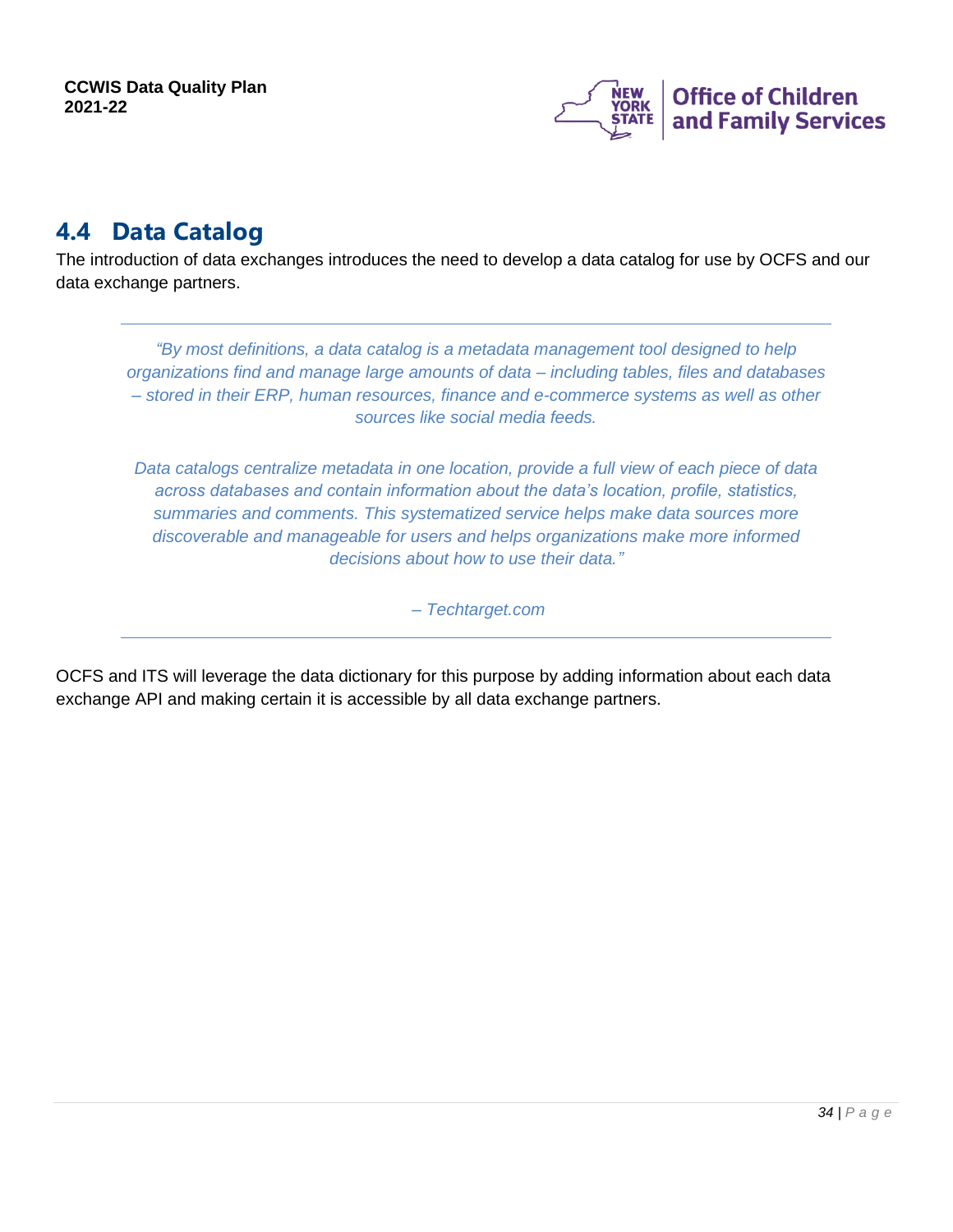

# <span id="page-34-0"></span>**5 Data Exchanges**

The CCWIS final rule outlines both mandatory and optional data exchanges for CCWIS systems. OCFS is in the process of identifying and reviewing data exchange sources. There are two distinct workstreams involved in addressing our data exchange efforts – messages and sources. Messages define the encapsulation of data elements into a standard schema. Sources are the data source or target for these messages.

As referenced earlier in this plan, there are several hundred systems used by LDSS and CWCA agencies in New York State to manage CCWIS data. Addressing each system individually is not efficient, economical, or effective. OCFS and ITS will work with our stakeholders to implement bidirectional data exchanges that will be most helpful in reducing or eliminating duplicate data entry. OCFS and ITS will work with other state agencylevel data exchange partners on a source-by-source basis to implement the mandatory, large scale exchanges with such systems as WMS and BICS or the Integrated Eligibility System (IES).

To implement the most impactful data exchanges first, OCFS and ITS convene a quarterly Data Exchange/Data Quality Workgroup comprised of county and CWCA staff, who help to identify and prioritize areas where the business processes lead to

- duplicate entry,
- slowness (and cause exceptions to the timeliness requirements), and
- erroneous information being entered into the system.

At points in the business process where data needs to be exchanged, we will define what data elements are involved. These data elements are going to be encapsulated into messages. These messages can then be exchanged with *any* system that can benefit from the data.

## <span id="page-34-1"></span>**5.1 Messages**

The prioritization of messages and of the data elements contained within will greatly influence our prioritization of data sources. As part of the CCWIS transition, OCFS works with numerous business partners from CWCAs, LDSSs, and other state agencies. While these discussions are ongoing, the following are the areas that we have identified for initial review: Person, Placement Request, Placement, Activities (movements), Progress Notes, Resources, Health, and Education.

These message topics have been confirmed as the priority areas of duplicate data entry with our data exchange workgroup. It is expected that most messages -- for example RESOURCES and ACTIVITIES – will be a collection of several messages to allow for transfer of historical information. Messages such as HEALTH may be broken into separate messages along type – Diagnosis, Treatment, Medication, etc.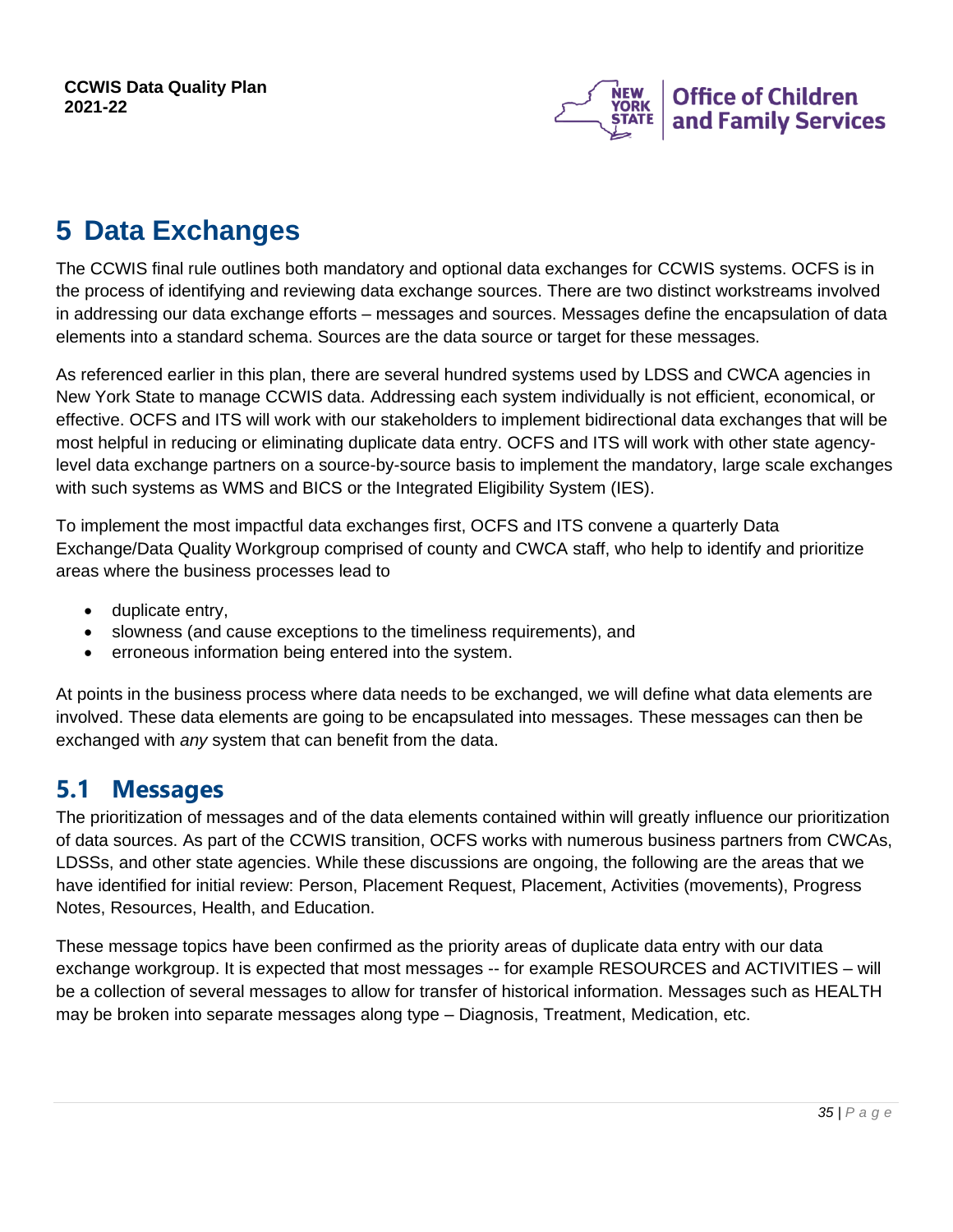

## <span id="page-35-0"></span>**5.2 Source Prioritization**

To prioritize data exchange sources, we are taking direction from the LDSS and CWCS stakeholders looking to alleviate duplicate data entry, and considering their input with factors such as the following:

- Identified area of data redundancy
- Identified area with poor data quality
- Number of CONNECTIONS stages impacted
- Scope of data (statewide, LDSS, CWCA)
- Technical complexity of the integration
- Real time and/or batch requirements
- Dependencies are identified (For example, to create a POS (purchase of service) authorization the system must have already confirmed Title IV-E eligibility)
- Immediate impact to health or safety of a child or family

## <span id="page-35-2"></span><span id="page-35-1"></span>**5.3 Participants (Sources)**

#### $5.3.1$ **Mandatory**

Per section 1355.52(e)(1) of 45 CFR, the CCWIS final rule:

*"(1) The CCWIS must support efficient, economical, and effective bi-directional data exchanges to exchange relevant data with:*

*(i) Systems generating the financial payments and claims for titles IV–B and IV–E per paragraph (b)(1)(ii) of this section, if applicable;*

*(ii) Systems operated by child welfare contributing agencies that are collecting or using data described in paragraph (b) of this section, if applicable;*

*(iii) Each system used to calculate one or more components of title IV–E eligibility determinations per paragraph (b)(1)(ii) of this section, if applicable; and*

*(iv) Each system external to CCWIS used by title IV–E agency staff to collect CCWIS data, if applicable."*

The following are the mandatory data sources identified by OCFS:

### **5.3.1.1 Title IV-E Eligibility**

Currently, title IV-E eligibility is determined by local district child welfare staff using a manual process and the decision is recorded in WMS. New York State has no existing automated title IV-E eligibility determination system.

OCFS considered two (2) options for satisfying this requirement:

1. Build a title IV-E eligibility function within CONNECTIONS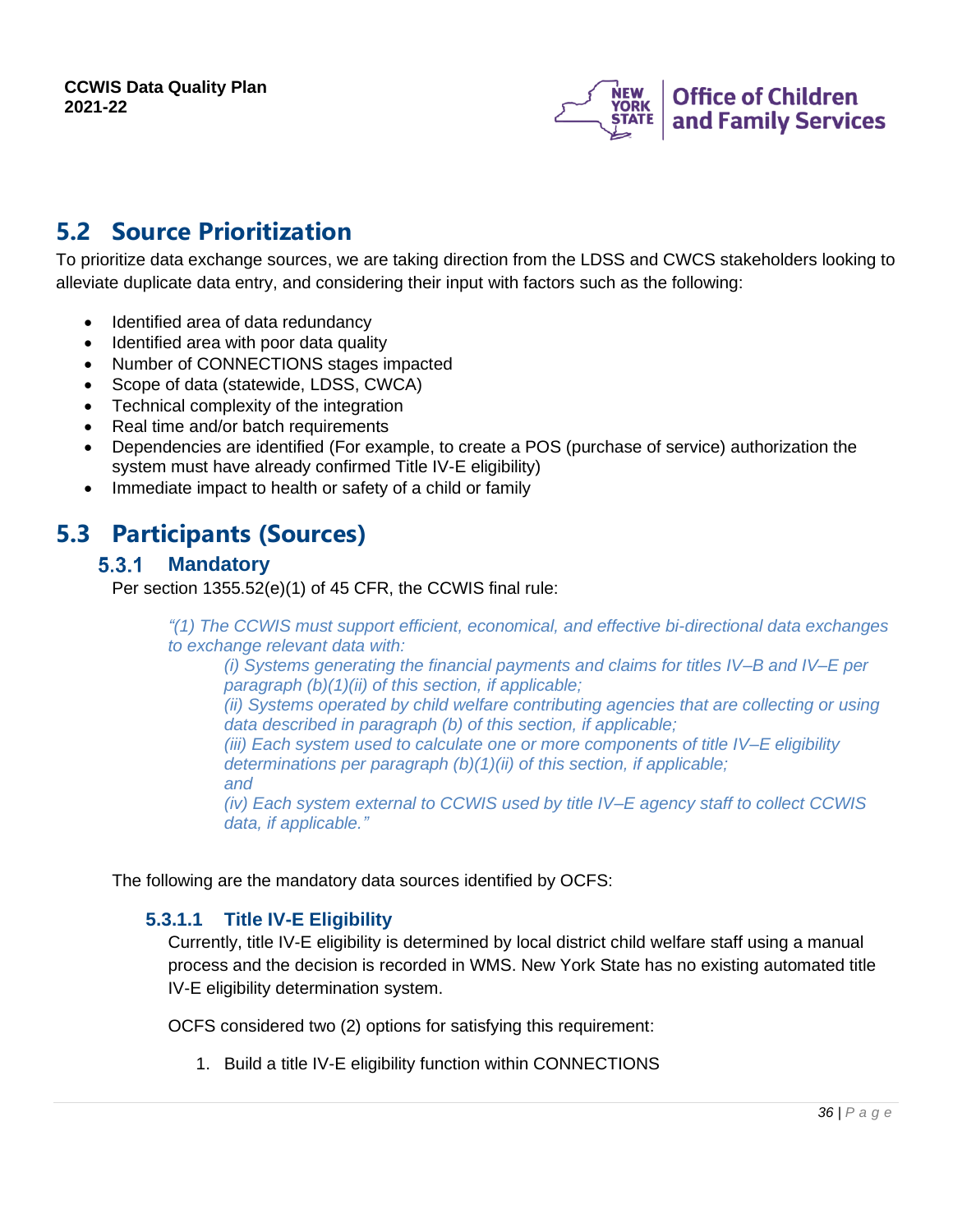

2. Integrate with any future solution within the Integrated Eligibility System (IES) being developed by New York State.

OCFS determined that the most timely and beneficial path would be to build an automated eligibility determination function in CONNECTIONS. Requirements are underway and expected to be completed early summer 2021, with development beginning in late 2022 (following other legislative mandates related to Family First and AFCARS 2.1). A data exchange will be developed to send the determination information to WMS and ultimately, IES.

### **5.3.1.2 OTDA Benefits Issuance and Control System (BICS) and/or Integrated Eligibility System (IES)**

The Benefit Issuance and Control System (BICS) is a mainframe system compatible with WMS. BICS is a standardized benefit issuance and management reporting system that supports each LDSS. The BICS system plays a major role in financial operations and caseload management and reporting. BICS provides for uniform post-authorization processing since it is driven from the WMS for application and eligibility processing. BICS also provides uniform financial information.

OCFS expanded the initial limited data feed from BICS into the Data Warehouse as part of our efforts to improve title IV-E reporting. Expansion included addition of historical data and county composite data. At present, we are filling residual gaps such as historical vendor information. In tandem, Data Warehouse reports to assist with title IV-E reporting are being developed.

OCFS is planning to bring the service/payment authorizations for child welfare payments, currently in WMS with an interface to BICS, into CONNECTIONS, so that LDSS workers can complete service plans and authorizations all in one system, rather than the duplicate data entry that is required today.

BICS will ultimately be replaced by the IES Financial Management Module. The current estimate is for that module to go live in 2023-24. CCWIS will need to have a bidirectional data exchange with BICS and/or the IES Financial Management Module for service/payment authorizations, payments, and reconciliation information.

OCFS is working with the IES program to define and build out the IES Financial Management Module requirements and the future data exchange for CCWIS.

### **5.3.1.3 OTDA Automated Claiming System (ACS)**

The Automated Claiming System is used by local districts for claiming of federal, state, and local child welfare expenditures. ACS data is used by OCFS for federal Title IV-E claiming. BICS, the payment system, interfaces with ACS (IES will interface with ACS in the future).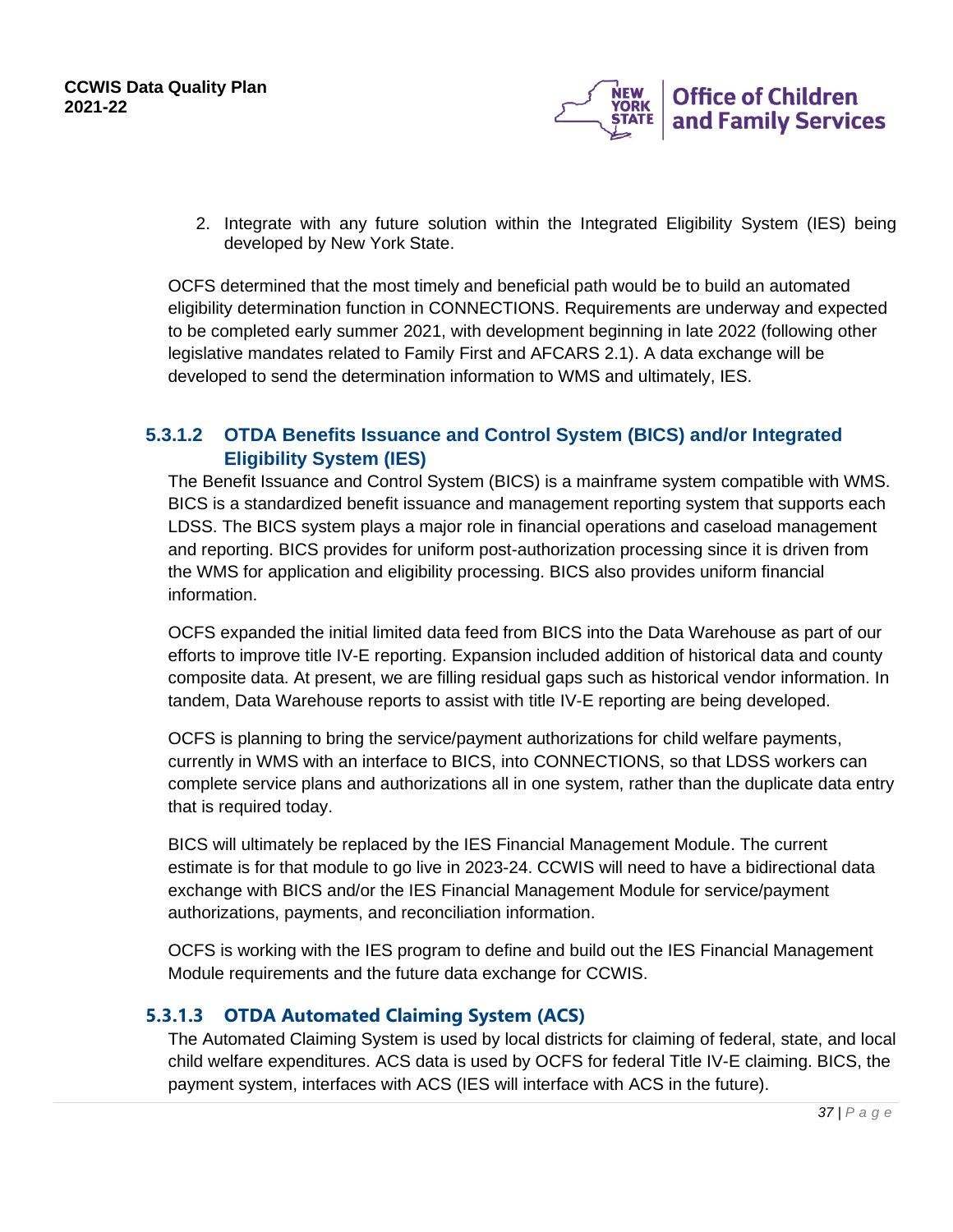

### <span id="page-37-0"></span>**5.3.2 Additional**

Per 45 CFR 1355.52(e)(2) of the CCWIS final rule:

*"(2) To the extent practicable, the title IV–E agency's CCWIS must support one bi-directional data exchange to exchange relevant data, including data that may benefit IV–E agencies and data exchange partners in serving clients and improving outcomes, with each of the following state or tribal systems:*

*(i) Child abuse and neglect system(s);*

- *(ii) System(s) operated under title IV– A of the Act;*
- *(iii) Systems operated under title XIX of the Act including:*

*(A) Systems to determine Medicaid eligibility described in 42 CFR 433.111(b)(2)(ii)(A); and (B) Medicaid Management Information Systems as defined at 42 CFR* 

*433.111(b)(2)(ii)(B);*

*(iv) Systems operated under title IV–D of the Act;*

*(v) Systems operated by the court(s) of competent jurisdiction over title IV–E foster care, adoption, and guardianship programs;*

*(vi) Systems operated by the state or tribal education agency, or school districts, or both."*

### **5.3.2.1 CWCA Systems**

As summarized above, the child welfare application portfolio of the CWCAs (and LDSSs) is complex.

OCFS will continue to work to

- 1. prioritize identified CWCA processes and data sources that may require duplicate data entry such as the following:
	- a. Progress Notes
	- b. Resource Management
	- c. Placement Information (demographics) during an investigation or FSS stage
	- d. Health Services
	- e. Education Data
- 2. evaluate CWCA local system data sets to determine if they capture CCWIS data that must be brought into CONNECTIONS, and
- 3. build data exchanges between these data sources and CONNECTIONS as part of our CCWIS initiative.

### **5.3.2.2 Local Departments of Social Services (LDSSs) Applications**

As summarized above, the child welfare application portfolio of the LDSSs (and CWCAs) is complex.

OCFS will continue to work to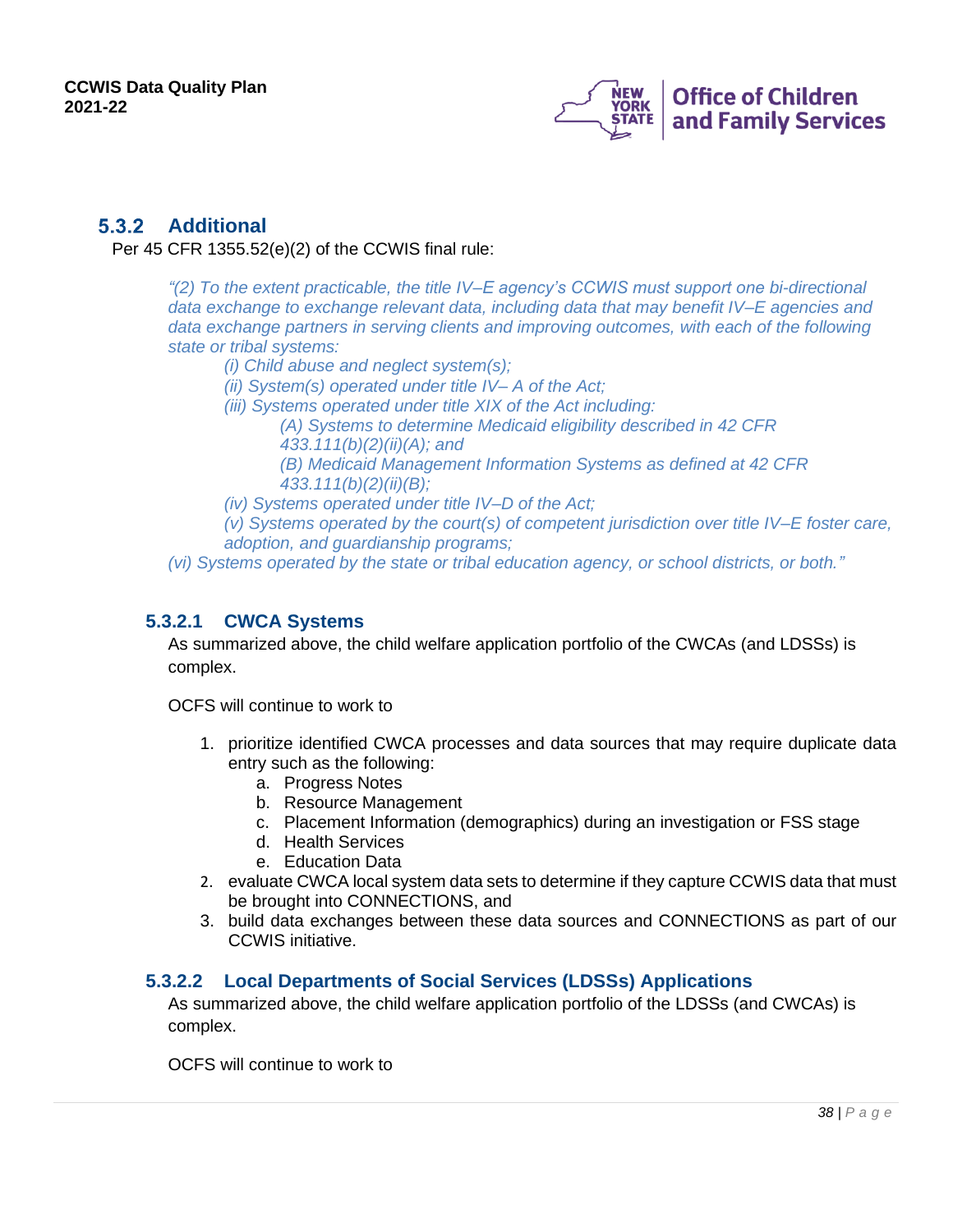

- 1. prioritize identified LDSS data sources that may require duplicate data entry,
- 2. evaluate LDSS local system data sets to determine if they capture CCWIS data that must be brought into CONNECTIONS, and
- 3. build data exchanges between these data sources and CONNECTIONS as part of our CCWIS initiative.

### **5.3.2.3 OCFS Child Welfare Applications**

As summarized above, OCFS' child welfare application portfolio of OCFS is complex.

OCFS will continue to work to

- 1. prioritize OCFS child welfare-related data sources (non-CONNECTIONS), and
- 2. develop a plan for including these data sources in our CCWIS initiative.

The following are additional data sources identified by OCFS:

#### **5.3.2.4 Office of Court Administration (OCA)**

OCFS already supports a bidirectional data exchange with New York State Office of Court Administration (OCA) to support the fair hearings administrative review process.

OCFS is reviewing the feasibility of surfacing relevant court order and scheduling information in CONNECTIONS.

### **5.3.2.5 Office of Temporary and Disability Assistance (OTDA) WMS (Welfare Management System)**

The Welfare Management System (WMS) is a management information system developed to improve the administration and control of LDSS social services programs (Temporary Assistance, Medicaid, SNAP, HEAP and Services programs) in New York State. It is designed to assist local districts in carrying out client eligibility determination and processing functions.

OCFS currently supports a bidirectional data exchange with OTDA's WMS system: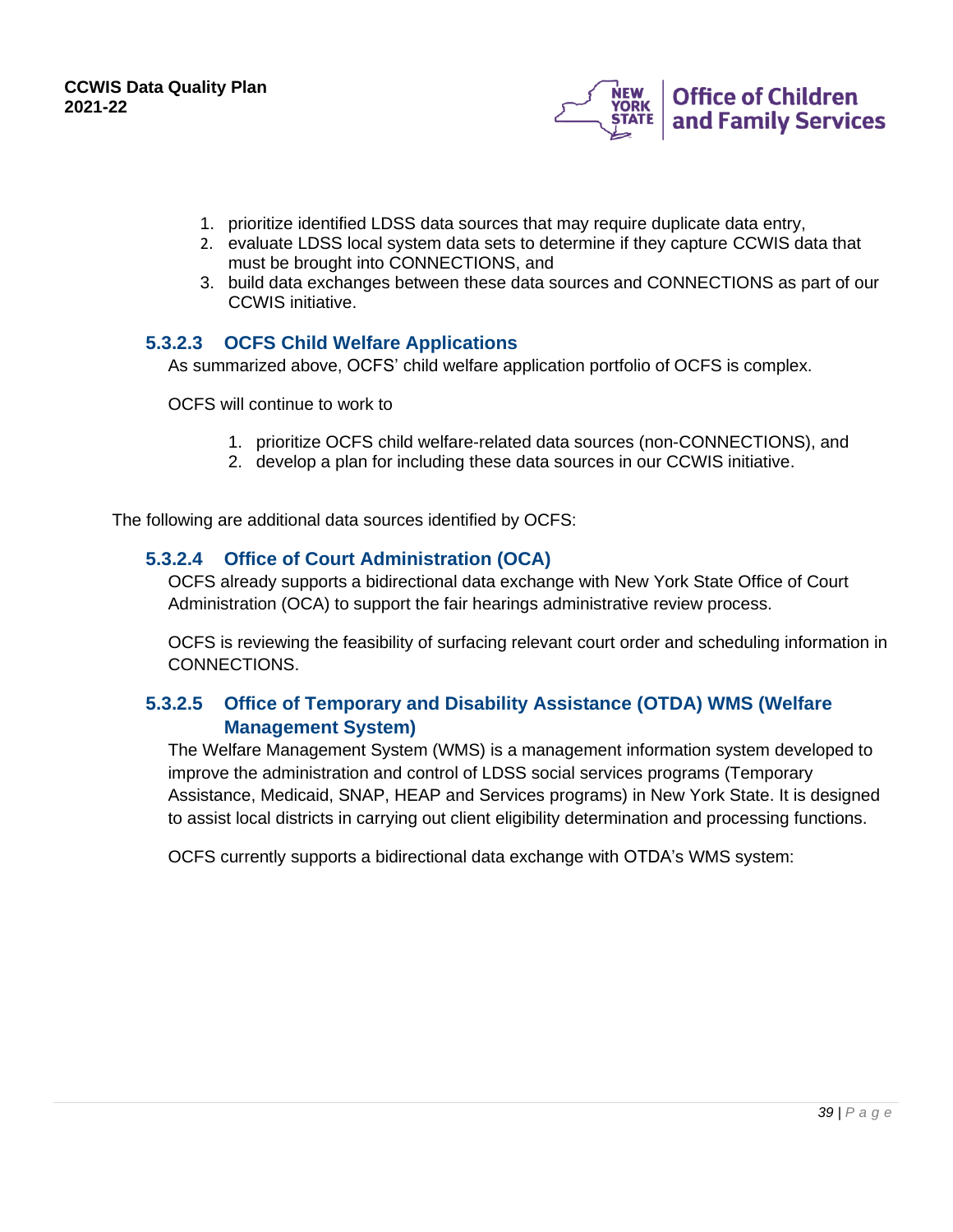



The current CONNECTIONS-WMS-BICS<sup>1</sup> data exchange process:

- 1. A CONNECTIONS case is created (User initiated)
- 2. CONNECTIONS case information is sent to WMS
- 3. Full data entry and social services case opening is completed within WMS (User initiated)
- 4. WMS Case ID and CINS (Medicaid number) for all persons in the case are sent back to **CONNECTIONS**
- 5. Legal or movement activities for the child are entered into CONNECTIONS (User initiated, requires WMS Case ID and CINS obtained by CONNECTIONS in step 4)
- 6. CONNECTIONS sends activities to BICS
- 7. WMS purchase of service (POS) line is created in WMS (User Initiated)
- 8. BICS issues payment for services

OCFS is reviewing the feasibility of extending the bidirectional data exchange between CONNECTIONS and WMS to allow users to develop purchase of services (POS) lines from within CONNECTIONS.

The OCFS Data Warehouse has very limited WMS data. An effort is underway to expand WMS authorization data in the Data Warehouse to assist with AFCARS and title IV-E financial reporting

<sup>&</sup>lt;sup>1</sup> Please see section 5.3.1.2 for a description of BICS.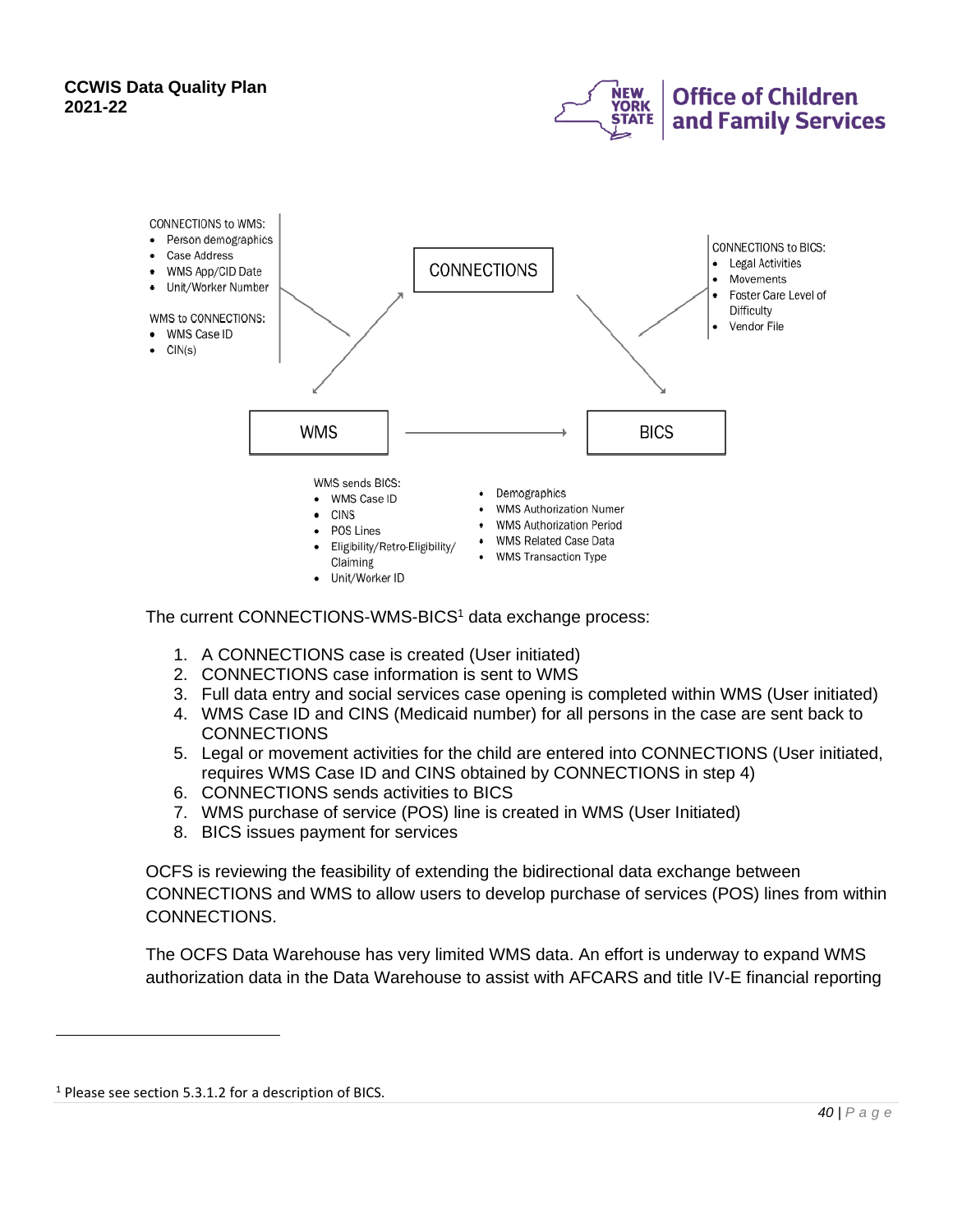

(until such time as we are able to develop service authorizations in CONNECTIONS and implement a data exchange with WMS/IES).

The IES system will ultimately replace WMS, and CCWIS will continue to work with the IES program to align timeframes and develop interfaces in the coming years.

### **5.3.2.6 Department of Health (DOH) eMedNY (New York State Medicaid Management Information System)**

OCFS is actively working with the New York State Department of Health (DOH) on developing a data exchange to support the surfacing of Medicaid claims data (encounters, etc) within CONNECTIONS. Development is complete, and this will be deployed upon finalization of a signed data use agreement between OCFS and DOH.

### **5.3.2.7 DOH Medicaid Eligibility**

OCFS has had discussions with DOH to improve and streamline the authorization of Medicaid eligibility for foster children, and the ability to do so within CONNECTIONS. CONNECTIONS would then interface with the New York State of Health (NYSOH) system and/or the Integrated Eligibility System (IES). This is an extremely complex change to current processing and is likely to be a multi-year effort.

### **5.3.2.8 OTDA Child Support Management System (CSMS)**

OCFS will review the feasibility of surfacing the Child Support Management System payment data within CONNECTIONS.

### **5.3.2.9 Education Department**

OCFS will review options for surfacing school attendance information from the New York State Education Department or local educational agencies with CONNECTIONS.

## <span id="page-40-0"></span>**5.4 MOUs**

OCFS is in the process of developing a memorandum of understanding (MOU) template for CCWIS data exchanges. The MOU will likely contain the following:

- Name of the project (specific to the data exchange)
- Name of the agencies involved in the MOU
- Identification of the relevant CCWIS rules
- Project (data exchange) goals and services
- Project (data exchange) outcomes

The Data Governance manager will have a role in moderating developing MOUs.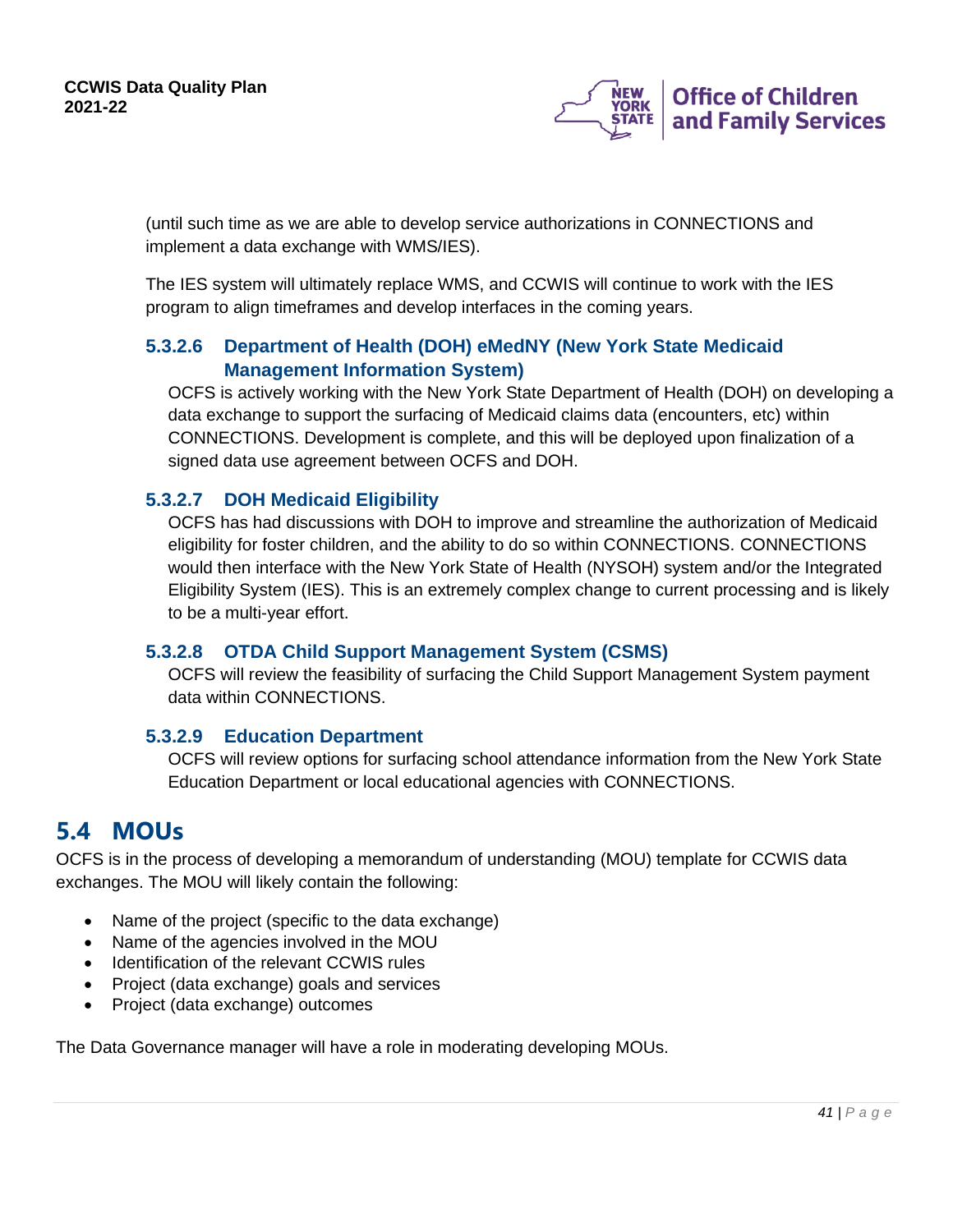

## <span id="page-41-0"></span>**5.5 Data-Sharing Agreements**

OCFS is in the process of developing a data-sharing agreement template to define the scope of data exchanged as part of the CCWIS program. The agreement will likely contain sections such as the following:

#### <span id="page-41-1"></span> $5.5.1$ **Applicant Information**

This section will include such items as

- the name and title of the individual who can legally bind the LDSS, CWCA, or company to the terms of the agreement;
- the names of the technical staff responsible for data security and storage of the data; and
- the roles of users within the organization that can access the data to support child welfare policies as prescribed by OCFS.

#### <span id="page-41-2"></span> $5.5.2$ **Purpose of Project and Data Use**

This section will include such items as

- a narrative describing why the data exchange is happening with references to Child Welfare policies as prescribed by OCFS, and
- a narrative of how the data will be used.

#### <span id="page-41-3"></span> $5.5.3$ **Deliverables**

This section will include a narrative of the product or solution that is being developed as a result of obtaining the CCWIS data.

### <span id="page-41-4"></span>**Data Elements**

This section will list all the data elements or message types being exchanged as part of the data sharing agreement.

#### <span id="page-41-5"></span> $5.5.5$ **Dates of the Project**

This section will list the beginning and ending dates for the data exchange.

#### <span id="page-41-6"></span> $5.5.6$ **Storage and Disposal of Data**

This section will provide a narrative overview of the system(s) responsible for storing the data. This should include properties such as

- physical location of the data,
- overall security characteristics of the application, and
- ability of the application to expunge data per OCFS policies.

#### <span id="page-41-7"></span> $5.5.7$ **Modifications**

This section defines the process for modifying the data sharing agreement.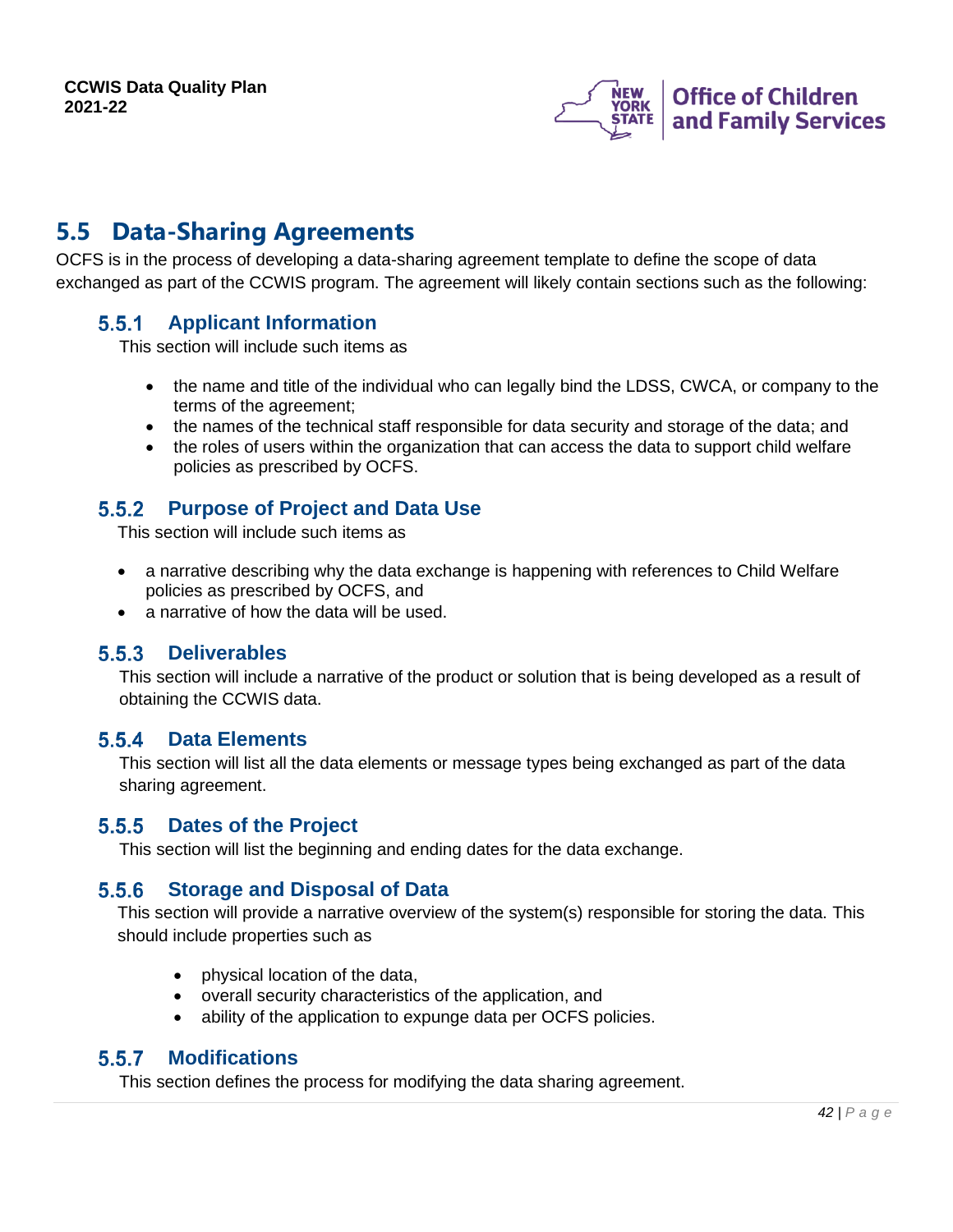

### <span id="page-42-0"></span>**Limitations and Liabilities**

This section will define any liabilities related to data loss by either party.

### <span id="page-42-1"></span>**Attestation Regarding Privacy/Security of Data**

This section will bind the parties to specific language regarding the confidentiality of the data and any actions that must be taken to secure the data against unauthorized usage. Additionally, this section will inform the parties of actions to be taken in the event that unauthorized access to data is determined.

### <span id="page-42-2"></span>**Executory Clause**

This section will include the signatures necessary to execute the data sharing agreement.

### <span id="page-42-3"></span>**5.5.11 Right to Audit**

This section will describe the ability for OCFS to audit data exchange partners.

### <span id="page-42-4"></span>**5.5.12 System Users**

This section will describe a requirement whereby the data exchange partner must include the ID of a CONNECTIONS user with each discrete update request.

### <span id="page-42-5"></span>**5.5.13 Attachments**

This section will include attachments such as the following:

- Contractor language
- Data Disposal Attestation Form
- Executed MOU

## <span id="page-42-6"></span>**5.6 Process for Adding a CCWIS Data Exchange Partner**

OCFS and ITS are drafting a standard onboarding process for all new CCWIS data exchange partners. The process will include the following:

- 1. Execution of an MOU
- 2. Execution of a data sharing agreement
- 3. Classification of all information being exchanged per New York State Information Technology Standard NYS-S14-002 [\(https://its.ny.gov/sites/default/files/documents/nys-s14-](https://its.ny.gov/sites/default/files/documents/nys-s14-002_information_classification_1.pdf) 002 information classification 1.pdf)
- 4. A mapping of user identities from the data exchange partner's source system to valid CONNECTIONS user accounts
- 5. Usage of an existing messaging schema and process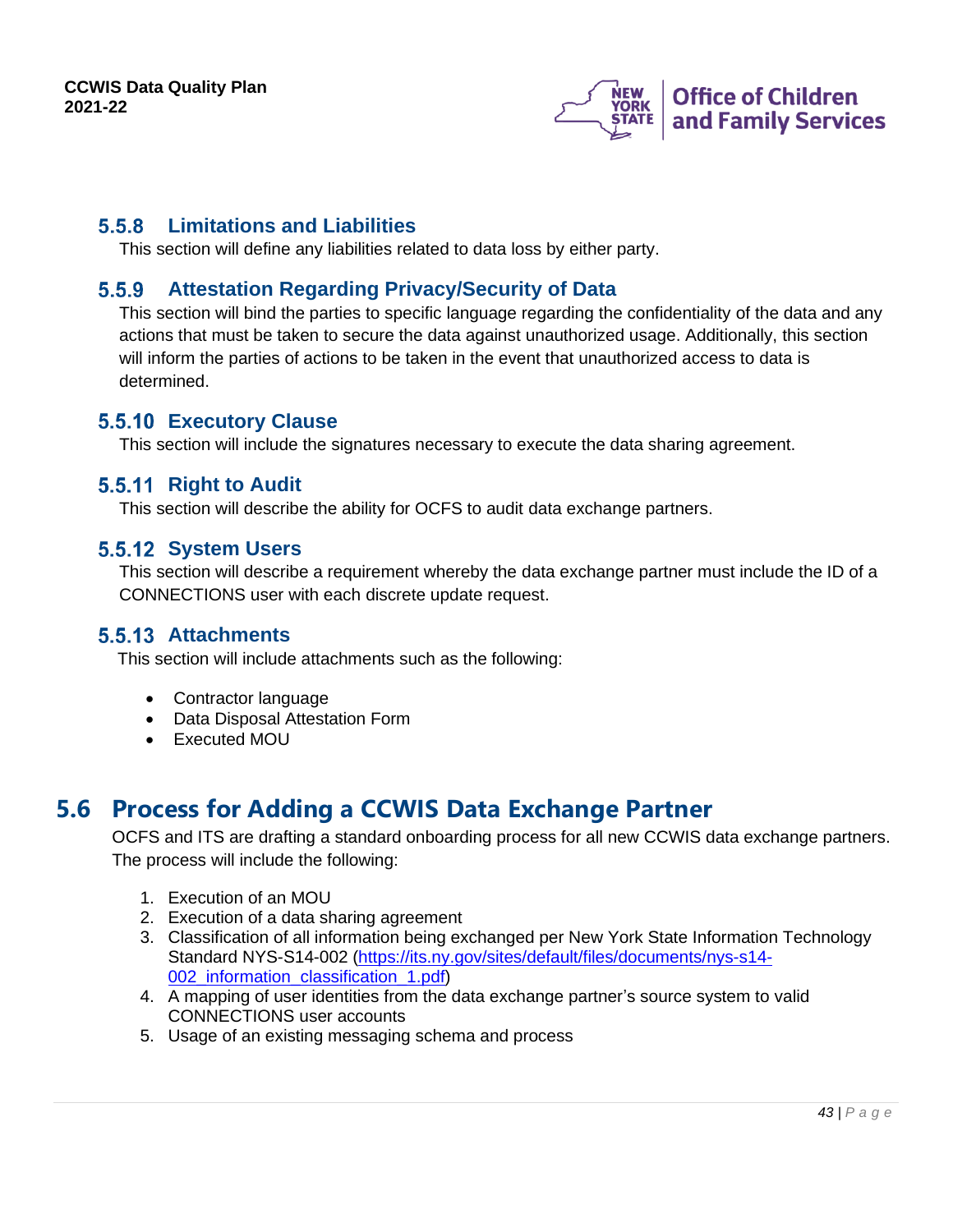

## <span id="page-43-0"></span>**5.7 Data Exchange Standard**

Per 45 CFR 1355.52(f) of the CCWIS final rule:

*"(f) Data exchange standard requirements. The title IV–E agency must use a single data exchange standard that describes data, definitions, formats, and other specifications upon implementing a CCWIS: (1) For bi-directional data exchanges between CCWIS and each child welfare contributing agency; and (2) For data exchanges with systems described under paragraph (e)(1)(iv) of this section."*

As stated above, OCFS has decided to use the CONNECTIONS data model as the basis for our CCWIS solution. Given this decision, our data exchange standard will closely mirror this model.

#### <span id="page-43-1"></span> $5.7.1$ **Messages**

Our CCWIS exchange will support messages in JSON or XML format. Submission of files (CSV format for example) will be supported for batch exchanges.

#### <span id="page-43-2"></span> $5.7.2$ **Services**

Our data exchanges will be constructed in a way that allows for real time and batch integration. In addition to standard SOAP and/or REST services, our CCWIS data exchanges must support publish/subscribe and first-in/first-out messaging with guaranteed delivery.

## <span id="page-43-3"></span>**5.8 Data Security and Confidentiality**

Please see section [3.3](#page-25-1) for a discussion relating to how security and confidentiality will be handled for CCWIS data exchanges.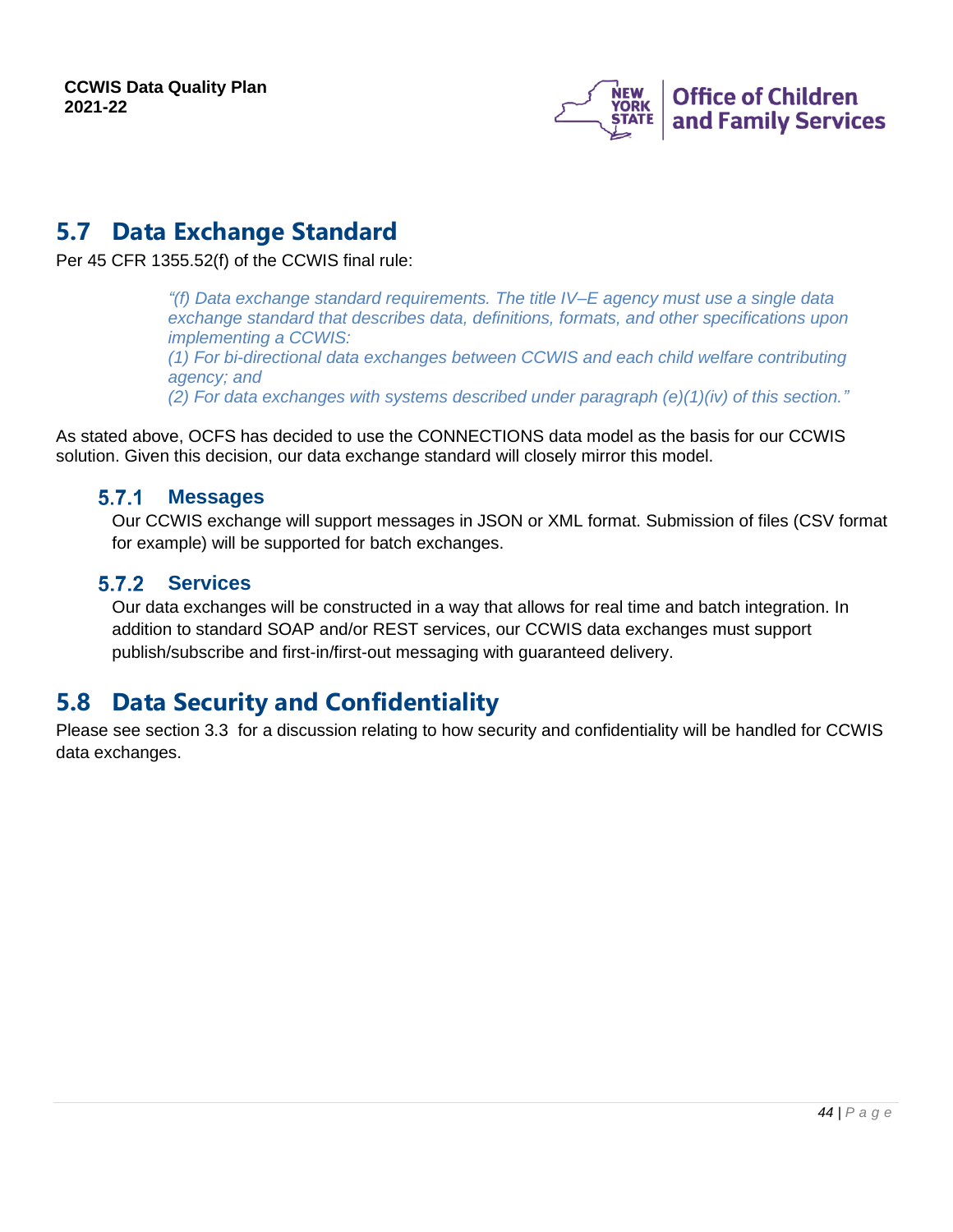

# <span id="page-44-0"></span>**6 Data Quality Process**

## <span id="page-44-1"></span>**6.1 Overview**

Data is the foundation of nearly all CCWIS-related activities. Accurate and timely data is essential to all CCWIS automated functions. Even in SACWIS, balancing data collection and real-world child protective services and case worker needs was extremely difficult. With a transition to CCWIS, OCFS is expecting that reducing duplication of data entry will improve the quality of data within the system by reducing (or eliminating) errors caused by re-keying of information. Improving data quality will lead to both better outcomes and better policy.

Ensuring quality data is a continuous process that must adapt to constantly changing conditions. OCFS is incorporating ongoing data quality monitoring and improvement into discussions across the child welfare program as well as with our ITS partners, both working with stakeholders in LDSSs and CWCAs in improving practice and understanding the importance of quality data, and in developing system functionality that supports and facilitates good quality data. As data exchanges are implemented, adhering to data quality standards will be key in defining edits and messaging.

## <span id="page-44-2"></span>**6.2 Approach**

Data is an organizational asset. Data Quality Management requires a systematic approach that can be divided into six high level activities:

- Define High Quality Data
- Define a Data Quality Strategy
- Define Scope of Initial Assessment
- Perform Initial Data Quality Assessment
- Identify and Prioritize Improvements
- Develop and Deploy Data Quality Operations

The Data Quality Improvement Lifecycle consists of four steps:

- Plan: Assess the scope, impacts, and priority of known issues, and evaluates alternatives to address.
- Do: Address the root cause of issues and plan for ongoing monitoring.
- Check: Actively monitor the quality of data as measured against requirements.
- Act: Address and resolve emerging data quality issues.

## <span id="page-44-3"></span>**6.3 Business Activities**

The following are the business activities that OCFS will undertake as part of our data quality initiatives: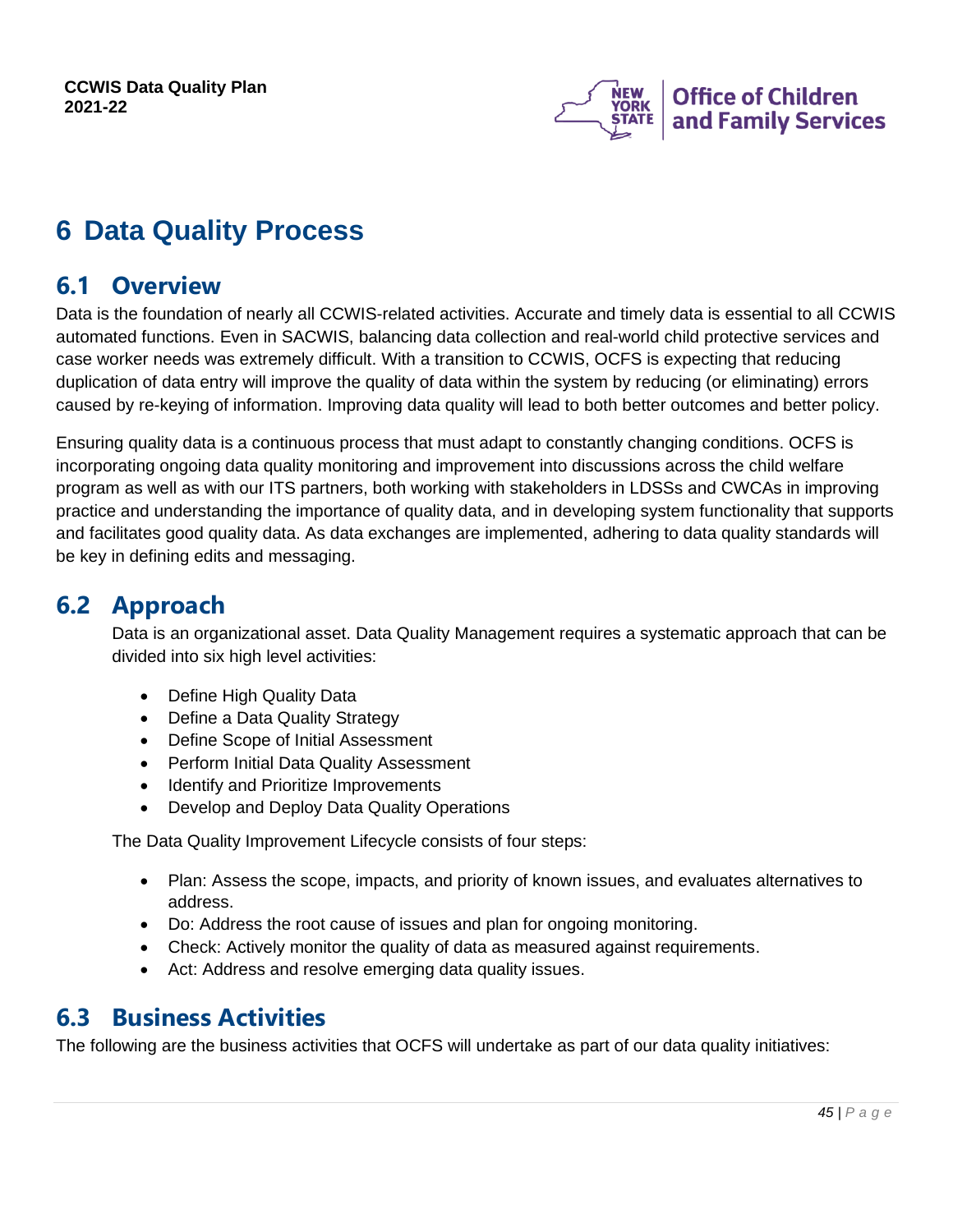

#### <span id="page-45-0"></span> $6.3.1$ **Define High Quality Data**

**Defines what the data represents**. There are multiple levels of data quality: the database level, the data exchange level, the application level, and the business level. Ultimately the business owners will have the final say as to what determines quality data. The Data Governance team will manage the definitions from a governance point of view. CCWIS will use the current metadata definitions in CONNECTIONS as the foundation for the future data model. This metadata will be available to all stakeholders and validated for accuracy. It will be the job of the Data Governance team to examine processes that link metadata to application and database development and make certain that data quality standards are adhered to. It will also be the job of the Data Governance team to examine the current change control process to make certain that data quality definitions are embedded.

#### <span id="page-45-1"></span> $6.3.2$ **Define Scope of Initial Assessment**

OCFS and ITS staff on the Data Governance Council will conduct the current state assessment for data governance. The team will assess current data quality processes, tools, and artifacts. This will provide the foundation for recommendations for additional data quality reports and outreach/ communication to stakeholders. Existing tools will be utilized initially, with an eye toward future needs and whether more robust data quality assessment tools will be desired.

#### <span id="page-45-2"></span> $6.3.3$ **Perform Initial Data Quality Assessment**

The CONNECTIONS Data Warehouse has implemented reports that are targeted toward monitoring and improving data quality associated with federal reporting, program needs, and/or those identified by BREPA as impacting either. As gaps are identified, new reports are developed, testing is done by CONNECTIONS Implementation staff/field and moved to production in the data warehouse. At this point tip sheets are created by CONNECTIONS Implementation staff where applicable and data warehouse staff disseminates the reports to applicable users via webinars.

These existing and in-development reports will be utilized as key elements of the initial data quality assessment.

#### <span id="page-45-3"></span> $6.3.4$ **Identify and Prioritize Improvements**

OCFS has dedicated significant efforts to improving data quality as demonstrated by improvements in the CONNECTIONS application that continue to support regulatory requirements, as noted earlier in this plan. Additionally, we have developed or are in the process of developing reports to assist in identifying data gaps within CONNECTIONS.

Improvements are prioritized by the child welfare program staff who perform continuous quality improvement, monitoring and oversight activities, and CONNECTIONS governance and field support.

## <span id="page-45-4"></span>**6.4 Technical Activities and Requirements**

The following are the technical activities that OCFS may undertake as part of our data quality initiatives: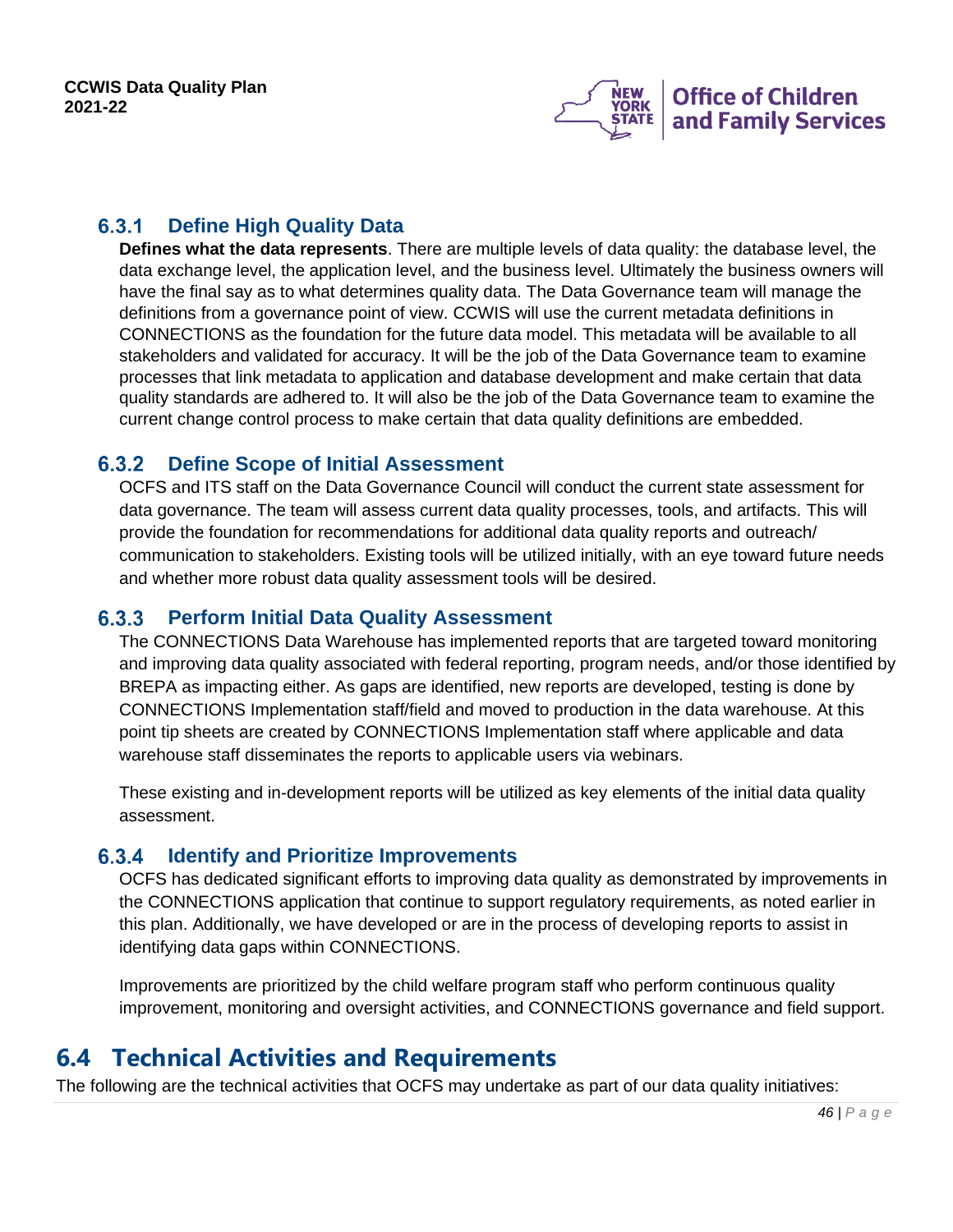

- Define Preventive Actions
	- $\circ$  Data entry controls that prevent invalid data from entering the system will continue to be defined. Many of these edit controls exist in the current CONNECTIONS system.
	- $\circ$  Training to alert users to the importance of quality data and how to recognize when data quality is being put at risk is a top priority.
	- $\circ$  Demanding high quality data from suppliers. This will be of critical importance as data exchanges are introduced with CCWIS.
	- $\circ$  Institute formal change control that embeds data quality at all steps of the development process. This will confirm that data quality issues are always considered when systems are created or modified.
- Define Corrective Actions
	- $\circ$  Automated actions that don't require human intervention are being reviewed in the current CONNECTIONS system and defined for the future CCWIS. Care is taken to ensure that any automated controls only make low-risk changes. Anything that requires a level of analysis by a worker will never be automatically determined.
	- $\circ$  Manual actions that require data quality assessment by stakeholders involve processes that address the short-term goal of correcting data quality and the long-term goal of correcting the root cause.
- Define Quality Checks and Audit Code Modules
	- $\circ$  Shareable, linkable, and re-usable modules that enable data quality issues to be treated the same across all systems, regardless of platform, when system interfaces are implemented will be defined. This supports consistent quality regardless of where the modules are used.
	- $\circ$  Creating a centrally located data dictionary that all stakeholders have access to will support a common understanding of data quality. Any data quality decisions that affect code will be based on information stored here.
- **Effective Data Quality Metrics** 
	- $\circ$  Data quality metrics that can be quantitatively measured will be monitored.
	- o Data quality metrics with business relevance will be monitored. If a metric is no longer relevant, it will be dropped. Conversely, new data element will be considered.
	- o Acceptability from stakeholders that the chosen metric identifies data quality as required.
	- $\circ$  Accountability/stewardship means the stakeholders will periodically review and revalidate the usefulness of the metrics chosen.
	- $\circ$  Trending is key. Leading indicators, those metrics that predict future issues, will be the focus of measurement.
- Statistical Process Control
	- $\circ$  Analyzing variation will be a key process in ensuring data quality. Statistical methods will be defined, and appropriate tools will be identified.
- Root Cause Analysis
	- $\circ$  Understanding factors that contribute to problems and interfere with data quality is crucial. Understanding the lifecycle of the data is equally important.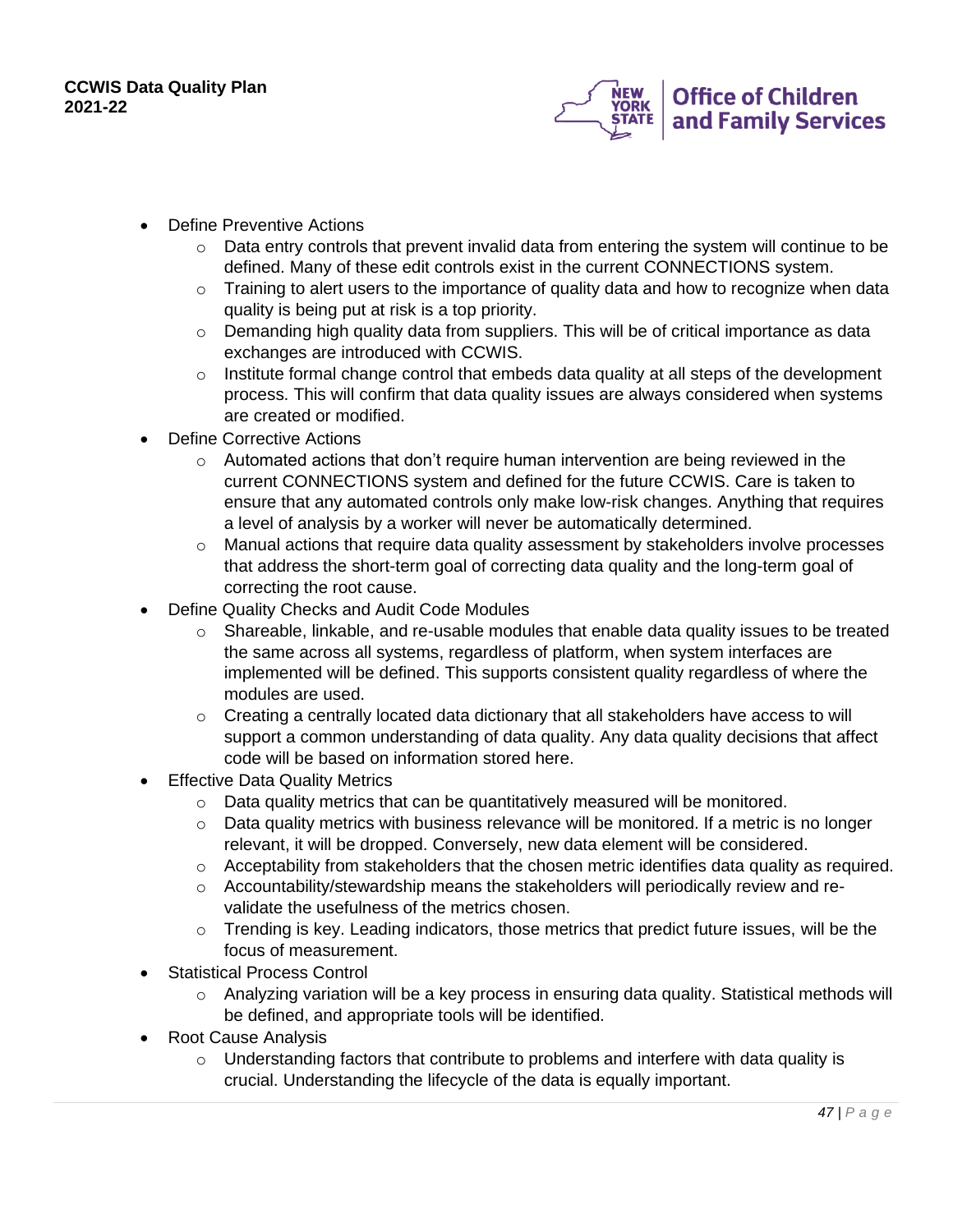

o Identify conditions that if eliminated, would also eliminate data problems.

## <span id="page-47-0"></span>**6.5 Develop Operational Procedures**

The following are the operational procedures that OCFS plans to undertake as part of our data quality initiatives:

- Data quality issues tracking system
	- o To enable patterns of data quality issues to be identified and addressed, a standardized data quality issues and activities system needs to be established to manage data quality resolution workflow.
	- $\circ$  This system would capture incidents and capture metadata values so that issues can be categorized.
	- $\circ$  The tracking system must provide an assignment process so that data quality issues are addressed promptly. In addition, there must be a mechanism for managing issues and escalation.
- Diagnosing issues
	- o Isolate processes that produce bad data.
	- $\circ$  Look for potential issues with external data entering the system through the data exchanges.
- Formulate options for remediation
	- o Address non-technical root cause with training
	- o Modify systems where necessary.
	- o Develop controls that prevent future data quality issues.
	- $\circ$  New monitoring techniques may be developed if the current techniques did not detect the data quality issue.
	- $\circ$  Determine a governing process to decide when to directly correct flawed data or take no action.
- Resolving issues
	- o Cost/benefit process for resolving issues should be well established.
	- o Develop process for recommending data quality changes.
- Establish data quality service level agreements (SLAs)
	- $\circ$  SLAs for data elements should be established between all stakeholders. These SLAs will establish how to react when the data quality is compromised and will take into consideration the business impacts and the cost for remediation.
	- $\circ$  SLAs will set the expectations for quality, define the methods of measuring when the SLA is broken, the thresholds that determine when it is broken, and the method of notification and timeliness of the response.
	- o SLAs will also establish an escalation strategy that includes who should be alerted and when.
	- Data Quality Reporting
		- $\circ$  Reports will be established to show data quality at a point in time.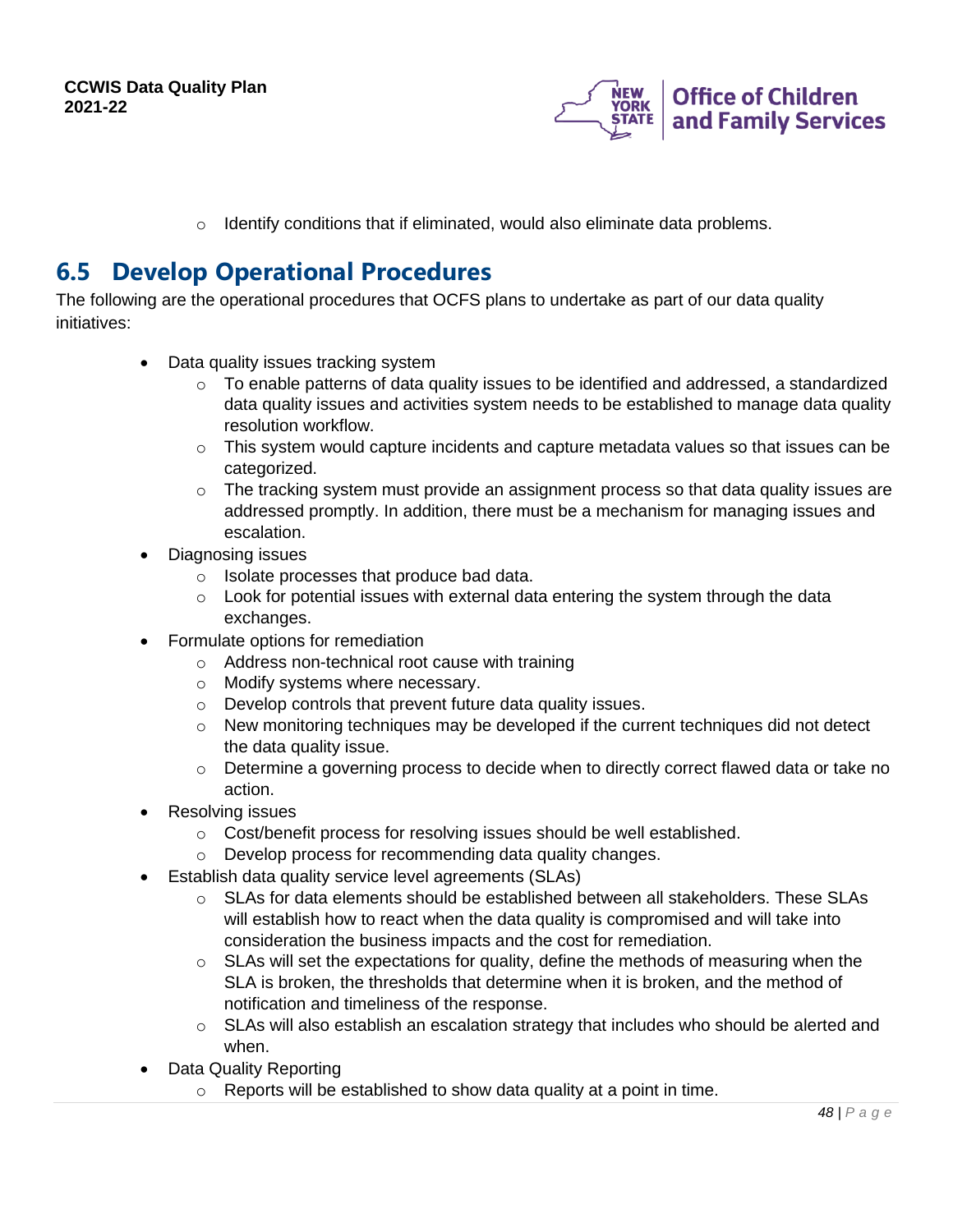

- $\circ$  Trends of data quality will be monitored to identify when data quality is varying outside defined boundaries. This will help prevent data quality issues before they escalate.
- $\circ$  Metrics defining allowable values will be defined. There will be different levels of metrics based on criticality, frequency, and impact.
- $\circ$  Issues management reports will be established to determine what types of issues are occurring. This will highlight areas that need the most attention.

## <span id="page-48-1"></span><span id="page-48-0"></span>**6.6 Software Tooling**

#### $6.6.1$ **ETL Tools**

OCFS currently uses several ETL tools from various software vendors. These tools include Microsoft's BizTalk, SQL Server Integration Services, Oracle Warehouse Builder (OWB), and Oracle Data Integrator (ODI).

#### <span id="page-48-2"></span>**Data Quality Tools**  $6.6.2$

OCFS will continue to use existing software tools to develop data quality reports (Cognos, SPSS, SQL Server, SQL, SSRS, SAS, and Excel). Continuous assessment will be performed, and if and when we are at a point where more robust tools are needed, software products will be evaluated.

## <span id="page-48-3"></span>**6.7 Biennial Reviews**

*Per 45 CFR 1355.52(d)(3) of the CCWIS final rule:*

*"(3) The title IV–E agency must conduct biennial data quality reviews to:*

*(i) Determine if the title IV–E agency and, if applicable, child welfare contributing agencies, meet the requirements of paragraphs (b), (d)(1), and (d)(2) of this section; and*

*(ii) Confirm that the bi-directional data exchanges meet the requirements of paragraphs (e) and (f) of this section, and other applicable ACF regulations and policies."*

#### <span id="page-48-4"></span> $6.7.1$ **CCWIS Data Quality - Review Structure**

With this year's Data Quality Plan, OCFS will submit its first biennial data quality review report. Staff from the child welfare program area, including CONNECTIONS governance and support, program quality improvement, and the Data Warehouse and federal reporting team, reviewed the agency's most recent approved CFSR, APSR and associated PIP. The team also brainstormed to develop a list of the data quality challenges encountered in each group's respective work. These sources taken together enabled the group to identify the top data quality initiatives based on impact, programmatic priority, and frequency.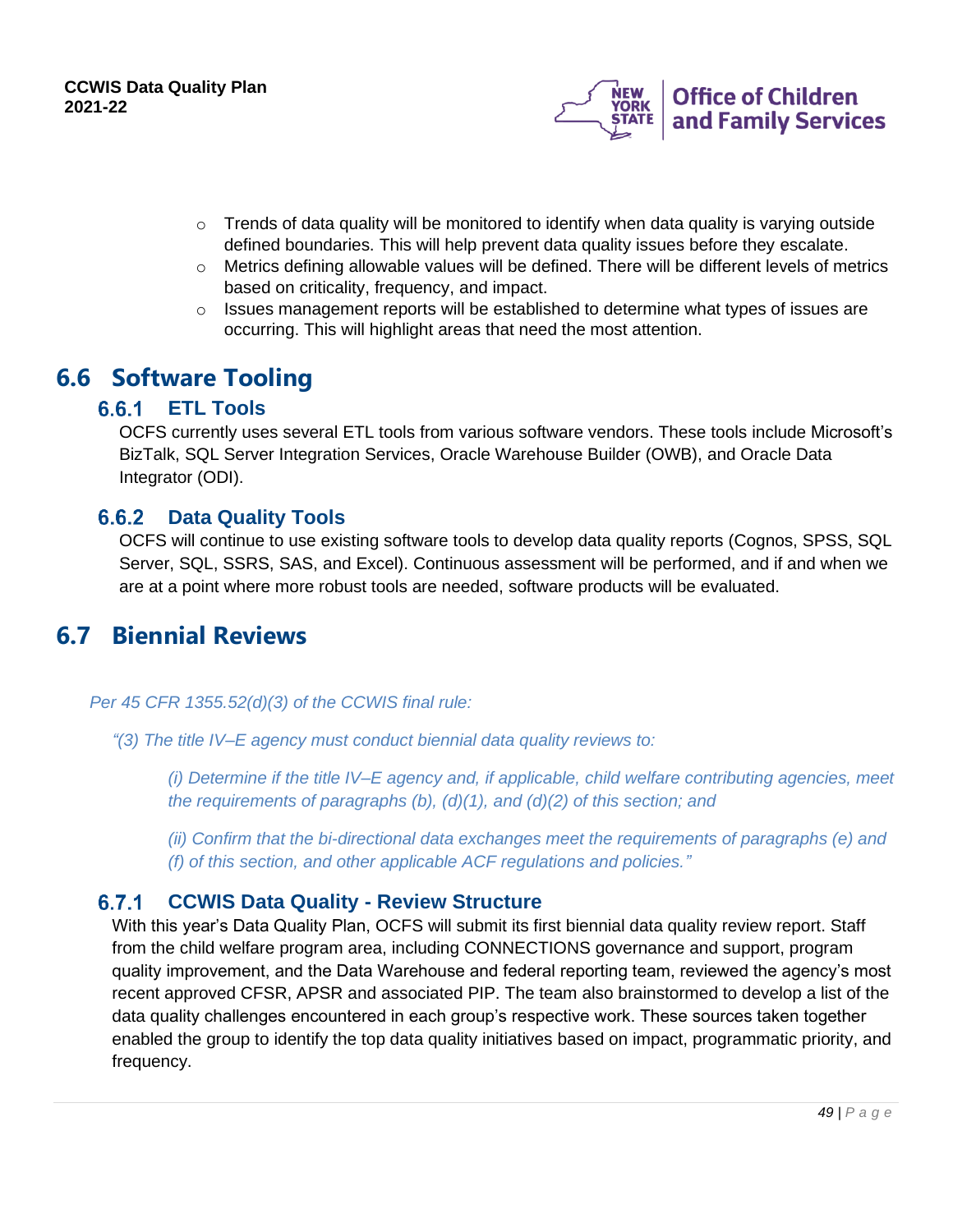

Each of the data quality priorities were then quantified, and baseline and comparison data evaluated, documenting steps taken and plans for the coming year. See the attached *2021 Biennial Data Quality Review*.

#### <span id="page-49-0"></span> $6.7.2$ **Bidirectional Data Exchanges – Review Structure**

OCFS is committed to making certain that all data sources that contribute data to CCWIS are identified as directly supporting identified CCWIS automated functions and/or state or federal reporting requirements.

As stated above, OCFS, along with our stakeholders, is developing a prioritized list of data exchange needs. A key requirement of the prioritization process will include references to CCWIS automated functions and state and federal reporting requirements. OCFS' MOU and data-sharing agreements will require commitments from our partners to uphold the required confidentiality of exchanged data, and commensurate standards for maintaining and transmitting data. OCFS will develop a process for periodically reviewing open data exchange partners for compliance with our data sharing agreements.

Because OCFS does not control the conditions of data entry within our data exchange partners' solutions, OCFS cannot perform similar tasks on those systems. We will use reporting tools that allow OCFS to develop point-in-time and historical reporting on data quality to evaluate data imported from external systems using bidirectional data exchanges.

Once our first data exchanges are implemented, related data quality activities will be reported on in subsequent biennial data quality reviews.

#### <span id="page-49-1"></span> $6.7.3$ **Plans for Next Biennial Review (2023)**

In identifying the priority data quality work over the past two years on which we are reporting in this year's biennial data quality review, areas of focus for the next two years were also discussed. The following initiatives will be carried over as our work continues:

- Multiple PID reduction
- Movement entry timeliness
- Federal reporting (AFCARS)

Specific areas of attention will include pregnant/parenting data elements, termination of parental rights (TPR), kinship placement indicator, direct placement of youth by the courts with family/relative caregivers (known as 1017 placements), and reports to law enforcement for AWOL youth. It is expected that data quality work related to implemented data exchanges will also be included.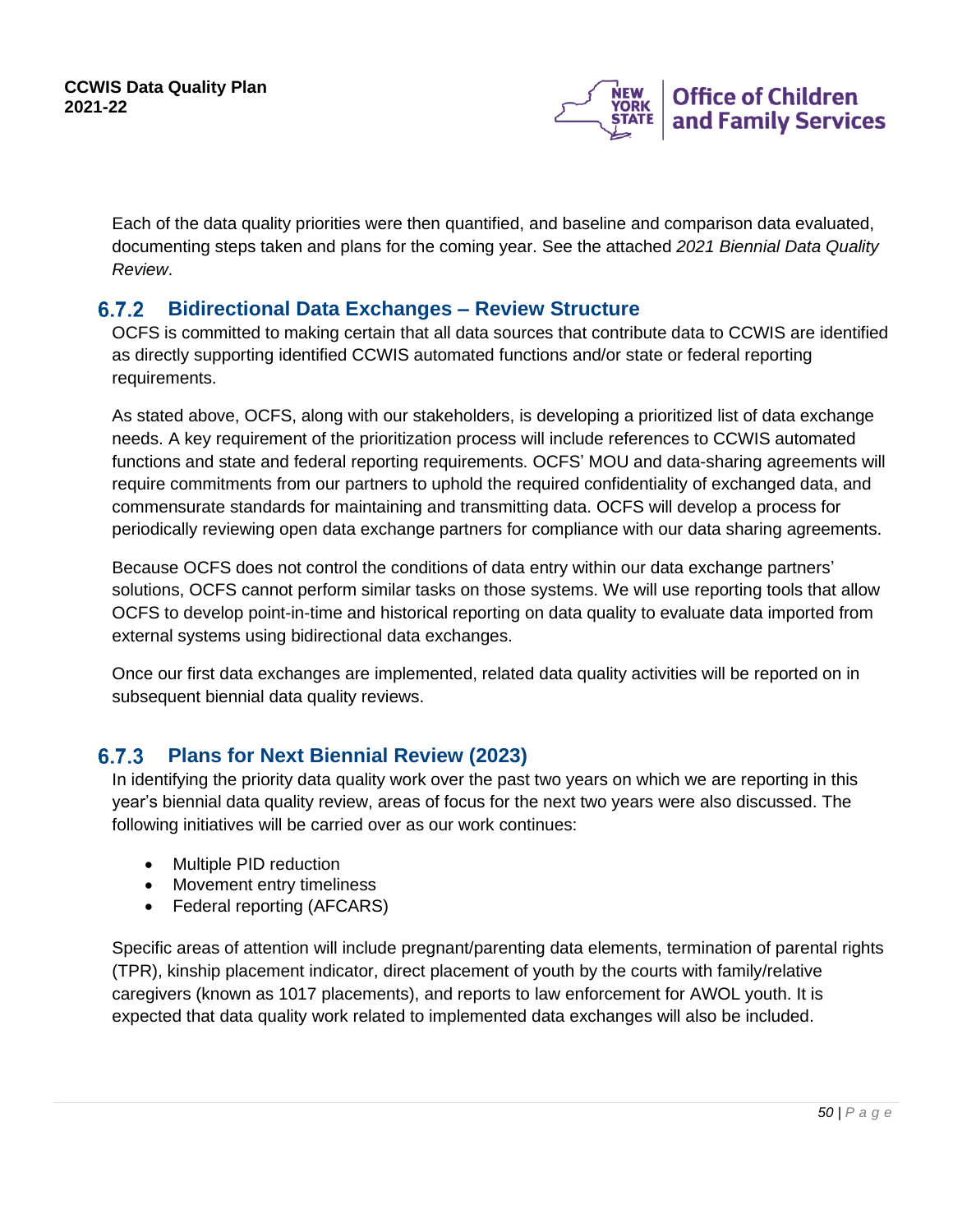

# <span id="page-50-0"></span>**7 Risk Management**

The amount of resources dedicated to improving data quality must be measured against the cost of poor data quality. At all levels, risk management is a key component in the Data Quality Plan. Any decision made about data quality needs to assess the risk of introducing poor data quality into the CCWIS solution. OCFS will work on developing a formal risk management process as part of our data governance initiative.

The following table is a placeholder to capture data exchange related risks that were discussed during creation of the initial Data Quality Plan:

| ID                         | <b>Description</b>                          | <b>Likelihood Level</b> | οf<br><b>Impact</b> | <b>Status</b>                | <b>Initial Thoughts</b>                                                                                  |
|----------------------------|---------------------------------------------|-------------------------|---------------------|------------------------------|----------------------------------------------------------------------------------------------------------|
|                            | Data source becomes permanently unavailable | Highly<br>Likely        | High                | as a risk                    | Identified Business processes<br>built upon externally<br>sourced data must be<br>strongly considered    |
| $\overline{2}$             | Data stored insecurely                      | <b>Highly</b><br>Likely | <b>High</b>         | <b>Identified</b><br>as risk | MOUs and data-<br>sharing agreements<br>must be strict and<br>include language to<br>allow OCFS to audit |
| 3                          | Bad data introduced into CONNECTIONS        | Highly<br>Likely        | High                | as risk                      | Identified Need to develop real<br>time data quality<br>mechanisms to<br>prevent uploads of<br>bad data. |
| $\boldsymbol{\mathcal{A}}$ | Messages are not acted upon                 | <b>Highly</b><br>Likely |                     | Medium Identified<br>as risk | Messages are not<br>processed by a<br>consuming system<br>and are "lost"                                 |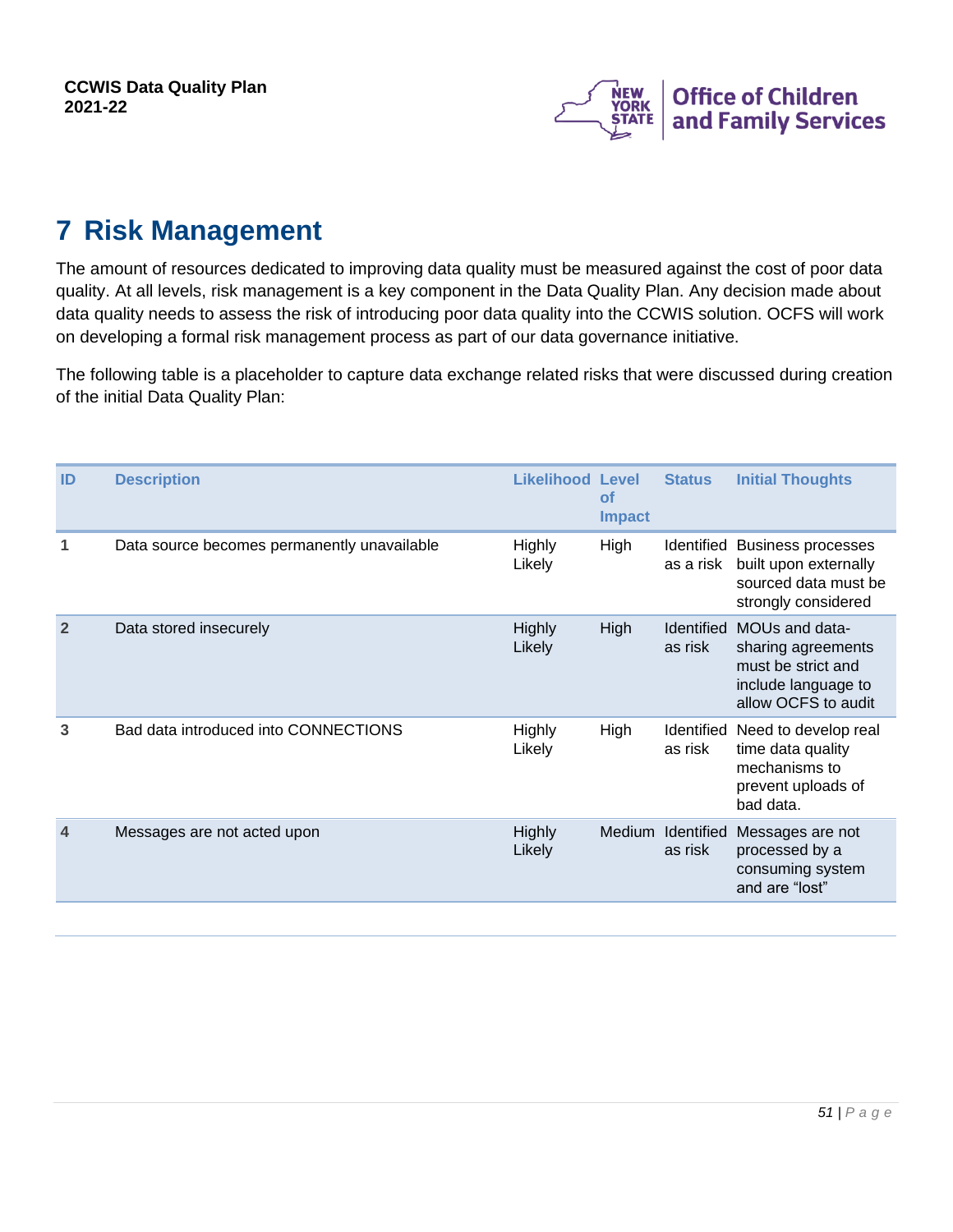

## <span id="page-51-0"></span>**8 Conclusion**

Even before the advent of CCWIS, OCFS was a proponent of using data integration to improve operations. OCFS has already invested in building a continuous quality improvement program to assist in the mission to improve our work with the children and families of New York State.

This Data Quality Plan describes how OCFS is approaching data quality as part of our transition to CCWIS. This plan will evolve as we mature our data governance structure and

- **define** the data quality standards required by our stakeholders,
- **identify** the rules and edits that will be implemented when we import data into the CCWIS system,
- **select** the techniques we will use to measure our data quality,
- **implement** the processes and develop the reports to measure data quality, and
- continue to **refine** our processes as we work to improve data quality.

The process of developing and implementing an enterprise program to manage data quality is an expensive and complex undertaking. OCFS is committed to building an effective governance structure and working with our partners and stakeholders to improve data quality within the CCWIS solution.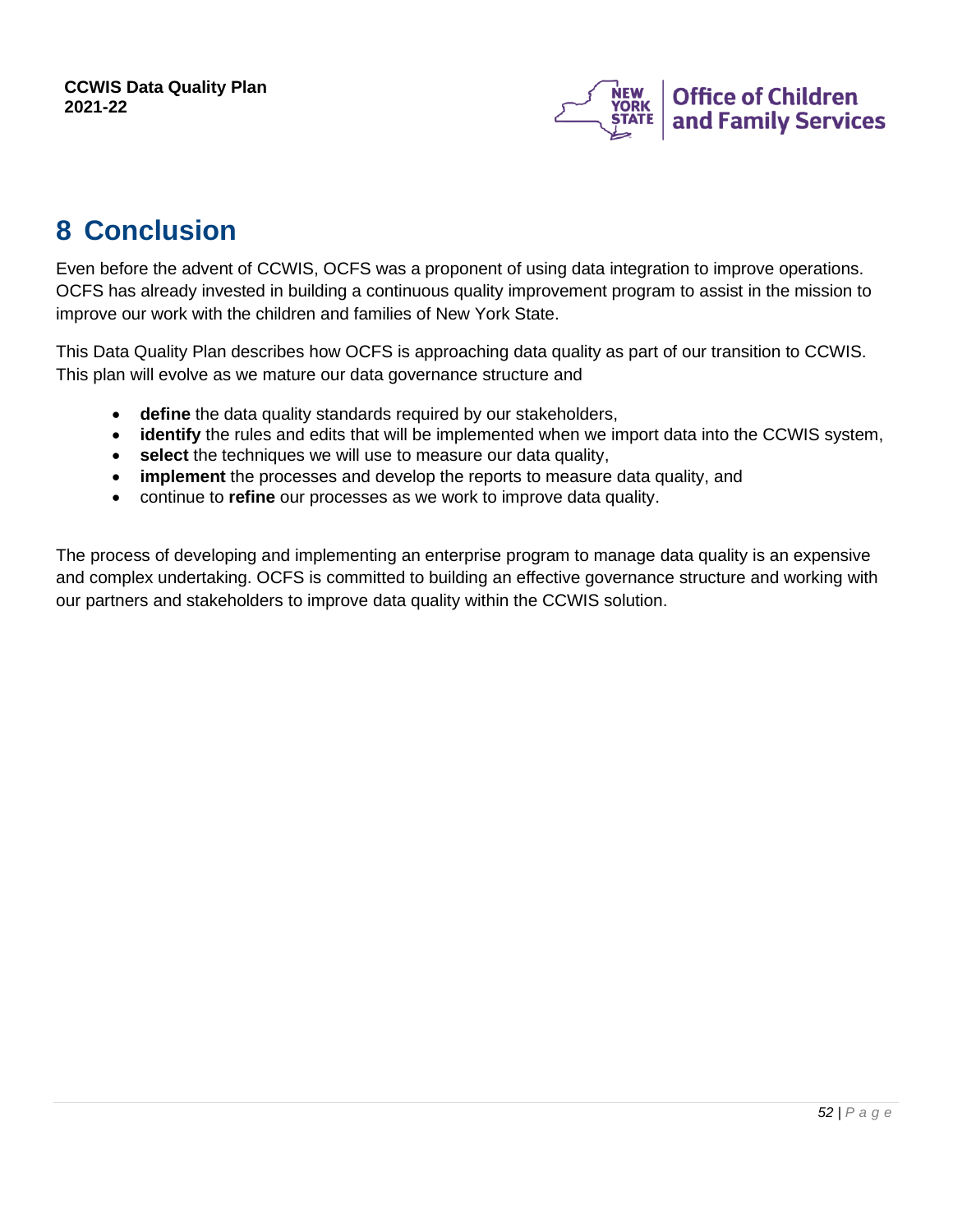

# <span id="page-52-0"></span>**9 Appendix A - Job Aids**

CONNECTIONS maintains a collection of job aids and other "how to" reference documents and tip sheets to assist users with common data entry scenarios. These materials are updated as required and available on demand:

| <b>Placement Window</b>    |                                                                                            |
|----------------------------|--------------------------------------------------------------------------------------------|
|                            | Getting Ready to Search in the Placement Dashboard Window                                  |
|                            | Using the Placement Module to Modify Activities Data                                       |
|                            | Using an Exact Search                                                                      |
|                            | Initiating the Placement Request                                                           |
|                            | <b>Completing a Placement Request</b>                                                      |
|                            | Searching for Resources and Sending Referrals                                              |
|                            | Placing a Child                                                                            |
|                            | Verifying a Placement                                                                      |
|                            | Closing or Withdrawing a Placement Request                                                 |
|                            | Initiating a Request with "New Using"                                                      |
|                            | Accepting or Declining a Referral                                                          |
|                            | Entering Congregate Care Resource Characteristics (Updated February 2021)                  |
| <b>Activities Window</b>   |                                                                                            |
|                            | Activities Task Tips (Updated December 2020)                                               |
|                            | Activities Window Security Tip Sheet (Updated December 2020)                               |
|                            | Activities Worksheet for Legal Entries (December 2020)                                     |
|                            | Documenting Eligibility: Candidacy for Foster Care (January 2021)                          |
|                            | Documenting Respites (September 2020)                                                      |
|                            | Using the Placement Module to Modify Activities Data                                       |
| <b>Security Tip Sheets</b> |                                                                                            |
|                            | Accessing Someone Else's Workload and To-Dos (Updated February 2021)                       |
|                            | Creating an On-Call Unit for Accepting After-Hours SCR Reports (Updated September<br>2020) |
|                            | Placement Business Functions (October 2019)                                                |
|                            | Adding a User to CONNECTIONS (Updated August 2020)                                         |
|                            | Agency Access and Organizational Hierarchy (Updated August 2020)                           |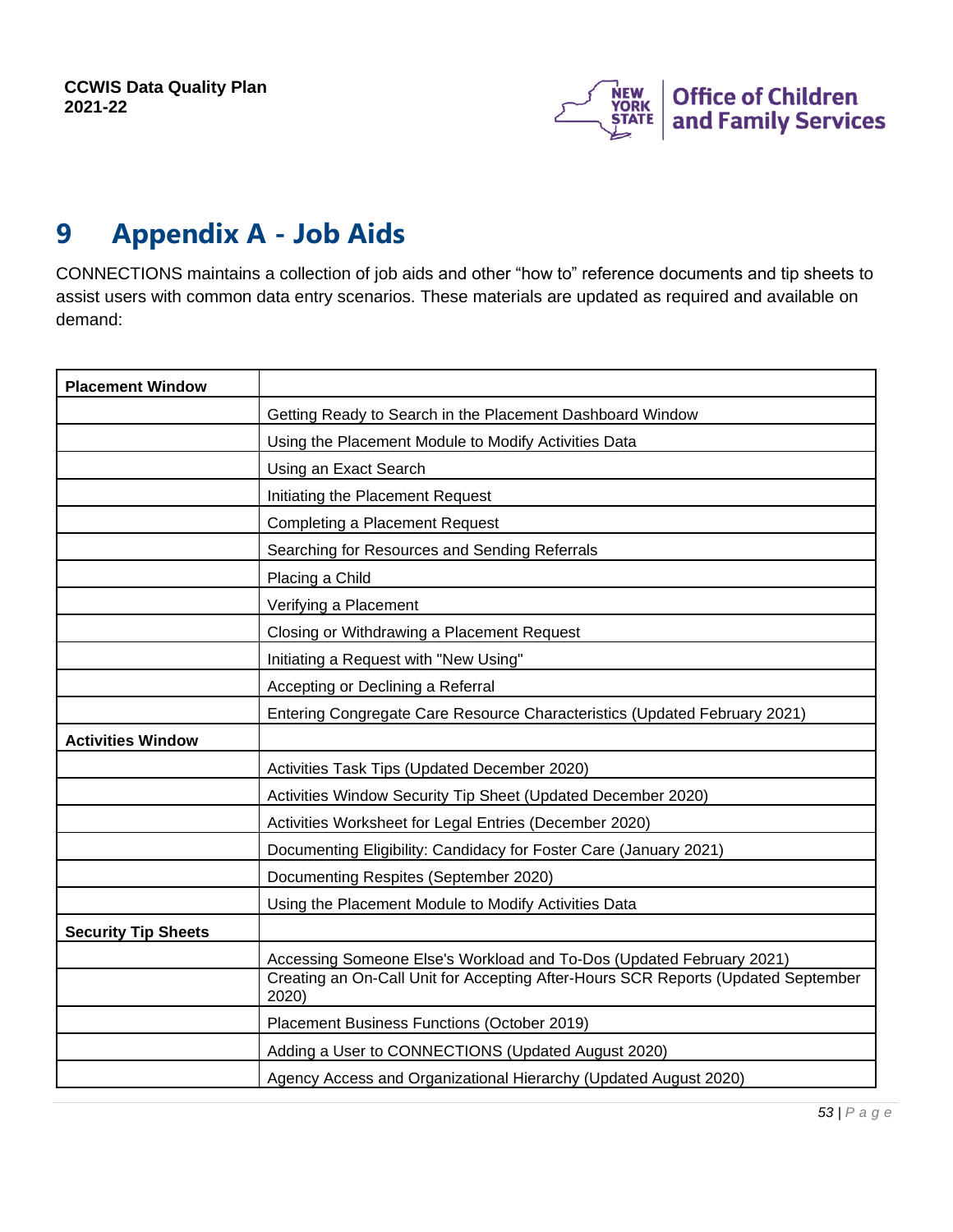

|                           | Data Redaction (Updated December 2020)                                                                                     |
|---------------------------|----------------------------------------------------------------------------------------------------------------------------|
|                           | Encrypting Email (June 2014)                                                                                               |
|                           | Removing a Worker From CONNECTIONS (Updated August 2020)                                                                   |
|                           | Specialty Path Access (Updated August 2020)                                                                                |
|                           | Understanding Designees and Assignees (Updated February 2021)                                                              |
|                           | Understanding Business Functions (Updated August 2020)                                                                     |
|                           | Working With Units (Updated February 2021)                                                                                 |
| <b>CPS/FAR Tip Sheets</b> |                                                                                                                            |
|                           | Creating and Maintaining the On-Call Schedule (Updated December 2020)                                                      |
|                           | The Complete Guide to Progress Notes (May 2018)                                                                            |
|                           | Consolidating a CPS Investigation in CONNECTIONS (Updated February 2021)                                                   |
|                           | CPS Intake (Updated February 2021)                                                                                         |
|                           | Creating a FAR-Associated FSS (Updated August 2015)                                                                        |
|                           | Creating an FSI From a CPS Investigation (Updated September 2020)                                                          |
|                           | The Family Relationship Matrix (FRM) (Updated December 2020)                                                               |
|                           | Intake Priority Closures: Closing a Duplicate CPS Report (DUP) and Additional<br>Information (ADD) (Updated February 2021) |
|                           | Local Data Maintenance on Closed Investigation (INV) Stages (June 2020)                                                    |
|                           | Managing Family Assessment Response in CONNECTIONS (November 2012)                                                         |
|                           | Combined Open Case Inquiry (July 2020)                                                                                     |
|                           | INV/FAR Open Case Inquiry Report (July 2020)                                                                               |
|                           | Reviewing Intake Stages in CONNECTIONS (Updated February 2021)                                                             |
| <b>FAD</b>                |                                                                                                                            |
|                           | Accessing the FAD Closure Report (September 2020)                                                                          |
|                           | Adding a Provider/Resource                                                                                                 |
|                           | Field Description Addendum to Adding a Provider (Updated November 2011)                                                    |
|                           | Creating and Maintaining Contracts in CONNECTIONS (January 2019)                                                           |
|                           | FAD Tips for Troublesome Tasks (September 2020)                                                                            |
|                           | Foster Home Transfer Procedures (November 2019)                                                                            |
|                           | Recording KinGAP Data (Updated September 2015)                                                                             |
|                           | Supervised Independent Living Program (SILP) Job Aid (July 2020)                                                           |
| <b>Services Workers</b>   |                                                                                                                            |
|                           | Combined Open Case Inquiry (July 2020)                                                                                     |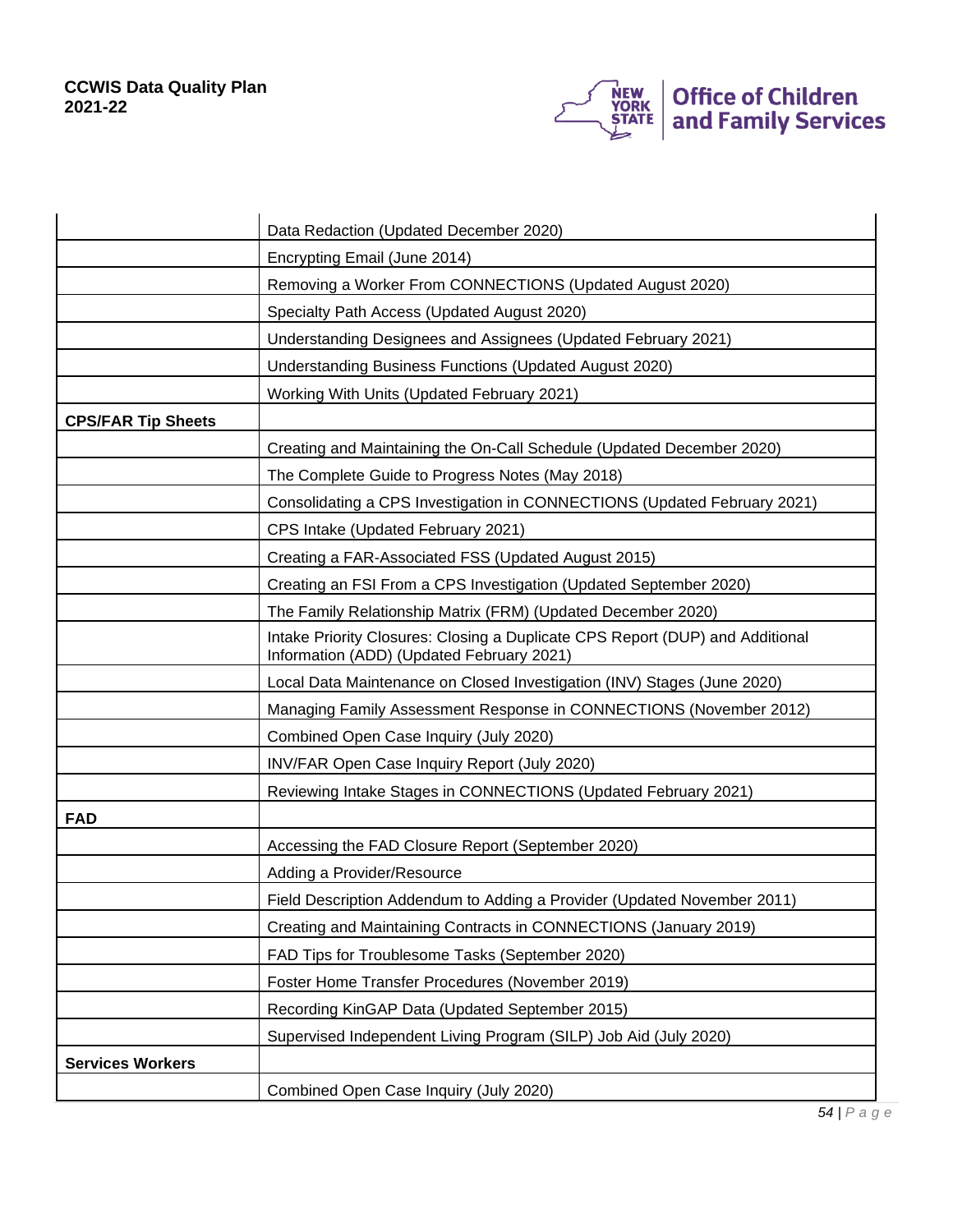

|                    | The Complete Guide to Progress Notes (May 2018)                                                            |
|--------------------|------------------------------------------------------------------------------------------------------------|
|                    | The Modernized Bridges to Health (B2H) Windows in CONNECTIONS (May 2015)                                   |
|                    | Children in Foster Care Who Are Parents (Updated October 2015)                                             |
|                    | The CONNECTIONS-WMS Interface (Updated February 2021)                                                      |
|                    | Creating a Child Case Record for a Legally Freed Child (June 2016)                                         |
|                    | Designating Health Responsibility (Updated February 2021)                                                  |
|                    | Documenting Eligibility/Candidacy for Foster Care (Updated January 28, 2021)                               |
|                    | FASP Tip Sheet (Updated October 2016)                                                                      |
|                    | The Family Relationship Matrix (FRM) (December 2020)                                                       |
|                    | Filtering the Person View of the Workload to Locate 21-Year-Old Youth (July 2018)                          |
|                    | FSS Case Closure (2005)                                                                                    |
|                    | Health Services Component (2007)                                                                           |
|                    | Completing the Missing Child Window for Family Services Stages (July 2020)                                 |
|                    | Recording KinGAP Data (Updated August 2016)                                                                |
|                    | NYTD Reporting Requirements Tip Sheet (Updated September 2020)                                             |
|                    | Permanency Hearing Reports -- New Using Launch Option (Updated October 2015)                               |
|                    | Permanency Hearing Report Procedure (March 2012)                                                           |
|                    | PHR Title Page: Updating Type and Date of Placement (July 2016)                                            |
|                    | PHR Submission Edits (Updated August 2015)                                                                 |
|                    | PHR User Guide for Attorneys (January 2012)                                                                |
|                    | Plan Amendments and Removal Updates (Updated February 2021)                                                |
|                    | Preventive Services for a Pregnant Woman and Her Unborn Child (February 2021)                              |
|                    | Recording Essential Information When a Child Enters Care (June 2018)                                       |
|                    | Recording Sex Trafficking Information for the Family Services Stage (July 2020)                            |
|                    | System and Casework Contact Implications for Youth Moved Into and Out of OCFS<br>Facilities (August 2016)) |
|                    | Updating Q & A Blocks (2007)                                                                               |
| <b>All Workers</b> |                                                                                                            |
|                    | Accessing CONNECTIONS Via the Internet (October 2017)                                                      |
|                    | Accessing Online Resources (January 2016)                                                                  |
|                    | Recording AFCARS Information (Updated January 2021)                                                        |
|                    | AFCARS and Activities: Documenting Removal Information in CONNECTIONS<br>(Updated May 2017)                |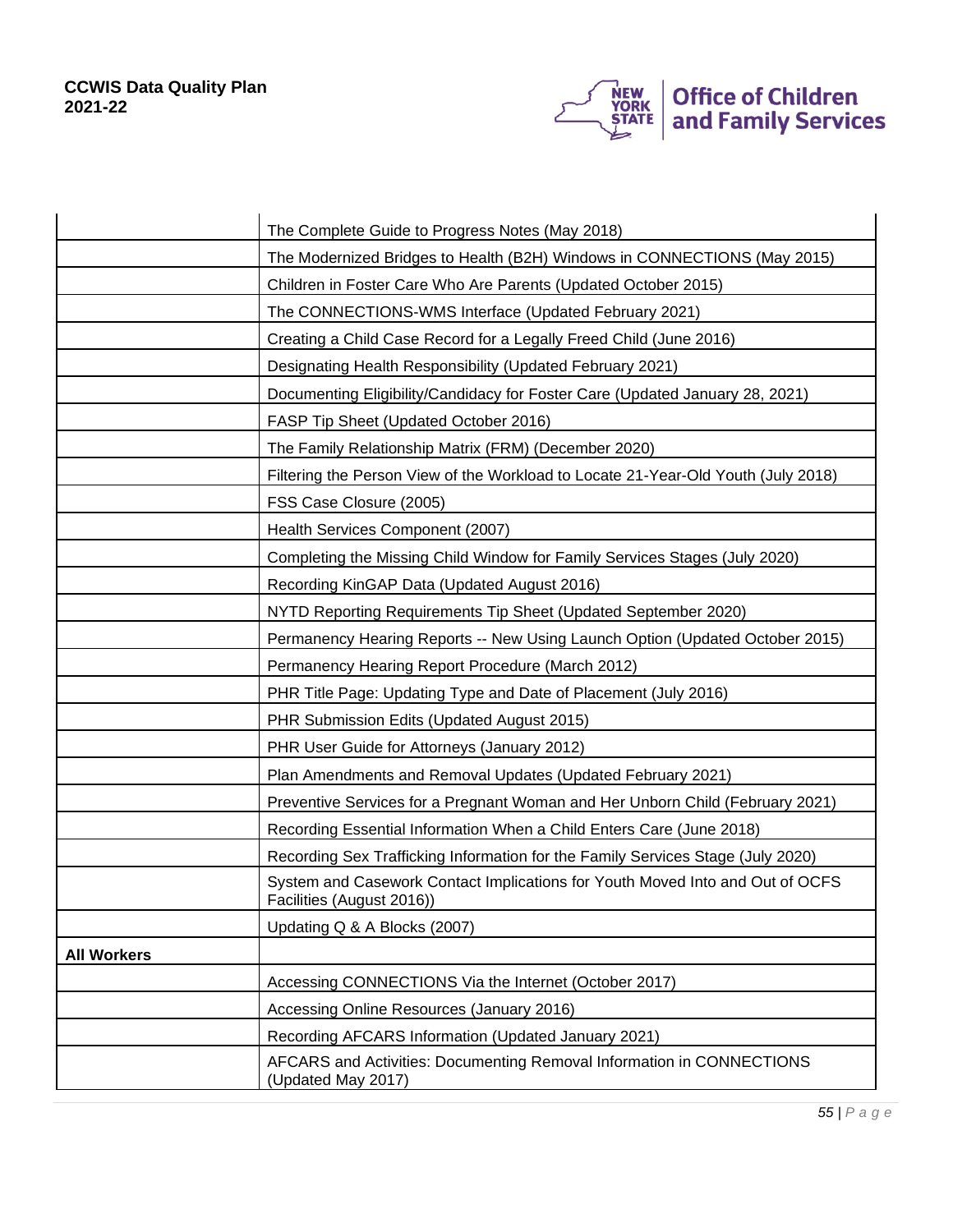

|                           | The Complete Guide to Progress Notes (May 2018)                                                                  |
|---------------------------|------------------------------------------------------------------------------------------------------------------|
|                           | Creating and Maintaining Contracts in CONNECTIONS (January 2019)                                                 |
|                           | Data Redaction (Updated December 2020)                                                                           |
|                           | District Agency Profile (DAP) (2009)                                                                             |
|                           | Family Services OCI Report Version 3 Tip Sheet (June 2020)                                                       |
|                           | Help - "Using Online Help" (2008)                                                                                |
|                           | Hot Keys (November 2011)                                                                                         |
|                           | Implied Role/Cross District Access (December 2016)                                                               |
|                           | Linking an FSI to a Case (Updated November 2015)                                                                 |
|                           | Multiple PIDs: Troubleshooting Merge Error Messages (Updated February 2021)                                      |
|                           | Narrative Recovery (November 2011)                                                                               |
|                           | Person Unrelate (Updated September 2020)                                                                         |
|                           | Progress Notes Instructions (March 2011)                                                                         |
|                           | Progress Notes - Successfully Documenting Casework Contacts With Children in<br>Foster Care (Updated March 2016) |
|                           | Records Retention (Updated October 2015)                                                                         |
|                           | Using Reminder To-Dos to Share Confidential Information (December 2017)                                          |
|                           | Uploading Photos and Documents in CONNECTIONS Job Aid v 3.0 (May 2020)                                           |
|                           | User Resource Information (2006)                                                                                 |
| <b>Training Handbooks</b> |                                                                                                                  |
|                           | Child Protective Services Handbook (2020)                                                                        |
|                           | Case Management Handbook (2019)                                                                                  |
|                           | Foster Care Handbook (2016)                                                                                      |
| <b>Job-Aids</b>           |                                                                                                                  |
|                           | <b>Activities Window Build</b>                                                                                   |
|                           | Getting to Know the CONNECTIONS Activities Window (October 2014)                                                 |
|                           | Family Assessment Response (FAR) Build                                                                           |
|                           | FAR Build Job Aid (March 2014)                                                                                   |
|                           | Investigation Stage Summary and Transformed Investigation Windows Job Aid (April<br>2014)                        |
|                           | <b>FSI Modernization Build</b>                                                                                   |
|                           | Getting to Know the Transformed FSI Stage in CONNECTIONS (January 2015)                                          |
|                           | <b>FSS Modernization Build</b>                                                                                   |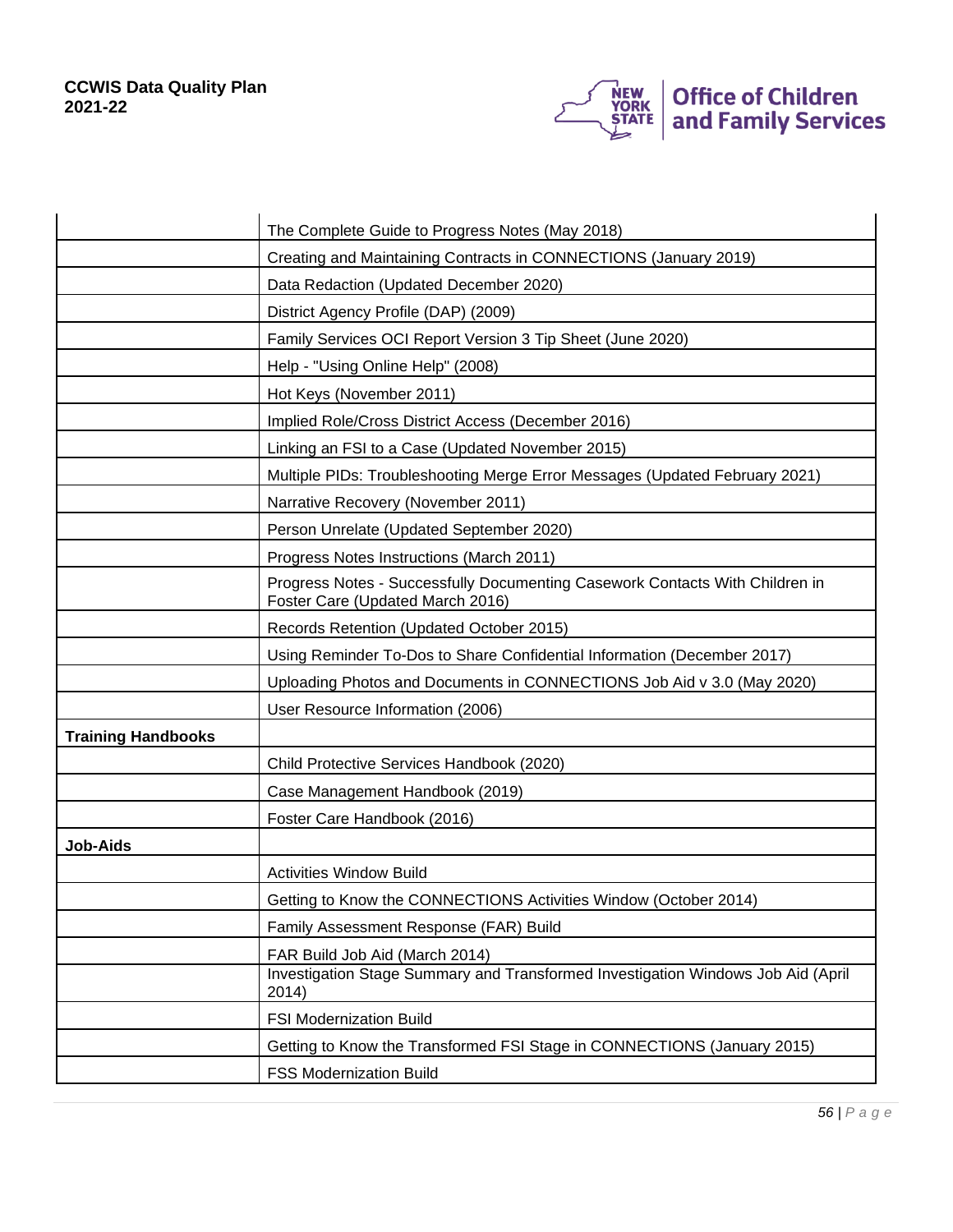

| Changes to the CONNECTIONS Family Services Stage (FSS), Phase 4 (May 2016)                        |
|---------------------------------------------------------------------------------------------------|
| <b>PHR Build</b>                                                                                  |
| PHR Quick Start Guide (Posted February 29, 2012)                                                  |
| <b>Practicing Permanency Hearing Report Tasks</b>                                                 |
| Training Application Guide (January 25, 2012)                                                     |
| <b>Placement Module</b>                                                                           |
| Placement Module -- Phase 3 Job-Aid                                                               |
| <b>Post Transformation Technical Assistance Handouts</b>                                          |
| Reviewing Person History (Updated March 2014)                                                     |
| Personalizing CONNECTIONS                                                                         |
| Completing a Person Search (Updated April 2014)                                                   |
| Reviewing Person History Via FSS Stage (Updated April 2014)                                       |
| <b>Helpful Tips for CONNECTIONS</b>                                                               |
| Did You Know? (Intranet Access) November 2008                                                     |
| Did You Know? (SSL-VPN Intranet Access) November 2008                                             |
| Did You Know? (Helpful CONNECTIONS Hints) October 2008                                            |
| <b>Security Document:</b>                                                                         |
| <b>Password Protecting Files</b>                                                                  |
| Training                                                                                          |
| Guide to: Accessing CONNECTIONS Online Training                                                   |
| Q4-09                                                                                             |
| CONNECTIONS Job Aid SharePoint Open Caseload Inquiry (OCI) Worker Report                          |
| $Q2-09$                                                                                           |
| Q2-09 Job Aid                                                                                     |
| Q3-08 (Build 18.10) Job Aid                                                                       |
| Q3-08 Job Aid                                                                                     |
| Build 18.9.7 Job Aid                                                                              |
| Build 18.9.7 Job Aid (Version 1)                                                                  |
| Build 18.9.6 Job Aids                                                                             |
| Updated: CONNECTIONS System Build 18.9.6 Job Aid - Functionality for All Users<br>(dated 4/07/08) |
| AFCARS Job Aid (dated 3-3-08)                                                                     |
| Bridges to Health (B2H) Job Aid (dated 2/29/08)                                                   |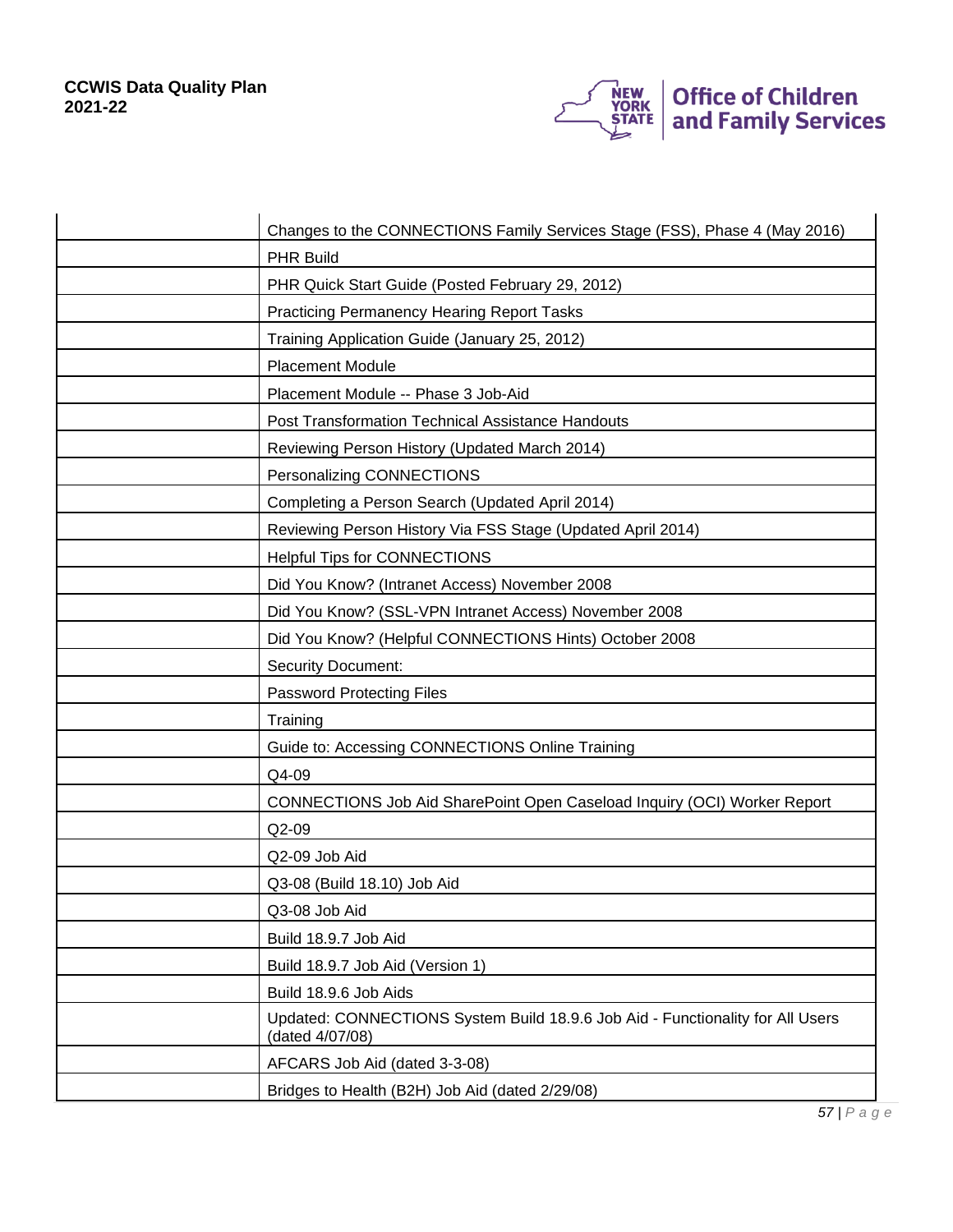

| Build 18.9.3 Job Aid                                                                                                            |
|---------------------------------------------------------------------------------------------------------------------------------|
| CONNECTIONS Build 18.9.3 Job Aid: Changes to Access to the Child Protective<br>Investigation Via Implied Role in CONNECTIONS    |
| Build 18.9.1 Job Aids                                                                                                           |
| CONNECTIONS Build 18.9.1 Health Services Job Aid                                                                                |
| CONNECTIONS Build 18.9.1 Job Aid                                                                                                |
| Build 18.9 Job Aids                                                                                                             |
| Updated: CONNECTIONS System Build 18.9 Job Aid: Health Services                                                                 |
| Revisions: Health Services Job Aid                                                                                              |
| <b>CONNECTIONS System Build 18.9 Job Aid: Permanency Hearing Reports</b>                                                        |
| Revisions: Permanency Hearing Reports Job Aid                                                                                   |
| CONNECTIONS System Build 18.9 Job Aid: Critical Improvements (dated 4/5/07)                                                     |
| Revisions: Critical Improvement Job Aid                                                                                         |
| <b>CONNECTIONS System Build 18.9 Job Aid: Education</b>                                                                         |
| Revisions: Education Job Aid                                                                                                    |
| Build 18.7 Job Aids                                                                                                             |
| CONNECTIONS Permanency Bill System Build 18.7 Job Aid (dated 12/8/05)                                                           |
| Build 18 Job Aids                                                                                                               |
| <b>CONNECTIONS Common Functions Guide Version 1.0 (dated 9/7/06)</b>                                                            |
| CONNECTIONS Build 18 Job Aid: Interfaces Version 4.2 (dated 08/25/06)                                                           |
| <b>CONNECTIONS Build 18 Navigational Toolkit</b>                                                                                |
| <b>CONNECTIONS Build 18 Case Management Quick Reference Guide for Upstate</b>                                                   |
| CONNECTIONS Case Management Step-by-Step Version 1.5 (dated 5/5/06)                                                             |
| Identified Revisions to the CONNECTIONS Case Management Step-by-Step Guide<br>(dated 5/2006)                                    |
| CONNECTIONS Supervisory Functions System Build 18 Job Aid Version 1.2 (dated<br>10/4/05; includes Builds 18.3 and 18.4 changes) |
| Identified Revisions to the CONNECTIONS Supervisory Functions System Build 18<br>Job Aid Version 1.2 (dated 10/4/05)            |
| CONNECTIONS System Build 18 Job Aid -- Conversion (dated 6/15/05)                                                               |
| <b>CONNECTIONS Build 18 Case Management Security for Decision-Making Training</b><br>Video Companion Guide (dated 8/17/2004)    |
| OCFS Custody Youth Placed in Voluntary Agencies Job Aid (dated 6/1/05)                                                          |
| CONNECTIONS Build 18 Job Aid: Changes to CPS Functions Version 1.3 (dated<br>9/22/05                                            |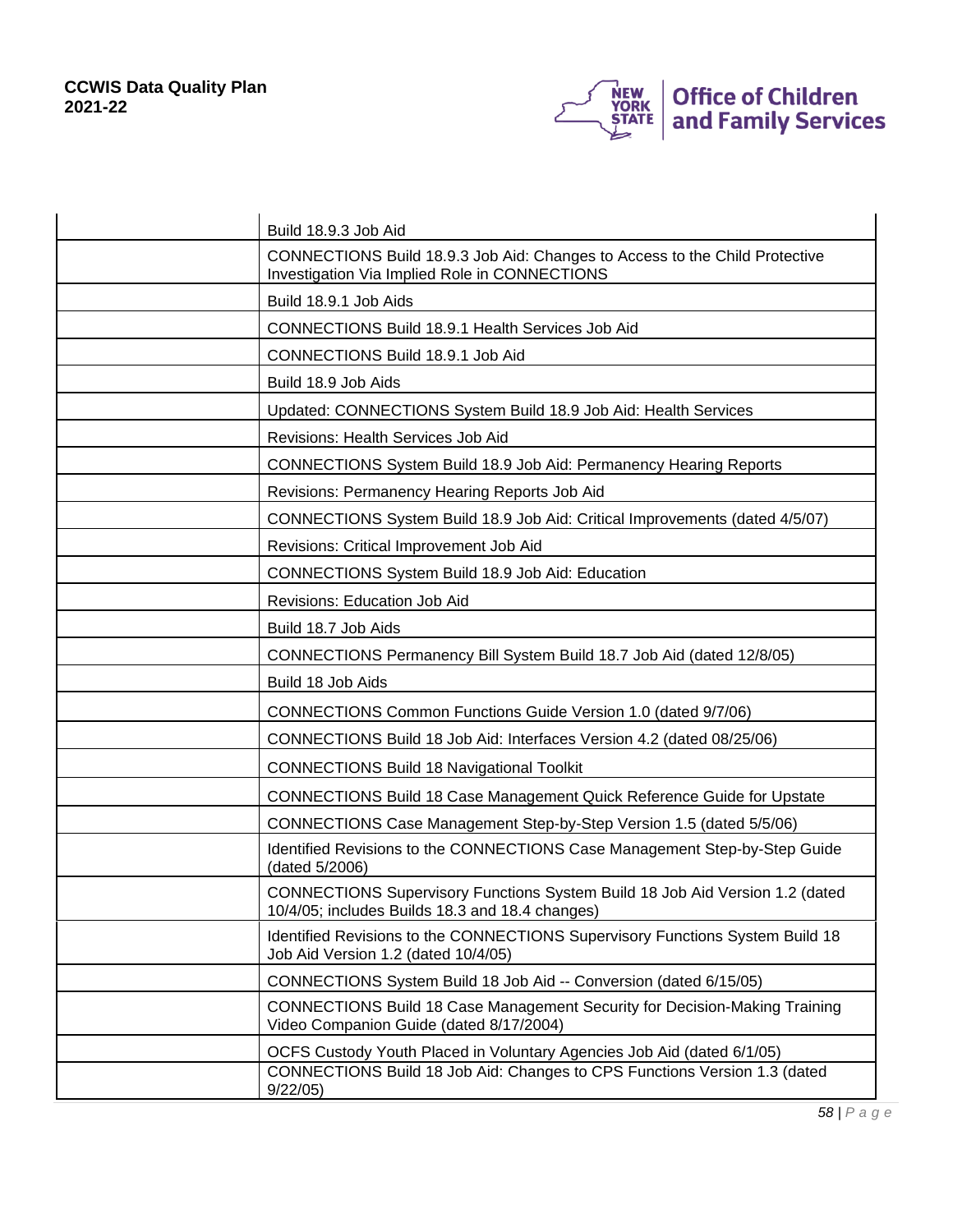

|                      | Build 17 Job Aids                                                                                          |
|----------------------|------------------------------------------------------------------------------------------------------------|
|                      | Build 17.5 Job Aid                                                                                         |
|                      | Build 17 Job Aid - Changes to Security for FSS Stages                                                      |
|                      | <b>Job Aids for CPS Workers</b>                                                                            |
|                      | <b>CONNECTIONS Person Relate/Merge Procedural Update</b>                                                   |
|                      | CONNECTIONS Build 18 Job Aid: Changes to CPS Functions Version 1.3 (dated<br>9/22/05                       |
|                      | Identified Revisions to the CONNECTIONS Build 18 Job Aid: Changes to CPS<br>Functions v1.3 (dated 9/22/05) |
|                      | CONNECTIONS Build 15/15.1 Job Aid CPS: Data Maintenance (dated 7/30/02)                                    |
|                      | Updated CONNECTIONS Step-by-Step Guide: Data Maintenance for CPS Workers<br>(6/13/2006)                    |
|                      | CONNECTIONS Tip Sheet - CPS Intake (dated 7/27/04)                                                         |
|                      | CONNECTIONS Tip Sheet - Safety Assessment (dated 2/23/06)                                                  |
|                      | Job Aids for FAD Workers                                                                                   |
|                      | Build 15                                                                                                   |
|                      | CONNECTIONS System Build 15 FAD: Changes Affecting FAD and Related Common<br>Functions (dated 4/15/02)     |
|                      | <b>CONNECTIONS Build 15 FAD: The Foster and Adoptive Home Record Summary</b><br>(FRS) (dated 4/12/02)      |
|                      | CONNECTIONS System Build 15.1 FAD: Local Data Maintenance (LDM) (dated<br>7/22/02                          |
|                      | CONNECTIONS System Build 15.1: Vacancy Control (dated 7/24/02)                                             |
|                      | Job Aids for Other Staff                                                                                   |
|                      | OCFS Custody Youth Placed in Voluntary Agencies Job Aid (dated 6/1/05)                                     |
|                      | <b>Fiscal Job Aids</b>                                                                                     |
|                      | CONNECTIONS Guide: Adding a Provider/Resource to CONNECTIONS (dated<br>5/7/04)                             |
| <b>Step By Steps</b> |                                                                                                            |
|                      | <b>CONNECTIONS Case Management Step-by-Step Guide</b>                                                      |
|                      | CONNECTIONS Case Management Step-by-Step Guide (Version 1.5) (dated 5/5/06)                                |
|                      | Summary: Identified Revisions to the CONNECTIONS Case Management Step-by-<br>Step Guide (dated 5/2006)     |
|                      | CONNECTIONS Common Functions Guide Version 2.0 (dated 02/28/07)                                            |
|                      | Summary: Identified Revisions to the Common Functions Step-By-Step Guide (dated<br>2/07)                   |
|                      | For CPS Workers                                                                                            |